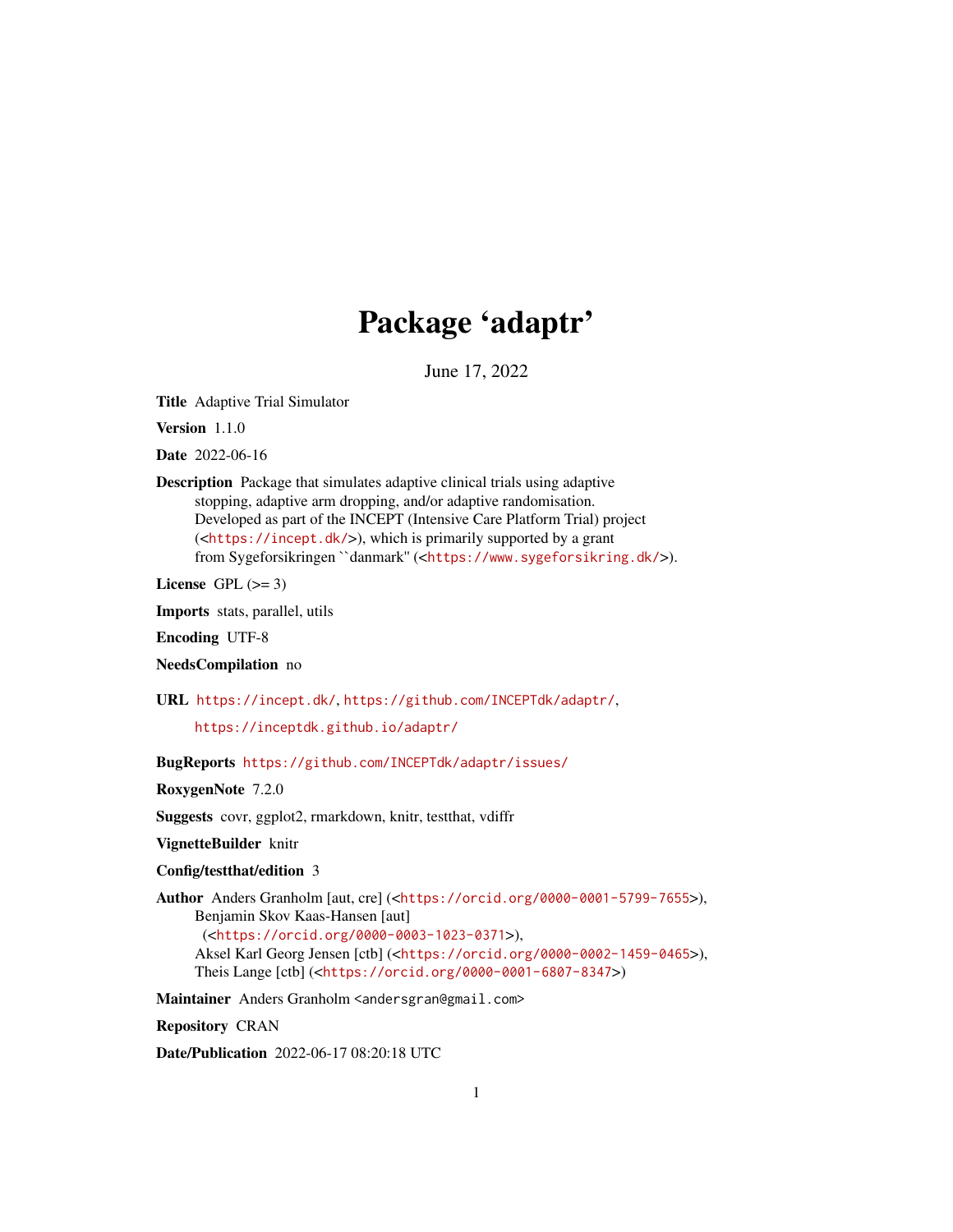## <span id="page-1-0"></span>R topics documented:

|       | $plot\_history \ldots \ldots \ldots \ldots \ldots \ldots \ldots \ldots \ldots \ldots \ldots \ldots \ldots$    |    |
|-------|---------------------------------------------------------------------------------------------------------------|----|
|       |                                                                                                               |    |
|       |                                                                                                               |    |
|       |                                                                                                               |    |
|       |                                                                                                               |    |
|       |                                                                                                               |    |
|       |                                                                                                               |    |
|       | setup trial norm $\ldots \ldots \ldots \ldots \ldots \ldots \ldots \ldots \ldots \ldots \ldots \ldots \ldots$ |    |
|       |                                                                                                               |    |
| Index |                                                                                                               | 38 |

adaptr-package *adaptr: Adaptive Trial Simulator*

#### Description

The adaptr package simulates adaptive (multi-arm) trials using adaptive stopping, adaptive arm dropping and/or response-adaptive randomisation. The package is developed as part of the [IN-](https://incept.dk/)[CEPT \(Intensive Care Platform Trial\) project,](https://incept.dk/) funded primarily by a grant from [Sygeforsikringen](https://www.sygeforsikring.dk/) ["danmark".](https://www.sygeforsikring.dk/)

## Details

The adaptr package contains the following primary functions:

- 1. [setup\\_trial\(\)](#page-16-1) is the general function that sets up a trial specification. The simpler, specialcase functions [setup\\_trial\\_binom\(\)](#page-24-1) and [setup\\_trial\\_norm\(\)](#page-28-1) may be used for easier specification of trial designs using binary, binomially distributed or continuous, normally distributed outcomes, respectively, with some limitations in flexibility.
- 2. The [run\\_trial\(\)](#page-11-1) and [run\\_trials\(\)](#page-14-1) functions are used to conduct single or multiple simulations, respectively, according to a trial specification setup as described in #1.
- 3. The [extract\\_results\(\)](#page-2-1) and [summary\(\)](#page-33-1) functions are used to extract or summarise the results of multiple trial simulations.
- 4. The [plot\\_status\(\)](#page-7-1) and [plot\\_history\(\)](#page-5-1) functions are used to plot the overall trial/arm statuses for multiple simulated trials or the history of trial metrics over time for single/multiple simulated trials, respectively.

For further information see the function documentation or the Overview vignette (vignette ("Overview", package = "adaptr")) for an example of how the functions work in combination. For further examples and guidance on setting up trial specifications, see [setup\\_trial](#page-16-1) documentation, the **Ba**sic examples vignette (vignette("Basic-examples", package = "adaptr")) and the Advanced example vignette (vignette ("Advanced-example", package = "adaptr")).

If using the package, please consider citing it using citation(package = "adaptr").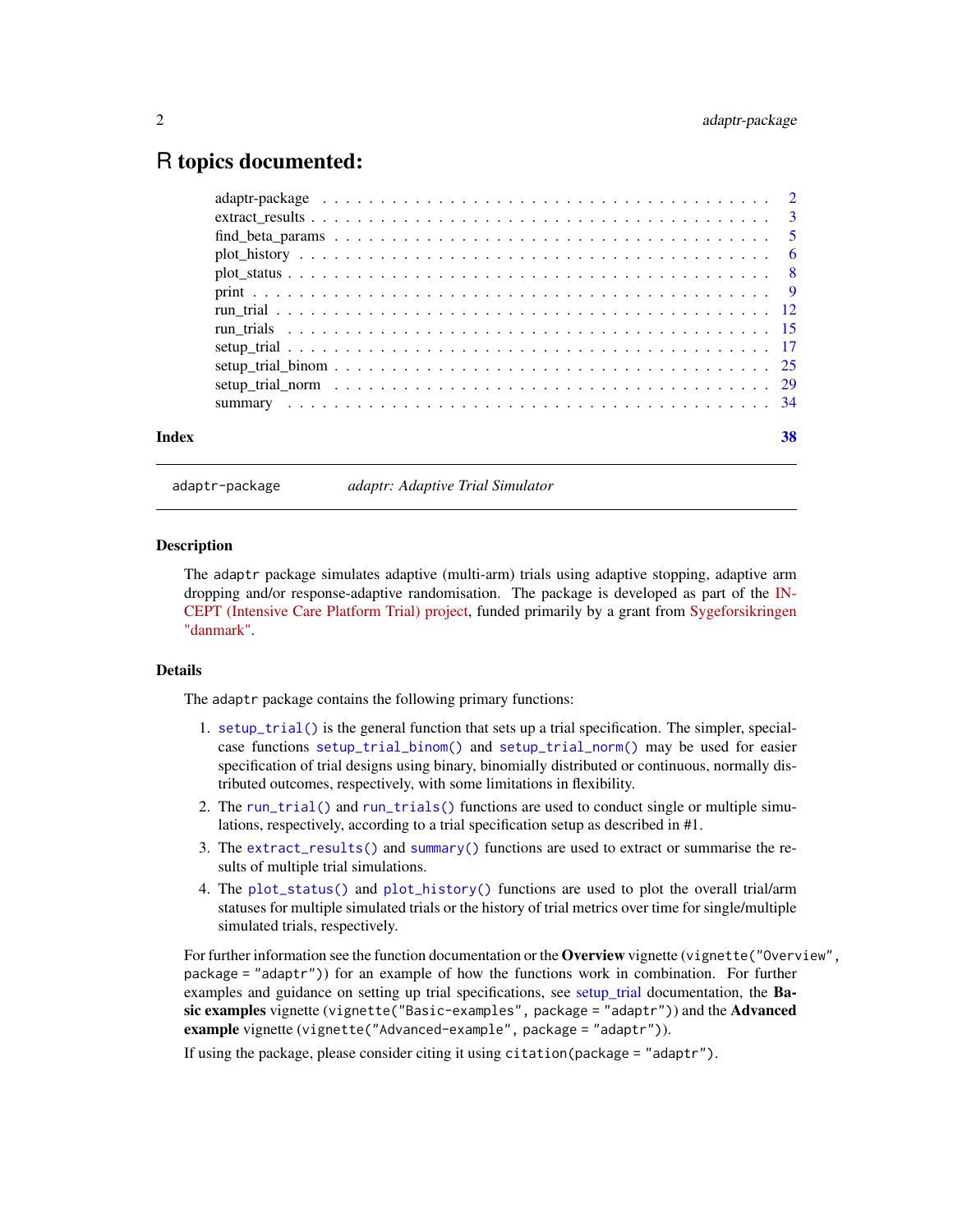## <span id="page-2-0"></span>extract\_results 3

#### References

Granholm A, Jensen AKG, Lange T, Kaas-Hansen BS (2022). adaptr: an R package for simulating and comparing adaptive clinical trials. Journal of Open Source Software, 7(72), 4284. doi: [10.21105/joss.04284](https://doi.org/10.21105/joss.04284)

[Website/manual](https://inceptdk.github.io/adaptr/)

[GitHub repository](https://github.com/INCEPTdk/adaptr/)

#### See Also

```
setup_trial(), setup_trial_binom(), setup_trial_norm(), run_trial(), run_trials(),
extract_results(), summary(), print(), plot_status() and plot_history().
```
<span id="page-2-1"></span>extract\_results *Extract simulation results*

#### Description

This function extracts relevant information from multiple simulations of the same trial specification in a tidy data. frame (1 simulation per row). See also the [summary\(\)](#page-33-1) function.

#### Usage

```
extract_results(
  object,
  select_strategy = "control if available",
  select_last_arm = FALSE,
  select_preferences = NULL,
  te_{comp} = NULL,
  raw_ests = FALSE
)
```
#### Arguments

object trial\_results object, output from the [run\\_trials\(\)](#page-14-1) function.

```
select_strategy
```
single character string. For trials not stopped due to superiority (or with only 1 arm remaining, if select\_last\_arm is set to TRUE in trial designs with a common control arm; see below), this parameter specifies which arm will be considered selected when calculating trial design performance metrics (described below; this corresponds to the consequence of an inconclusive trial, i.e., which arm would then be used in practice).

The following options are available and must be written exactly as below (case sensitive, cannot be abbreviated):

• "control if available" (default): selects the first control arm for trials with a common control arm if this arm is active at end-of-trial, otherwise no arm will be selected. For trial designs without a common control, no arm will be selected.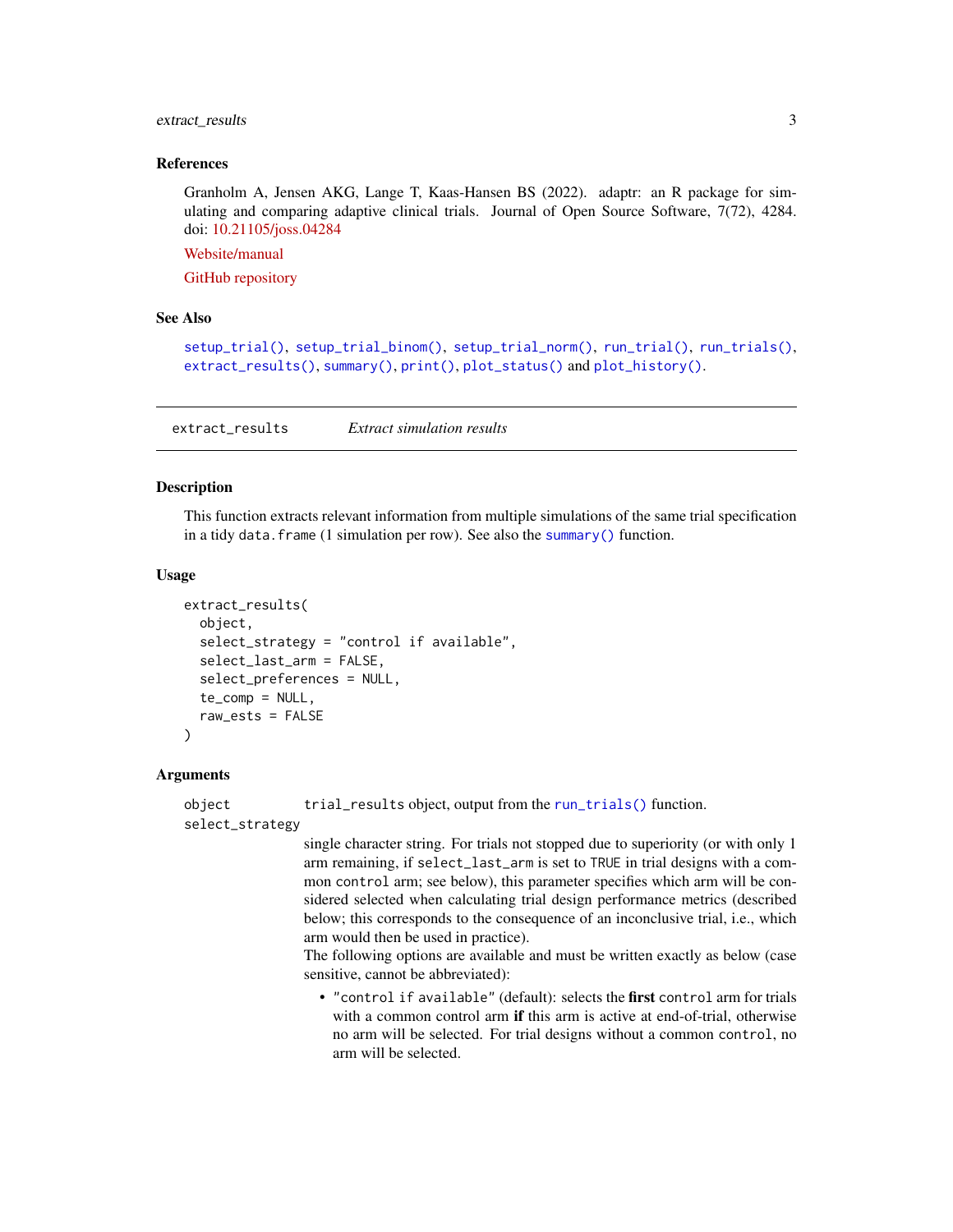<span id="page-3-0"></span>

| • "none": selects no arm in trials not ending with superiority.<br>• "control": similar to "control if available", but will throw an error<br>for trial designs without a common control arm.<br>. "final control": selects the final control arm regardless of whether the<br>trial was stopped for practical equivalence, futility, or at the maximum sam-<br>ple size; this strategy can only be specified for trial designs with a common<br>control arm.<br>. "control or best": selects the first control arm if still active at end-of-<br>trial, otherwise selects the best remaining arm (defined as the remaining<br>arm with the highest probability of being the best in the final analysis).<br>Only works for trial designs with a common control arm.<br>· "best": selects the best remaining arm (as described under "control or<br>best").<br>• "list or best": selects the first remaining arm from a specified list (spec-<br>ified using select_preferences, technically a character vector). If none<br>of these arms are are active at end-of-trial, the best remaining arm will be |
|-----------------------------------------------------------------------------------------------------------------------------------------------------------------------------------------------------------------------------------------------------------------------------------------------------------------------------------------------------------------------------------------------------------------------------------------------------------------------------------------------------------------------------------------------------------------------------------------------------------------------------------------------------------------------------------------------------------------------------------------------------------------------------------------------------------------------------------------------------------------------------------------------------------------------------------------------------------------------------------------------------------------------------------------------------------------------------------------------------------|
| selected (as described above).                                                                                                                                                                                                                                                                                                                                                                                                                                                                                                                                                                                                                                                                                                                                                                                                                                                                                                                                                                                                                                                                            |
| · "list": as specified above, but if no arms on the provided list remain active<br>at end-of-trial, no arm is selected.                                                                                                                                                                                                                                                                                                                                                                                                                                                                                                                                                                                                                                                                                                                                                                                                                                                                                                                                                                                   |
| select_last_arm                                                                                                                                                                                                                                                                                                                                                                                                                                                                                                                                                                                                                                                                                                                                                                                                                                                                                                                                                                                                                                                                                           |
| single logical, defaults to FALSE. If TRUE, the only remaining active arm (the<br>last control) will be selected in trials with a common control arm ending<br>with equivalence or futility, before considering the options specified in<br>select_strategy. Must be FALSE for trial designs without a common control<br>arm.                                                                                                                                                                                                                                                                                                                                                                                                                                                                                                                                                                                                                                                                                                                                                                             |
| select_preferences                                                                                                                                                                                                                                                                                                                                                                                                                                                                                                                                                                                                                                                                                                                                                                                                                                                                                                                                                                                                                                                                                        |
| character vector specifying a number of arms used for selection if one of the<br>"list or best" or "list" options are specified for select_strategy. Can<br>only contain valid arms available in the trial.                                                                                                                                                                                                                                                                                                                                                                                                                                                                                                                                                                                                                                                                                                                                                                                                                                                                                               |
| character string, treatment-effect comparator. Can be either NULL (the default) in<br>which case the first control arm is used for trial designs with a common control<br>arm, or a single trial arm. Will be used when calculating sq_err_te (the squared<br>error of the treatment effect comparing the selected arm to the comparator arm,<br>as described below).                                                                                                                                                                                                                                                                                                                                                                                                                                                                                                                                                                                                                                                                                                                                     |
| single logical. If FALSE (default), the posterior estimates (post_ests, see setup_trial()<br>and run_trial()) will be used to calculate sq_err (the squared error of the<br>estimated compared to the specified effect in the selected arm) and sq_err_te<br>(the squared error of the treatment effect comparing the selected arm to the com-<br>parator arm, as described for te_comp and below). If TRUE, the raw estimates<br>(raw_ests, see setup_trial() and run_trial()) will be used instead of the<br>posterior estimates.                                                                                                                                                                                                                                                                                                                                                                                                                                                                                                                                                                       |
|                                                                                                                                                                                                                                                                                                                                                                                                                                                                                                                                                                                                                                                                                                                                                                                                                                                                                                                                                                                                                                                                                                           |

## Value

A data.frame containing the following columns:

• sim: the simulation number (from 1 to the number of simulations).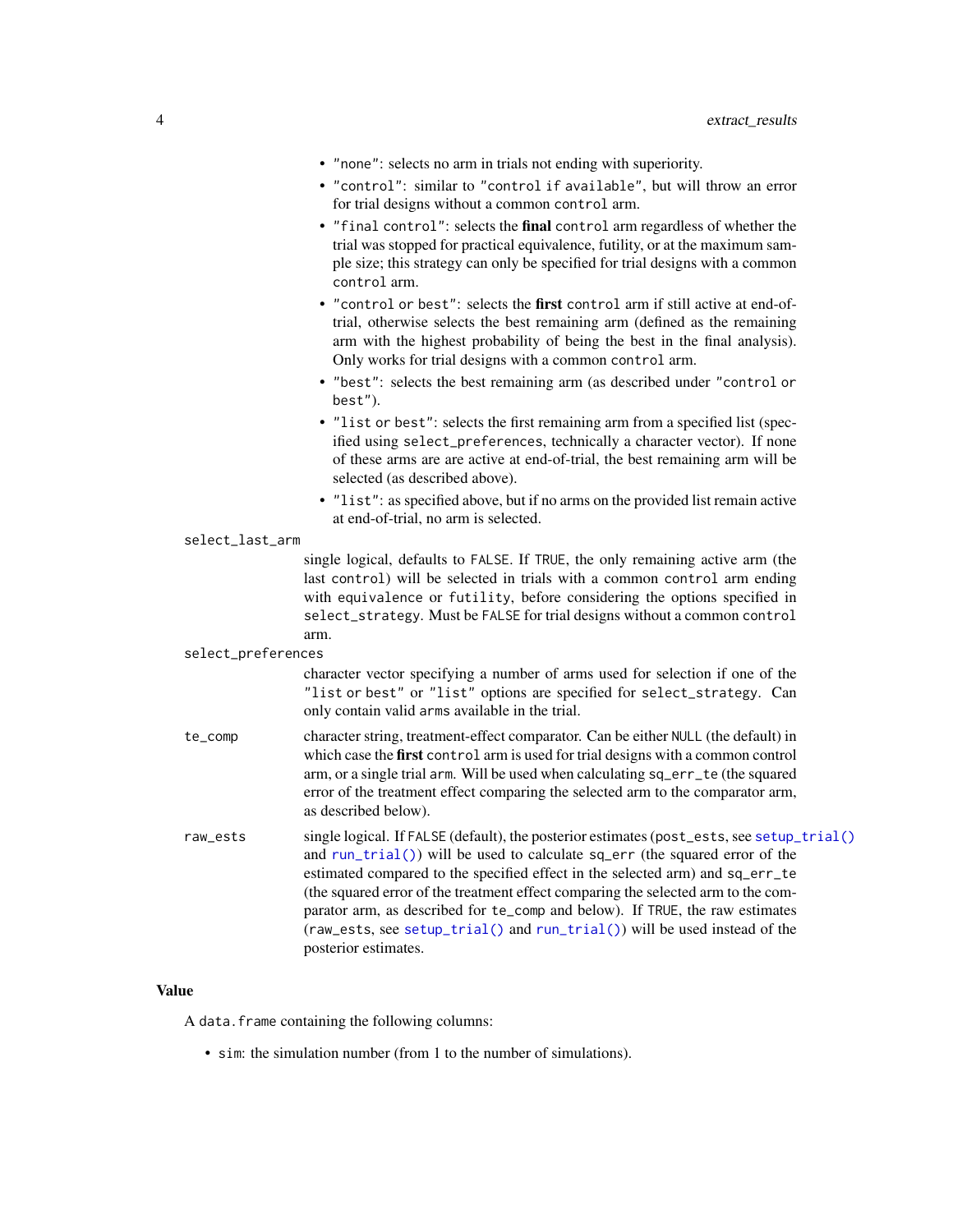- <span id="page-4-0"></span>• final\_n: the final sample size in each simulation.
- sum\_ys: the sum of the total counts in all arms, e.g., the total number of events in trials with a binary outcome ([setup\\_trial\\_binom\(\)](#page-24-1)) or the sum of the arm totals in trials with a continuous outcome ([setup\\_trial\\_norm\(\)](#page-28-1)).
- ratio\_ys: calculated as sum\_ys/final\_n.
- final\_status: the final trial status for each simulation, either "superiority", "equivalence", "futility", or "max", as described in [run\\_trial\(\)](#page-11-1).
- superior\_arm: the final superior arm in simulations stopped for superiority, will be NA in simulations not stopped for superiority.
- selected\_arm: the final selected arm (as described above), will correspond to the superior\_arm in simulations stopped for superiority and be NA if no arm is selected. See select\_strategy above.
- sq\_err: the squared error of the estimate in the selected arm, calculated as (estimated effect true effect)^2 for the selected arms.
- sq\_err\_te: the squared error of the treatment effect comparing the selected arm to the comparator arm (as specified in te\_comp). Calculated as: ((estimated effect in the selected arm - estimated effect in the comparator arm) - (true effect in the selected arm - true effect in the comparator arm) $)^2$ Will be NA for simulations without a selected arm or with no comparator specified (see te\_comp above).

#### Examples

```
# Setup a trial specification
binom_trial <- setup_trial_binom(arms = c("A", "B", "C", "D"),
                                 control = "A",true_ys = c(0.20, 0.18, 0.22, 0.24),
                                 data_looks = 1:20 \times 100# Run 10 simulations with a specified random base seed
res <- run_trials(binom_trial, n_rep = 10, base_seed = 12345)
# Extract results and Select the control arm if available
```

```
# in simulations not ending with superiority
```
extract\_results(res, select\_strategy = "control")

find\_beta\_params *Find beta distribution parameters from thresholds*

#### Description

Helper function to find a beta distribution with parameters corresponding to the fewest possible patients with events/non-events and a specified event proportion. Used in the Advanced example vignette (vignette("Advanced-example", "adaptr")) to derive beta prior distributions for use in *beta-binomial conjugate models*, based on a belief that the true event probability lies within a specified percentile-based interval (defaults to 95%). May similarly be used by users to derive other beta priors.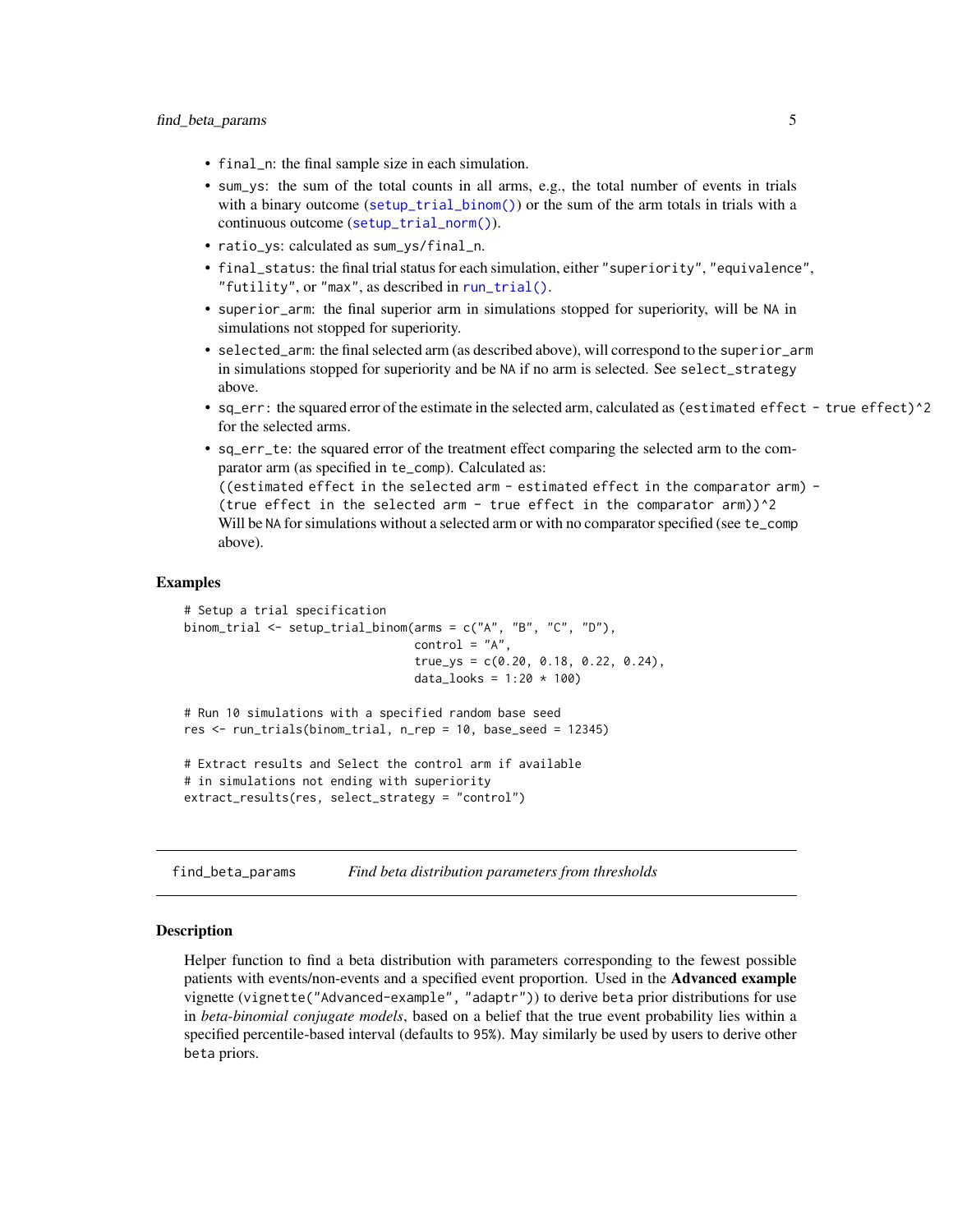#### Usage

```
find_beta_params(
  theta = NULL,
  boundary_target = NULL,
  boundary = "lower",
  interval\_width = 0.95,
  n\_dec = 0,
  max_n = 10000
)
```
## Arguments

| theta           | single numeric $> 0$ and $< 1$ , expected true event probability.                                                                                                                                                                                                                                                                                                                                             |
|-----------------|---------------------------------------------------------------------------------------------------------------------------------------------------------------------------------------------------------------------------------------------------------------------------------------------------------------------------------------------------------------------------------------------------------------|
| boundary_target |                                                                                                                                                                                                                                                                                                                                                                                                               |
|                 | single numeric $> 0$ and $< 1$ , target lower or upper boundary of the interval.                                                                                                                                                                                                                                                                                                                              |
| boundary        | single character string, either "lower" (default) or "upper", used to select which<br>boundary to use when finding appropriate parameters for the beta distribution.                                                                                                                                                                                                                                          |
|                 | interval_width width of the credible interval whose lower/upper boundary should be used (see<br>boundary_target); must be $> 0$ and $< 1$ ; defaults to 0.95.                                                                                                                                                                                                                                                 |
| $n$ _dec        | single non-negative integer; the returned parameters are rounded to this number<br>of decimals. Defaults to 0, in which case the parameters will correspond to<br>whole number of patients.                                                                                                                                                                                                                   |
| $max_n$         | single integer $> 0$ (default 10000), the maximum total sum of the parameters,<br>corresponding to the maximum total number of patients that will be considered<br>by the function when finding the optimal parameter values. Corresponds to the<br>maximum number of patients contributing information to a beta prior; more than<br>the default number of patients are unlikely to be used in a beta prior. |

## Value

A single-row data.frame with five columns: the two shape parameters of the beta distribution (alpha, beta), rounded according to n\_dec, and the actual lower and upper boundaries of the interval and the median (with appropriate names, e.g. p2.5, p50, and p97.5 for a 95% interval), when using those rounded values.

<span id="page-5-1"></span>plot\_history *Plot trial metric history*

#### Description

Plots the history of relevant metrics over the progress of single or multiple simulations. Simulated trials only contribute until the time they are stopped, i.e., if some trials are stopped earlier than others, they will not contribute to the summary statistics at later adaptive looks. Data from individual arms in a trial contribute until the complete trial is stopped.

These history plots require non-sparse results (sparse set to FALSE; see [run\\_trial\(\)](#page-11-1) and [run\\_trials\(\)](#page-14-1)) and the ggplot2 package installed.

<span id="page-5-0"></span>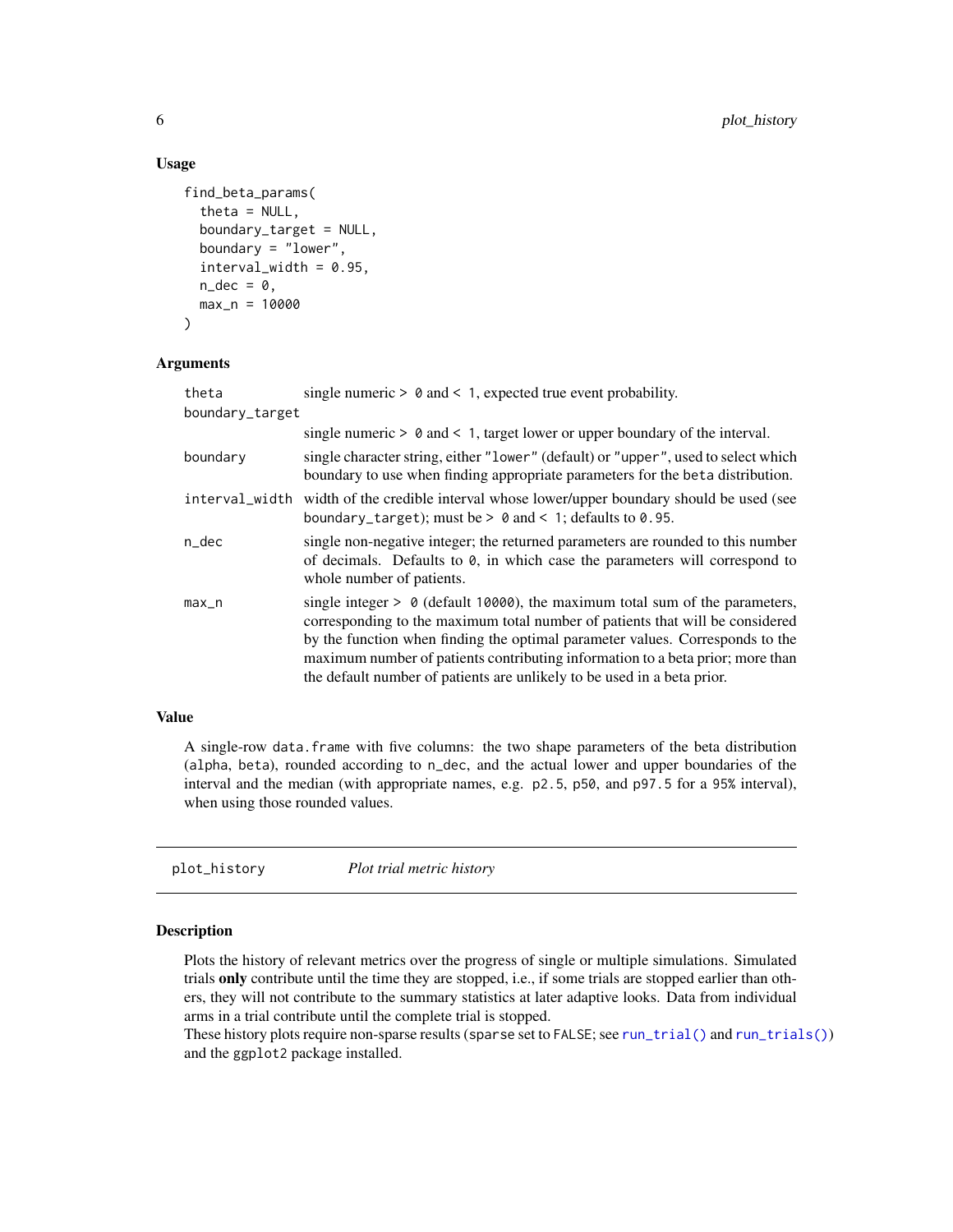## <span id="page-6-0"></span>plot\_history 7

## Usage

```
plot_history(object, x_value = "look", y_value = "prob", line = NULL, ...)
## S3 method for class 'trial_result'
plot_history(object, x_value = "look", y_value = "prob", line = NULL, ...)
## S3 method for class 'trial_results'
plot_history(
 object,
 x_value = "look",
 y_value = "prob",
 line = NULL,
 ribbon = list(width = 0.5, alpha = 0.2),
  ...
\mathcal{L}
```
### Arguments

| object    | trial_results object, output from the run_trials() function.                                                                                                                                                                                                                                                                                                                                                                                                                                                                |
|-----------|-----------------------------------------------------------------------------------------------------------------------------------------------------------------------------------------------------------------------------------------------------------------------------------------------------------------------------------------------------------------------------------------------------------------------------------------------------------------------------------------------------------------------------|
| x_value   | single character string, determining whether the number of adaptive analysis<br>looks ("look", default) or the total cumulated number of patients allocated<br>("total n") are plotted on the x-axis.                                                                                                                                                                                                                                                                                                                       |
| y_value   | single character string, determining which values are plotted on the y-axis. The<br>following options are available: allocation probabilities ("prob", default), the<br>total number of patients allocated to each arm ("n"), the percentage of patients<br>allocated to each arm of the total number of patients randomised ("pct"), the<br>sum of all outcomes in each arm ("sum ys"), the ratio of outcomes ("ratio ys",<br>the sum of outcomes in each arm divided by the number of patients allocated to<br>that arm). |
| line      | list styling the lines as per <b>ggplot2</b> conventions (e.g., linetype, size).                                                                                                                                                                                                                                                                                                                                                                                                                                            |
| $\ddotsc$ | additional arguments, not used.                                                                                                                                                                                                                                                                                                                                                                                                                                                                                             |
| ribbon    | list, as line but only appropriate for trial_results objects (i.e., when multi-<br>ple simulations are run). Also allows to specify the width of the interval: must<br>be between $0$ and $1$ , with $0.5$ (default) showing the inter-quartile ranges.                                                                                                                                                                                                                                                                     |

### Value

A ggplot2 plot object.

## See Also

[plot\\_status\(\)](#page-7-1).

## Examples

#### Only run examples if ggplot2 is installed #### if (requireNamespace("ggplot2", quietly = TRUE)){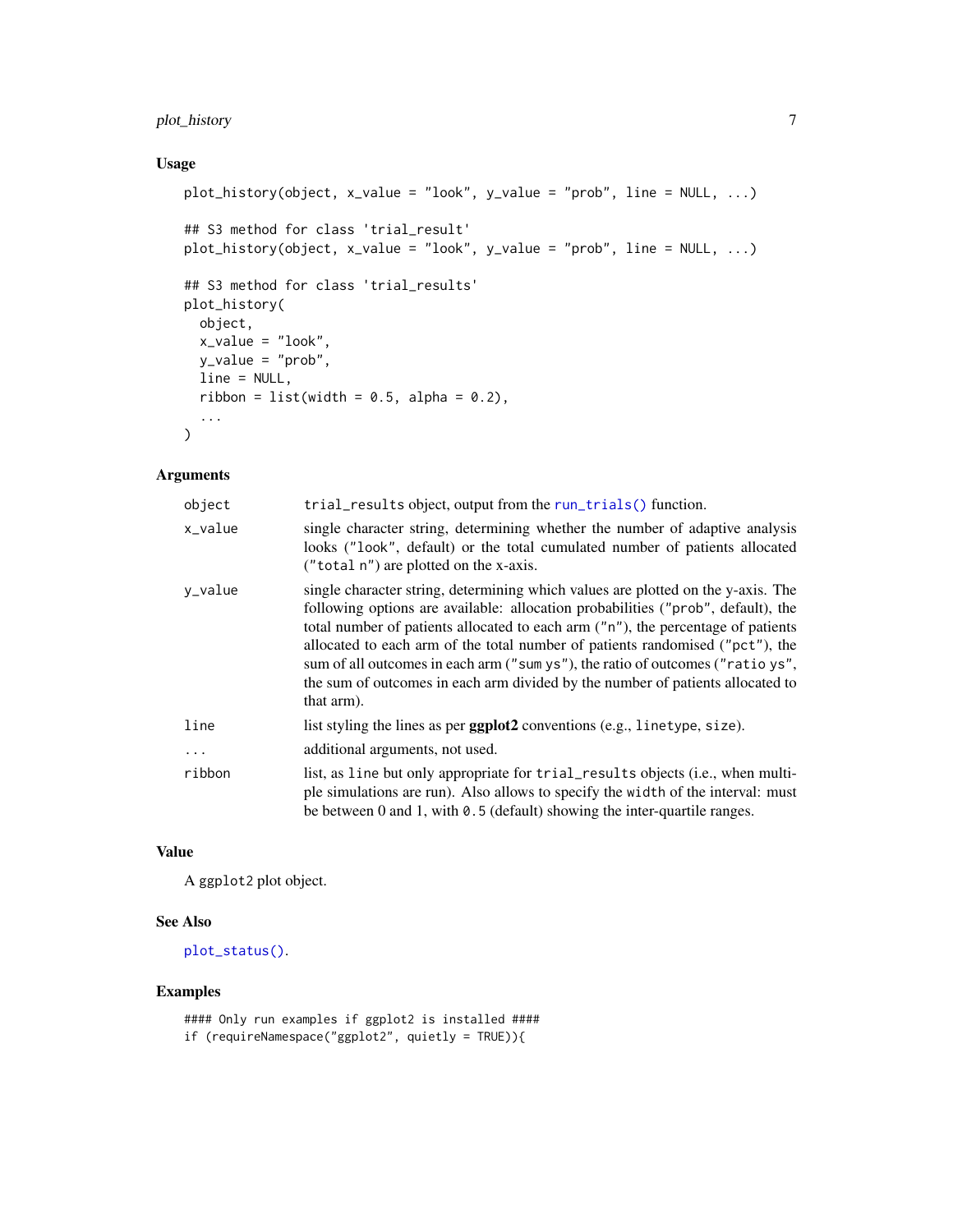```
# Setup a trial specification
 binom_trial <- setup_trial_binom(arms = c("A", "B", "C", "D"),
                                   control = "A",
                                   true_ys = c(0.20, 0.18, 0.22, 0.24),
                                   data_looks = 1:20 * 100)
 # Run a single simulation with a fixed random seed
 res <- run_trial(binom_trial, seed = 12345)
 # Plot total allocations to each arm according to overall total allocations
 plot_history(res, x_value = "total n", y_value = "n")
 # Run multiple simulation with a fixed random base seed
 # Notice that sparse = FALSE is required
 res_mult <- run_trials(binom_trial, n_rep = 15, base_seed = 12345, sparse = FALSE)
 # Plot allocation probabilities at each look
 plot_history(res_mult, x_value = "look", y_value = "prob")
 # Other y_value options are available but not shown in these examples
 # Do not return/print last plot in documentation
 invisible(NULL)
}
```
<span id="page-7-1"></span>plot\_status *Plot statuses*

#### Description

Plots the statuses over time of multiple simulated trials (overall or for a specific arm). Requires the ggplot2 package installed.

#### Usage

```
plot_status(object, x_value = "look", arm = NULL, area = list(alpha = 0.5))
## S3 method for class 'trial_results'
plot_status(object, x_value = "look", arm = NULL, area = list(alpha = 0.5))
```
#### Arguments

object trial\_results object, output from the [run\\_trials\(\)](#page-14-1) function.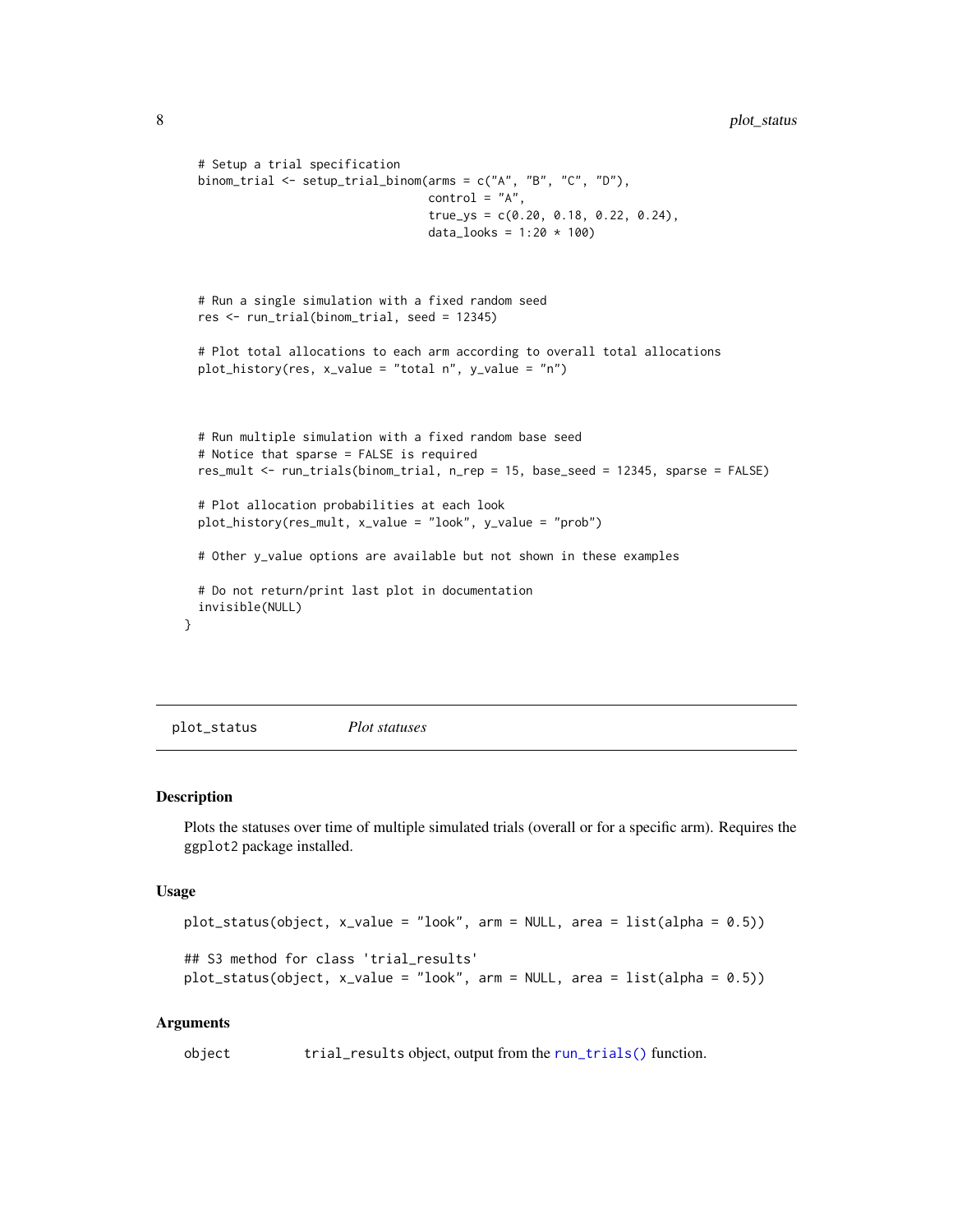<span id="page-8-0"></span>

| x_value | single character string, determining whether the number of adaptive analysis<br>looks ("look", default) or the total cumulated number of patients allocated<br>("total n") are plotted on the x-axis.      |
|---------|------------------------------------------------------------------------------------------------------------------------------------------------------------------------------------------------------------|
| arm     | single character string or NULL (default); can be set to a valid trial arm. If NULL,<br>the overall trial statuses are plotted, otherwise the statuses for a single, specific<br>trial arm are plotted.    |
| area    | list of styling settings for the area as per <b>ggplot2</b> conventions (e.g., alpha,<br>size). The default (list(alpha = $0.5$ )) sets the transparency to 50% so over-<br>lain shaded areas are visible. |

#### Value

A ggplot2 plot object.

## See Also

[plot\\_history\(\)](#page-5-1).

## Examples

```
#### Only run examples if ggplot2 is installed ####
if (requireNamespace("ggplot2", quietly = TRUE)){
 # Setup a trial specification
 binom_trial <- setup_trial_binom(arms = c("A", "B", "C", "D"),control = "A",
                                   true_ys = c(0.20, 0.18, 0.22, 0.24),
                                  data_looks = 1:20 * 100# Run multiple simulation with a fixed random base seed
 res_mult <- run_trials(binom_trial, n_rep = 25, base_seed = 12345)
 # Plot trial statuses at each look according to total allocations
 plot_status(res_mult, x_value = "total n")
 # Do not return/print last plot in documentation
 invisible(NULL)
}
```
<span id="page-8-1"></span>print *Print methods for adaptive trial objects*

#### <span id="page-8-2"></span>Description

Prints contents of the first input x in a human-friendly way, see **Details** for more information.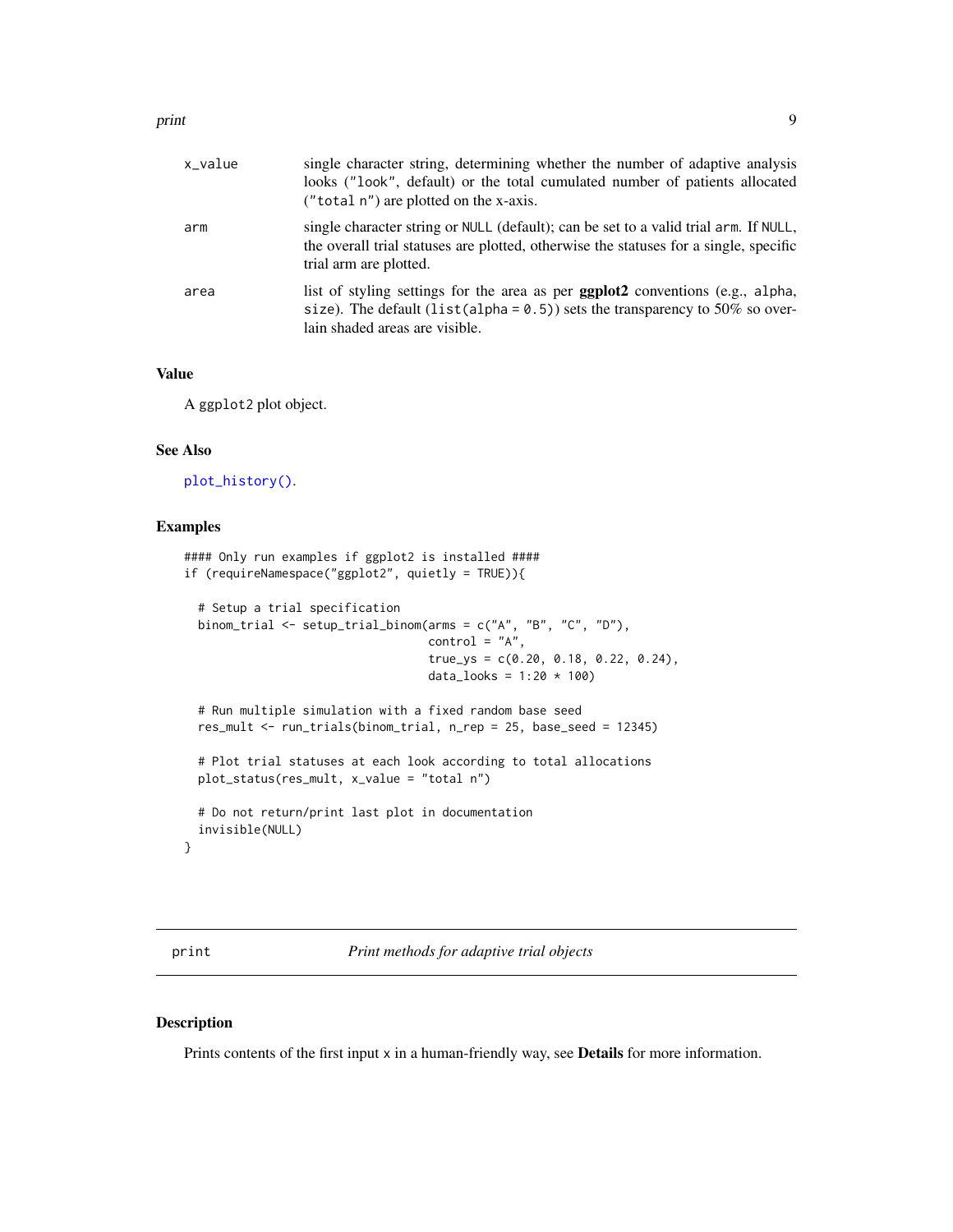## Usage

```
## S3 method for class 'trial_spec'
print(x, prob\_digits = 3, ...)## S3 method for class 'trial_result'
print(x, prob\_digits = 3, ...)## S3 method for class 'trial_results'
print(
  x,
  select_strategy = "control if available",
  select_last_arm = FALSE,
  select_preferences = NULL,
  te_comp = NULL,
  raw_ests = FALSE,
  restrict = NULL,
  digits = 1,
  ...
\mathcal{L}## S3 method for class 'trial_results_summary'
```

```
print(x, digits = 1, ...)
```
## Arguments

| X               | object to print, see Details below.                                                                                                                                                                                                                                                                                                                                                                                                                                                                                                                                                      |
|-----------------|------------------------------------------------------------------------------------------------------------------------------------------------------------------------------------------------------------------------------------------------------------------------------------------------------------------------------------------------------------------------------------------------------------------------------------------------------------------------------------------------------------------------------------------------------------------------------------------|
| prob_digits     | single integer, the number of digits used when printing probabilities, allocation<br>probabilities and softening powers.                                                                                                                                                                                                                                                                                                                                                                                                                                                                 |
| .               | additional arguments, not used.                                                                                                                                                                                                                                                                                                                                                                                                                                                                                                                                                          |
| select_strategy |                                                                                                                                                                                                                                                                                                                                                                                                                                                                                                                                                                                          |
|                 | single character string. For trials not stopped due to superiority (or with only 1<br>arm remaining, if select_last_arm is set to TRUE in trial designs with a com-<br>mon control arm; see below), this parameter specifies which arm will be con-<br>sidered selected when calculating trial design performance metrics (described<br>below; this corresponds to the consequence of an inconclusive trial, i.e., which<br>arm would then be used in practice).<br>The following options are available and must be written exactly as below (case<br>sensitive, cannot be abbreviated): |
|                 | • "control if available" (default): selects the first control arm for trials<br>with a common control arm if this arm is active at end-of-trial, otherwise<br>no arm will be selected. For trial designs without a common control, no<br>arm will be selected.                                                                                                                                                                                                                                                                                                                           |
|                 | • "none": selects no arm in trials not ending with superiority.                                                                                                                                                                                                                                                                                                                                                                                                                                                                                                                          |
|                 | • "control": similar to "control if available", but will throw an error<br>for trial designs without a common control arm.                                                                                                                                                                                                                                                                                                                                                                                                                                                               |
|                 | . "final control": selects the final control arm regardless of whether the<br>trial was stopped for practical equivalence, futility, or at the maximum sam-                                                                                                                                                                                                                                                                                                                                                                                                                              |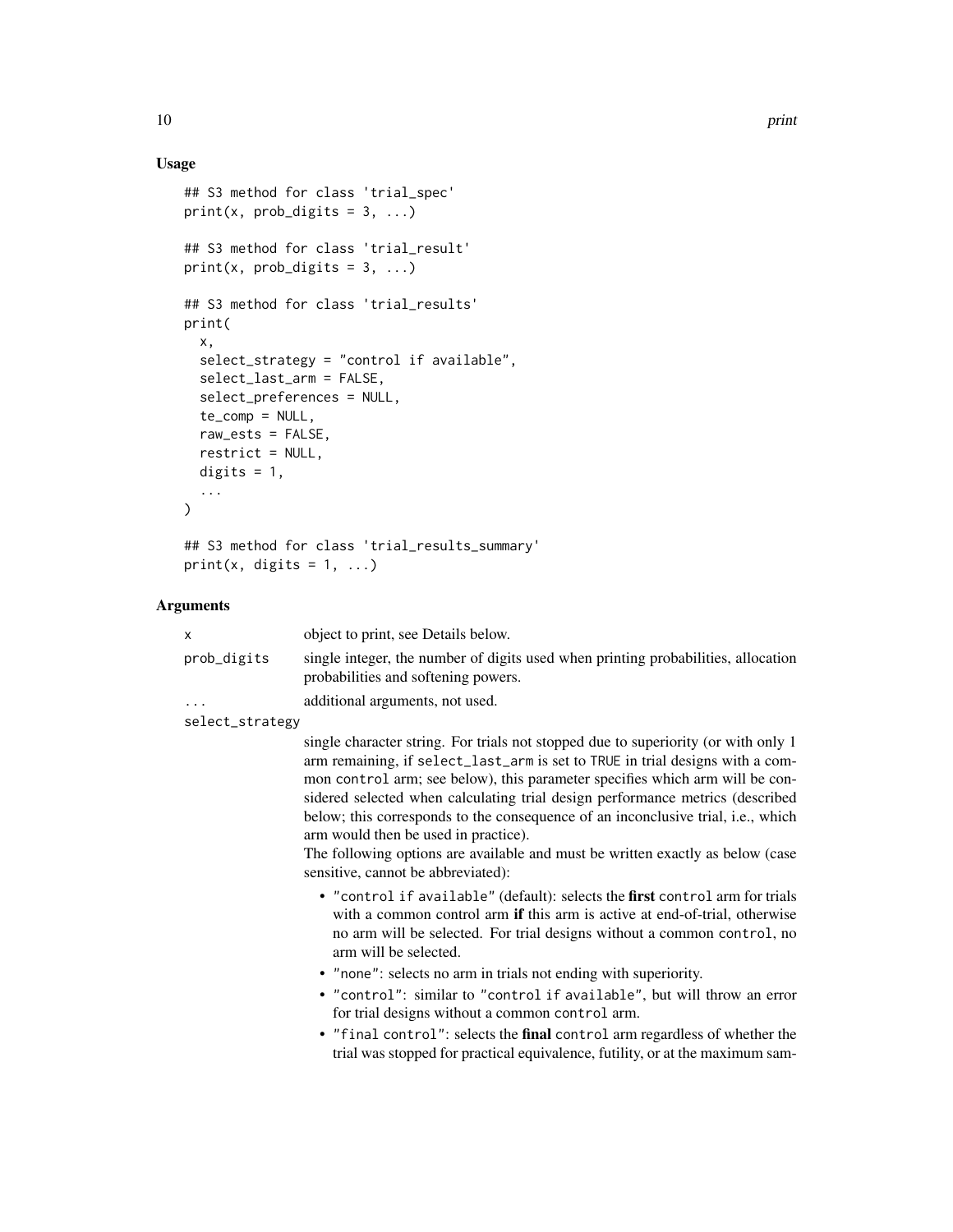<span id="page-10-0"></span>ple size; this strategy can only be specified for trial designs with a common control arm.

- "control or best": selects the first control arm if still active at end-oftrial, otherwise selects the best remaining arm (defined as the remaining arm with the highest probability of being the best in the final analysis). Only works for trial designs with a common control arm.
- "best": selects the best remaining arm (as described under "control or best").
- "list or best": selects the first remaining arm from a specified list (specified using select\_preferences, technically a character vector). If none of these arms are are active at end-of-trial, the best remaining arm will be selected (as described above).
- "list": as specified above, but if no arms on the provided list remain active at end-of-trial, no arm is selected.

#### select\_last\_arm

single logical, defaults to FALSE. If TRUE, the only remaining active arm (the last control) will be selected in trials with a common control arm ending with equivalence or futility, before considering the options specified in select\_strategy. Must be FALSE for trial designs without a common control arm.

select\_preferences

character vector specifying a number of arms used for selection if one of the "list or best" or "list" options are specified for select\_strategy. Can only contain valid arms available in the trial.

- te\_comp character string, treatment-effect comparator. Can be either NULL (the default) in which case the first control arm is used for trial designs with a common control arm, or a single trial arm. Will be used when calculating sq\_err\_te (the squared error of the treatment effect comparing the selected arm to the comparator arm, as described below).
- raw\_ests single logical. If FALSE (default), the posterior estimates (post\_ests, see [setup\\_trial\(\)](#page-16-1) and [run\\_trial\(\)](#page-11-1)) will be used to calculate sq\_err (the squared error of the estimated compared to the specified effect in the selected arm) and sq\_err\_te (the squared error of the treatment effect comparing the selected arm to the comparator arm, as described for te\_comp and below). If TRUE, the raw estimates (raw\_ests, see [setup\\_trial\(\)](#page-16-1) and [run\\_trial\(\)](#page-11-1)) will be used instead of the posterior estimates.
- restrict single character string or NULL. If NULL (default), results are summarised for all simulations; if "superior, results are summarised for simulations ending with superiority only; if "selected", results are summarised for simulations ending with a selected arm (according to the specified arm selection strategy for simulations not ending with superiority). Some summary measures (e.g., prob\_conclusive) can only be calculated across all simulations and several are calculated regardless of restrict settings, but have substantially different interpretations if restricted.
- digits single integer, number of digits to print for probabilities and some other summary values (with 2 extra digits added for outcome rates).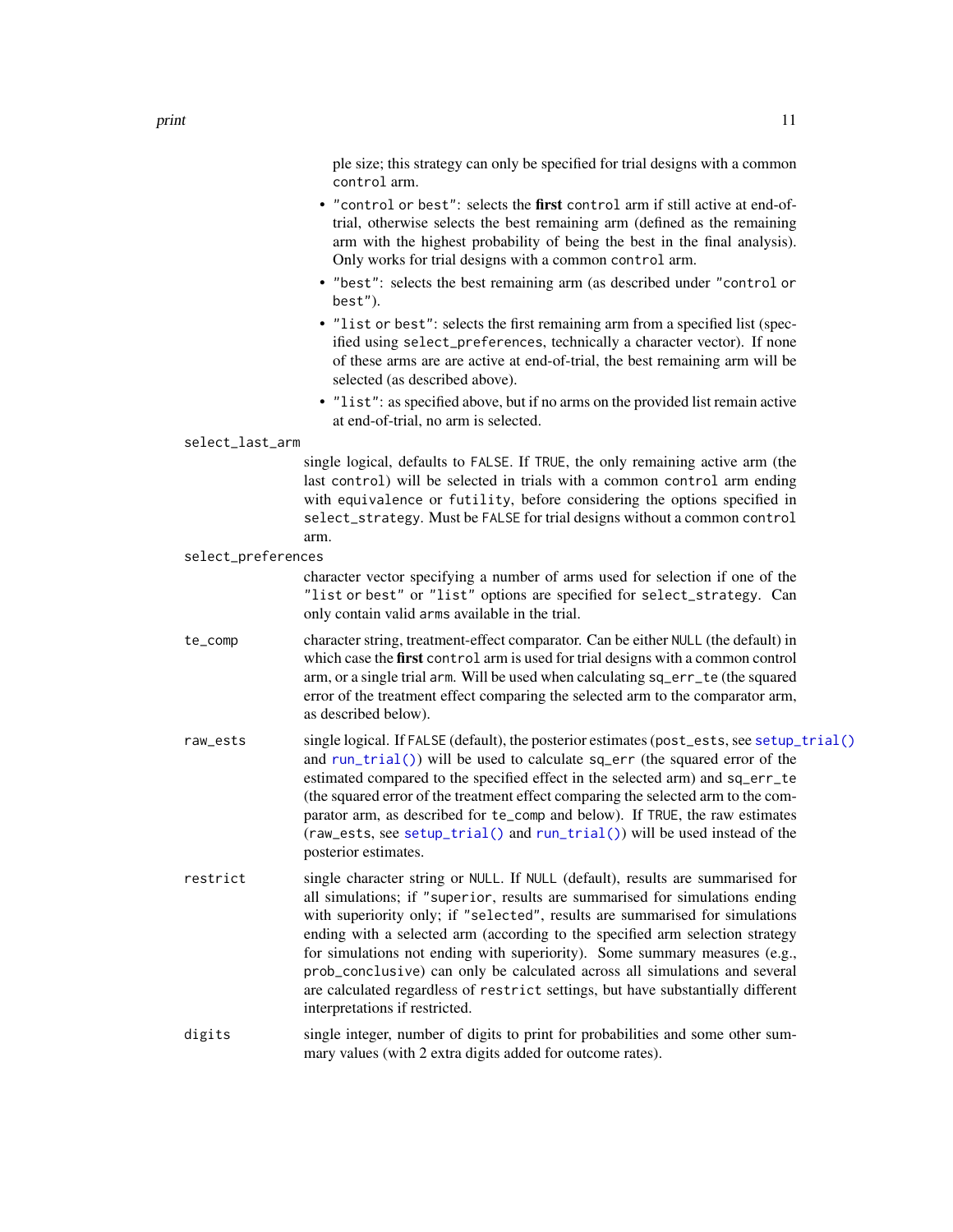## <span id="page-11-0"></span>Details

The behaviour depends on the class of x:

- trial\_spec: prints a trial specification setup by [setup\\_trial\(\)](#page-16-1), [setup\\_trial\\_binom\(\)](#page-24-1) or [setup\\_trial\\_norm\(\)](#page-28-1).
- trial\_result: prints the results of a single trial simulated by [run\\_trial\(\)](#page-11-1). More details are saved in the trial\_result object and thus printed if the sparse argument in [run\\_trial\(\)](#page-11-1) or [run\\_trials\(\)](#page-14-1) is set to FALSE; if TRUE, fewer details are printed, but the omitted details are available by printing the trial\_spec object created by [setup\\_trial\(\)](#page-16-1), [setup\\_trial\\_binom\(\)](#page-24-1) or [setup\\_trial\\_norm\(\)](#page-28-1).
- trial\_results: prints the results of multiple simulations generated using [run\\_trials\(\)](#page-14-1). Further documentation on how multiple trials are summarised before printing can be found in the [summary\(\)](#page-33-1) function documentation.
- trial\_results\_summary: print method for summary of multiple simulations of the same trial specification, generated by using the [summary\(\)](#page-33-1) function on an object generated by [run\\_trials\(\)](#page-14-1).

#### Value

Invisibly returns x.

#### Methods (by class)

- trial\_spec: Trial specification
- trial\_result: Single trial result
- trial\_results: Multiple trial results
- trial\_results\_summary: Summary of multiple trial results

<span id="page-11-1"></span>

run\_trial *Simulate a single trial*

#### Description

This function conducts a single trial simulation using a trial specification as specified by [setup\\_trial\(\)](#page-16-1), [setup\\_trial\\_binom\(\)](#page-24-1) or [setup\\_trial\\_norm\(\)](#page-28-1). During simulation, the function randomises "patients", randomly generates outcomes, calculates the probabilities that each arm is the best (and better than the control, if any). This is followed by checking inferiority, superiority, equivalence and/or futility as desired; dropping arms, and re-adjusting allocation probabilities according to the criteria specified in the trial specification. If there is no common control arm, the trial simulation will be stopped at the maximum sample size, when 1 arm is superior to the others, or when all arms are considered equivalent (if equivalence testing is specified).

If a common control arm is specified, all other arms will be compared to that, and if 1 comparison crosses the superiority threshold, that arm will become the new control and the old control will be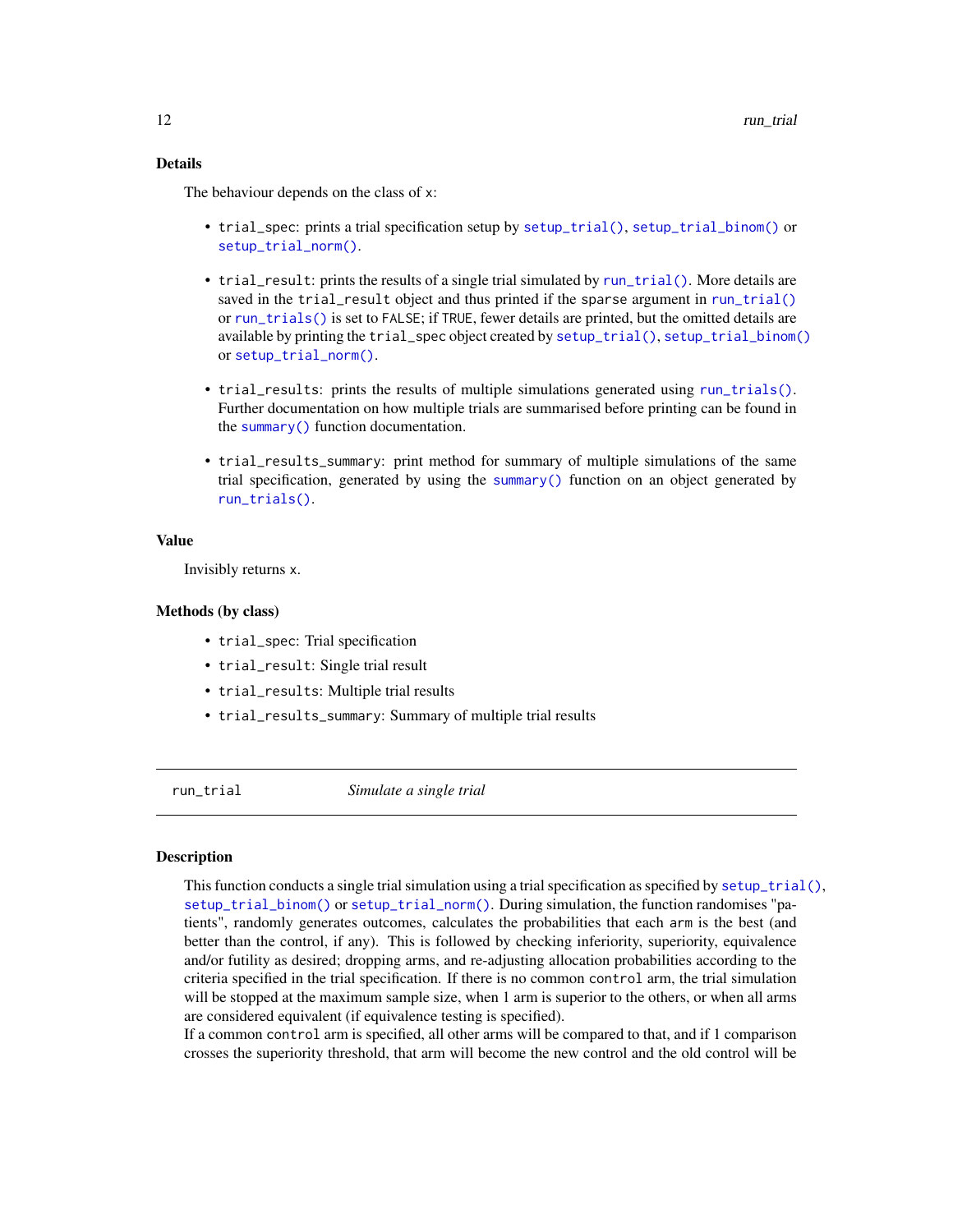<span id="page-12-0"></span>considered inferior. If multiple non-control arms cross the superiority threshold in the same analysis, the one with the highest probability of being the overall best will become the new control. Equivalence/futility will also be checked in trial designs with common controls if specified, and equivalent or futile arms will be dropped. The trial simulation will be stopped when only 1 arm is left, when the final arms are all equivalent, or when the maximum sample size has been reached.

## Usage

run\_trial(trial\_spec, seed = NULL, sparse = FALSE)

#### Arguments

| trial_spec | trial_spec object, generated and validated by the setup_trial(), setup_trial_binom()<br>or setup_trial_norm() function.                                                                                                                                                                                                                                                                                                                                                                                                                                      |
|------------|--------------------------------------------------------------------------------------------------------------------------------------------------------------------------------------------------------------------------------------------------------------------------------------------------------------------------------------------------------------------------------------------------------------------------------------------------------------------------------------------------------------------------------------------------------------|
| seed       | single integer or NULL (default), if a value is provided, this value will be used<br>as the random seed when running (the global random seed will be restored after<br>the function has run, so it is not affected).                                                                                                                                                                                                                                                                                                                                         |
| sparse     | single logical; if FALSE (default) everything listed below is included in the re-<br>turned object. If TRUE, only a limited amount of data is included in the returned<br>object. This can be practical when running many simulations and saving the<br>results using the run_trials() function (which relies on this function), as the<br>output file will thus be substantially smaller. However, printing of individual<br>trial results will be substantially less detailed for sparse results and non-sparse<br>results are required by plot_history(). |

## Value

A trial\_result object containing everything listed below if sparse (as described above) is FALSE. Otherwise only final\_status, final\_n, trial\_res, seed and sparse are included.

- final\_status: either "superiority", "equivalence", "futility", or "max".
- final\_n: the total number of patients randomised.
- max\_n: the pre-specified maximum sample size.
- looks: numeric vector, the total number of patients at each conducted adaptive analysis.
- planned\_looks: numeric vector, the cumulated number of patients planned to be randomised at each adaptive analysis, even those not conducted if the simulation is stopped before the maximum sample size.
- start\_control: character, initial common control arm (if specified).
- final\_control: character, final common control arm (if relevant).
- control\_prob\_fixed: fixed common control arm probabilities (if specified; see [setup\\_trial\(\)](#page-16-1)).
- inferiority, superiority, equivalence\_prob, equivalence\_diff, equivalence\_only\_first, futility\_prob, futility\_diff, futility\_only\_first, highest\_is\_best, and soften\_power: as specified in [setup\\_trial\(\)](#page-16-1).
- best\_arm: the best arm(s), as described in [setup\\_trial\(\)](#page-16-1).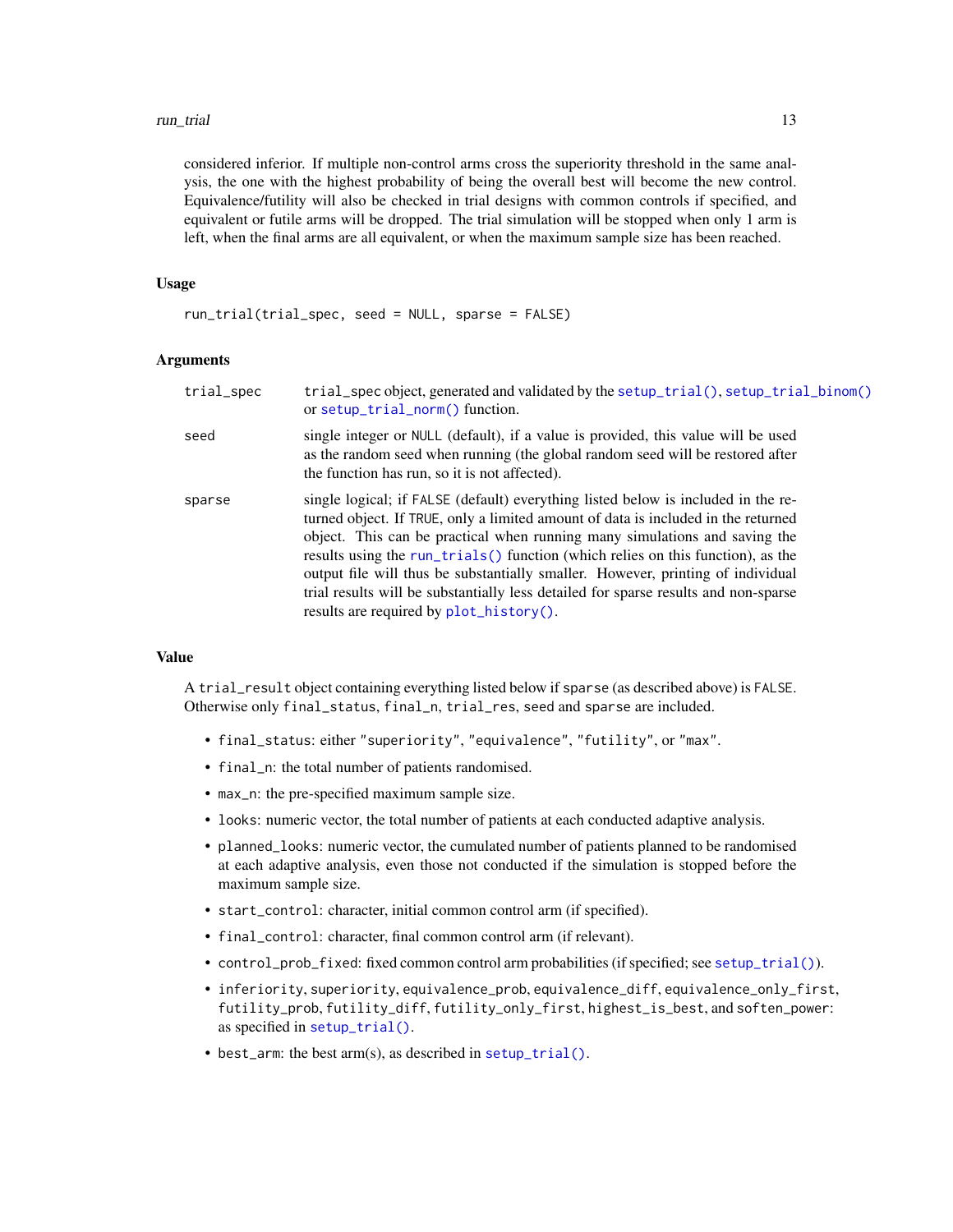- trial\_res: a data.frame containing most of the information specified for each arm in [setup\\_trial\(\)](#page-16-1) including true\_ys (true outcomes as specified in [setup\\_trial\(\)](#page-16-1)) and for each arm the sum of the outcomes (sum\_ys; i.e., the total number of events for binary outcomes or the totals of continuous outcomes) and patients randomised (ns), summary statistics for the raw outcome data (raw\_ests, calculated as specified in [setup\\_trial\(\)](#page-16-1), defaults to mean values, i.e., event rates for binary outcomes or means for continuous outcomes) and posterior estimates (post\_ests, post\_errs, lo\_cri, and hi\_cri, as specified in [setup\\_trial\(\)](#page-16-1)), final\_status of each arm ("inferior", "superior", "equivalence", "futile", "active", or "control" (currently active control arm, including if the current control when stopped for equivalence)), status\_look (specifying the cumulated number of patients randomised when an adaptive analysis changed the final\_status to "superior", "inferior", "equivalence", or "futile"), status\_probs, the probability that each treatment was the best/better than the common control arm (if any)/equivalent to the common control arm (if any and stopped for equivalence; NA if the control arm was stopped due to the last remaining other arm(s) being stopped for equivalence)/futile if stopped for futility at the last analysis it was included in, final\_alloc, the final allocation probability for each arm the last time patients were randomised to it, including for arms stopped at the maximum sample size, and probs\_best\_last, the probabilities of each remaining arm being the overall best in the last conducted analysis (NA for previously dropped arms).
- all\_looks: a list of lists containing one list per conducted trial look (adaptive analysis). These lists contain the variables arms, old\_status (status before the analysis of the current round was conducted), new\_status (as specified above, status after current analysis has been conducted), sum\_ys (as described above), ns (as described above), old\_alloc (the allocation probability used during this look), probs\_best (the probabilities of each arm being the best in the current adaptive analysis), new\_alloc (the allocation probabilities after updating these in the current adaptive analysis; NA for all arms when the trial is stopped and no further analyses will be conducted), probs\_better\_first (if a common control is provided, specifying the probabilities that each arm was better than the control in the first analysis conducted during that look), probs\_better (as probs\_better\_first, but updated if another arm becomes the new control), probs\_equivalence\_first and probs\_equivalence (as for probs\_better/probs\_better\_first, but for equivalence if equivalence is assessed). The last variables are NA if the arm was not active in the applicable adaptive analysis or if they would not be included during the next adaptive analysis.
- allocs: a character vector containing the allocations of all patients in the order of randomization.
- ys: a numeric vector containing the outcomes of all patients in the order of randomization (0 or 1 for binary outcomes).
- seed: the random seed used, if specified.
- description, add\_info, cri\_width, n\_draws, robust: as specified in [setup\\_trial\(\)](#page-16-1), [setup\\_trial\\_binom\(\)](#page-24-1) or [setup\\_trial\\_norm\(\)](#page-28-1).
- sparse: single logical, corresponding to the sparse input.

## Examples

```
# Setup a trial specification
binom_trial <- setup_trial_binom(arms = c("A", "B", "C", "D"),true_{ys} = c(0.20, 0.18, 0.22, 0.24),
```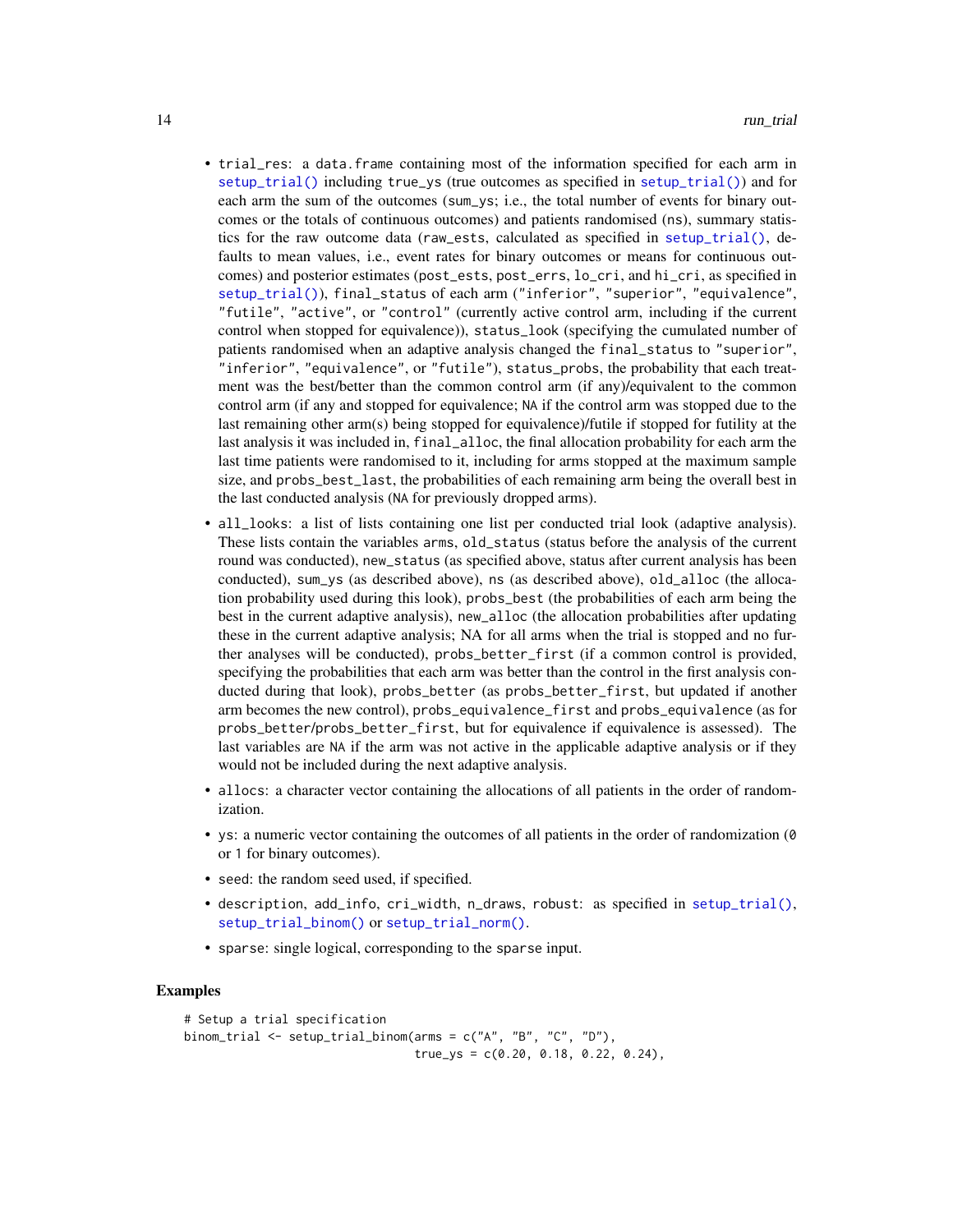#### <span id="page-14-0"></span>run\_trials 15

```
data_looks = 1:20 * 100)
```

```
# Run trial with a specified random seed
res <- run_trial(binom_trial, seed = 12345)
# Print results with 3 decimals
```
print(res, digits = 3)

<span id="page-14-1"></span>run\_trials *Simulate multiple trials*

#### Description

This function conducts multiple simulations using a trial specification as specified by [setup\\_trial\(\)](#page-16-1), [setup\\_trial\\_binom\(\)](#page-24-1) or [setup\\_trial\\_norm\(\)](#page-28-1). This function essentially manages random seeds and runs multiple simulation using [run\\_trial\(\)](#page-11-1) - additional details on individual simulations are provided in that function's description. This function allows simulating trials in parallel using multiple cores, automatically saving and re-loading saved objects, and "growing" already saved simulation files (i.e., appending additional simulations to the same file).

## Usage

```
run_trials(
  trial_spec,
 n_rep,
 path = NULL,
 overwrite = FALSE,
  grow = FALSE,
  cores = 1,
 base_seed = NULL,
  sparse = TRUE,progress = NULL,
  version = NULL,
  compress = TRUE,
  export = NULL,export_envir = parent.frame()
)
```
#### **Arguments**

| trial_spec | trial_spec object, generated and validated by the setup_trial(), setup_trial_binom()<br>or setup_trial_norm() function.                             |
|------------|-----------------------------------------------------------------------------------------------------------------------------------------------------|
| $n$ _rep   | single integer; the number of simulations to run.                                                                                                   |
| path       | single character; if specified (defaults to NULL), files will be written to and loaded<br>from this path using the saveRDS() / readRDS() functions. |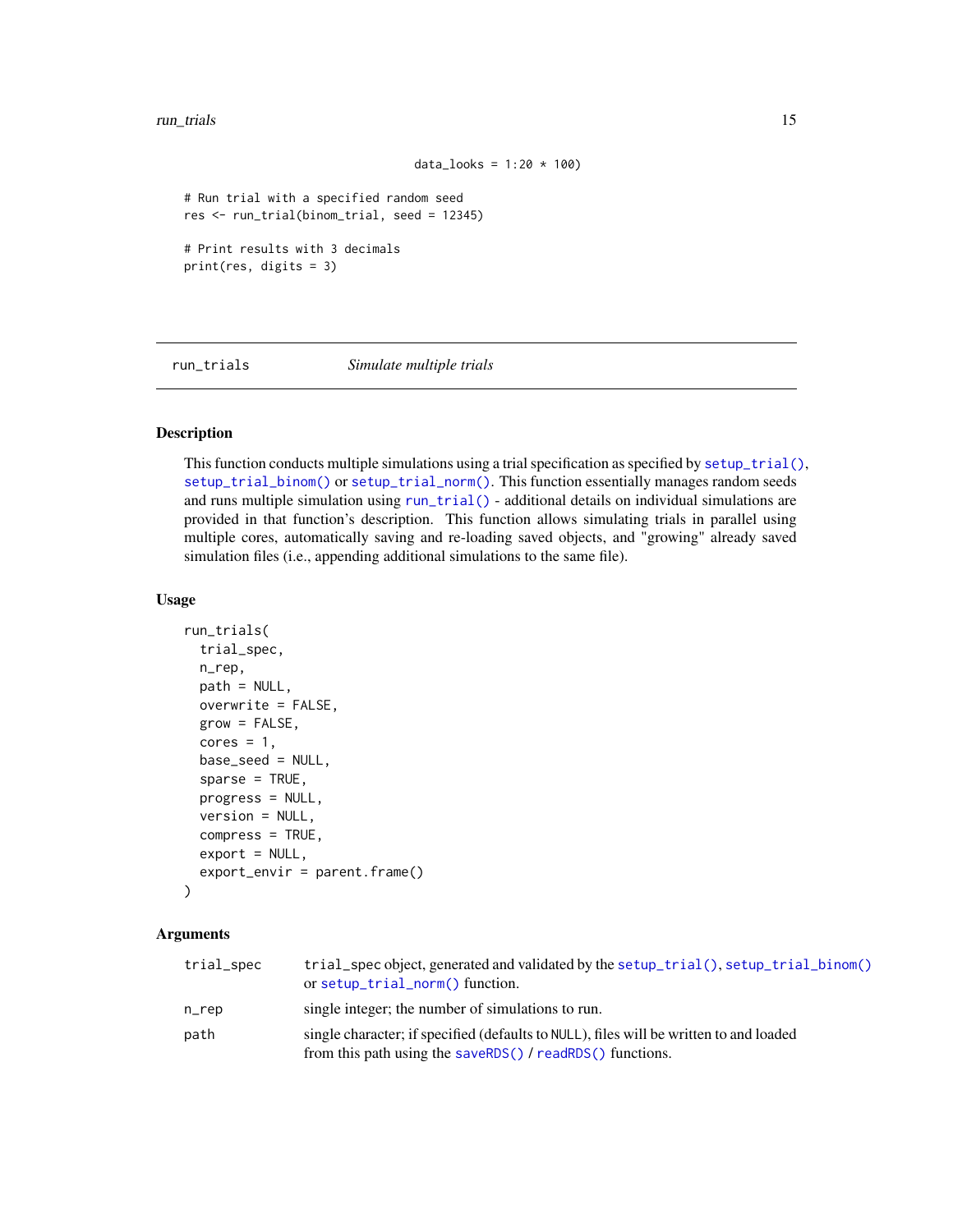<span id="page-15-0"></span>

| overwrite    | single logical; defaults to FALSE, in which case previous simulations saved in<br>the same path will be re-loaded (if the same trial specification was used). If<br>TRUE, the previous file is overwritten. If grow is TRUE, this argument must be set<br>to FALSE.                                                                                                                                                                                                                                                                                                                                                                                                                                                   |
|--------------|-----------------------------------------------------------------------------------------------------------------------------------------------------------------------------------------------------------------------------------------------------------------------------------------------------------------------------------------------------------------------------------------------------------------------------------------------------------------------------------------------------------------------------------------------------------------------------------------------------------------------------------------------------------------------------------------------------------------------|
| grow         | single logical; defaults to FALSE. If TRUE and a valid path to a valid previous<br>file containing less simulations than n_rep, the additional number of simula-<br>tions will be run (appropriately re-using the same base_seed, if specified) and<br>appended to the same file.                                                                                                                                                                                                                                                                                                                                                                                                                                     |
| cores        | single integer; the number of cores to run the simulations on using the parallel<br>library. Defaults to 1; may be increased to run multiple simulations in parallel.<br>parallel:: detectCores() may be used to find the number of available cores.                                                                                                                                                                                                                                                                                                                                                                                                                                                                  |
| base_seed    | single integer; a random seed used as the basis for simulations; each simulation<br>will set the random seed to a value based on this (+ the trial number), without<br>affecting the global random seed after the function has been run.                                                                                                                                                                                                                                                                                                                                                                                                                                                                              |
| sparse       | single logical, as described in run_trial(); defaults to TRUE when running<br>multiple simulations, in which case only the data necessary to summarise all<br>simulations are saved for each simulation. If FALSE, more detailed data for<br>each simulation is saved, allowing more detailed printing of individual trial<br>results and plotting using plot_history() (plot_status() does not require<br>non-sparse results).                                                                                                                                                                                                                                                                                       |
| progress     | single numeric $> 0$ and $\leq 1$ or NULL. If NULL (default), no progress is printed to<br>the console. Otherwise, progress messages are printed to the control at intervals<br>proportional to the value specified by progress.<br>Note: as printing is not possible from within clusters on multiple cores, the<br>function conducts batches of simulations on multiple cores (if specified), with<br>intermittent printing of statuses. Thus, all cores have to finish running their<br>current assigned batches before the other cores may proceed with the next batch.<br>If there is substantial differences in the simulation speeds across cores, using<br>progress may thus increase total simulation times. |
| version      | passed to saveRDS() when saving simulations, defaults to NULL (as in saveRDS()),<br>which means that the current default version is used. Ignored if simulations are<br>not saved.                                                                                                                                                                                                                                                                                                                                                                                                                                                                                                                                    |
| compress     | passed to saveRDS() when saving simulations, defaults to TRUE (as in saveRDS()),<br>see saveRDS() for other options. Ignored if simulations are not saved.                                                                                                                                                                                                                                                                                                                                                                                                                                                                                                                                                            |
| export       | character vector of names of objects to export to each parallel core if cores > 1;<br>passed as the varlist argument to parallel:: clusterExport(). Defaults to<br>NULL (no objects exported), ignored if cores == 1. See Details below.                                                                                                                                                                                                                                                                                                                                                                                                                                                                              |
| export_envir | environment where to look for the objects defined in export if cores > 1 and<br>export is not NULL. Defaults to the environment from where run_trials() is<br>called.                                                                                                                                                                                                                                                                                                                                                                                                                                                                                                                                                 |

## Details

## Exporting objects when using multiple cores

If [setup\\_trial\(\)](#page-16-1) is used to define a trial specification with custom functions (in the fun\_y\_gen, fun\_draws, and fun\_raw\_est arguments of [setup\\_trial\(\)](#page-16-1)) and [run\\_trials\(\)](#page-14-1) is run with cores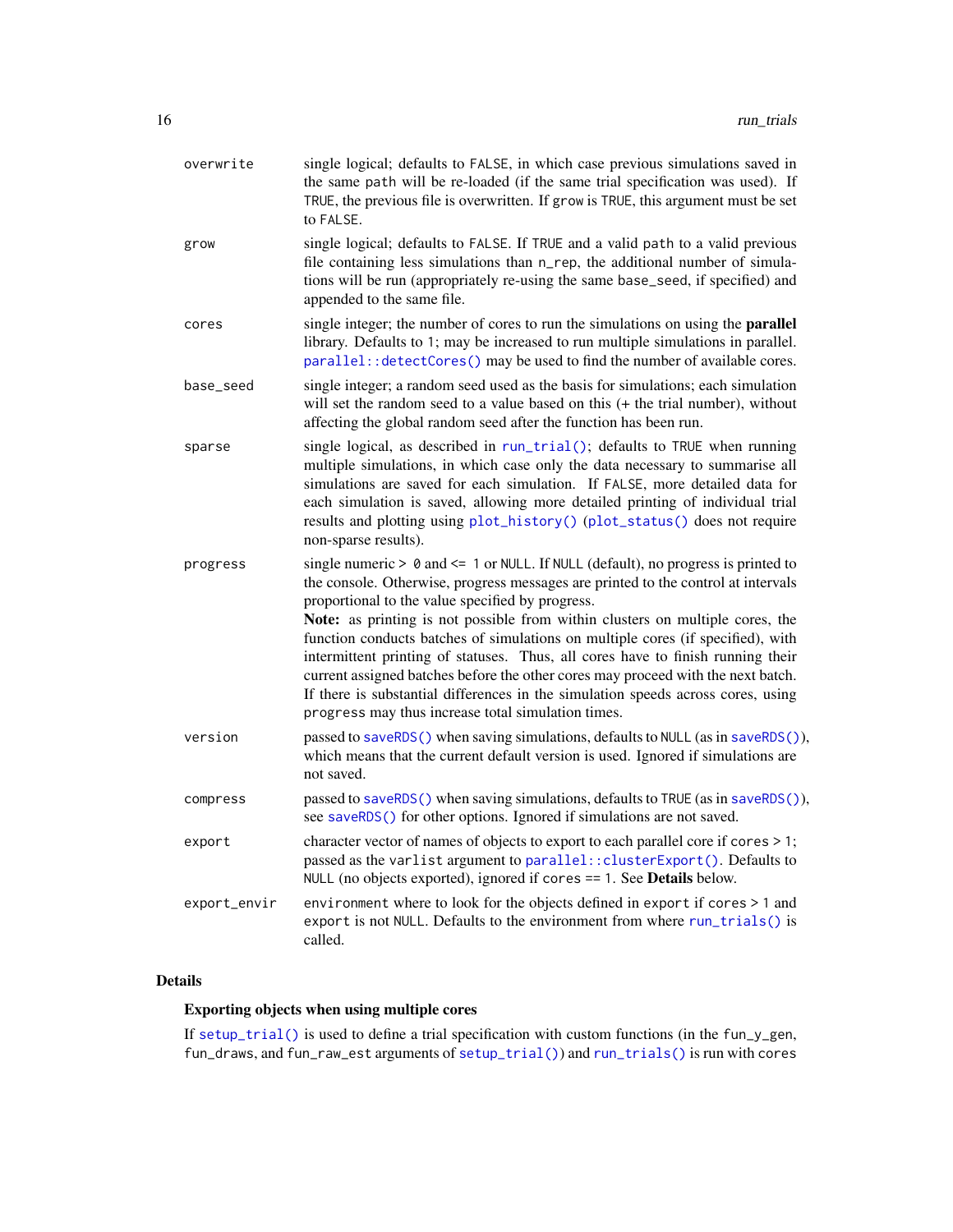<span id="page-16-0"></span>> 1, it is necessary to export additional functions or objects used by these functions and defined by the user outside the function definitions provided. Similarly, functions from external packages loaded using [library\(\)](#page-0-0) or [require\(\)](#page-0-0) must be exported or called prefixed with the namespace, i.e., package::function. The export and export\_envir arguments are used to export objects calling the [parallel::clusterExport\(\)](#page-0-0)-function.

#### Value

A list of a special class "trial\_results", which contains the trial\_results (results from all simulations), trial\_spec (the trial specification), n\_rep, base\_seed, elapsed\_time (the total simulation run time) and sparse (as described above). These results may be extracted using the  $extract\_results()$  function and summarised using the [summary\(\)](#page-33-1) or print ([print.trial\\_results\(\)](#page-8-2)) functions; see function documentation for details on additional arguments used to select arms in simulations not ending in superiority and other summary choices.

## **Examples**

```
# Setup a trial specification
binom_trial <- setup_trial_binom(arms = c("A", "B", "C", "D"),
                                 true_{ys} = c(0.20, 0.18, 0.22, 0.24),data\_books = 1:20 * 100
```

```
# Run 10 simulations with a specified random base seed
res <- run_trials(binom_trial, n_rep = 10, base_seed = 12345)
```
# See ?summary and ?print for details on summarising and printing

<span id="page-16-1"></span>setup\_trial *Setup a generic trial specification*

#### Description

Specifies the design of an adaptive trial with any type of outcome and validates all inputs. Use [run\\_trial\(\)](#page-11-1) or [run\\_trials\(\)](#page-14-1) to conduct single/multiple simulations of the specified trial, respectively.

```
See setup_trial_binom() and setup_trial_norm() for simplified setup of trial designs com-
mon outcome types. For additional trial specification examples, see the the Basic examples vi-
gnette (vignette("Basic-examples", package = "adaptr")) and the Advanced example vi-
gnette (vignette("Advanced-example", package = "adaptr")).
```
#### Usage

```
setup_trial(
  arms,
  true_ys,
  fun_y_{gen} = NULL,fun_draws = NULL,
```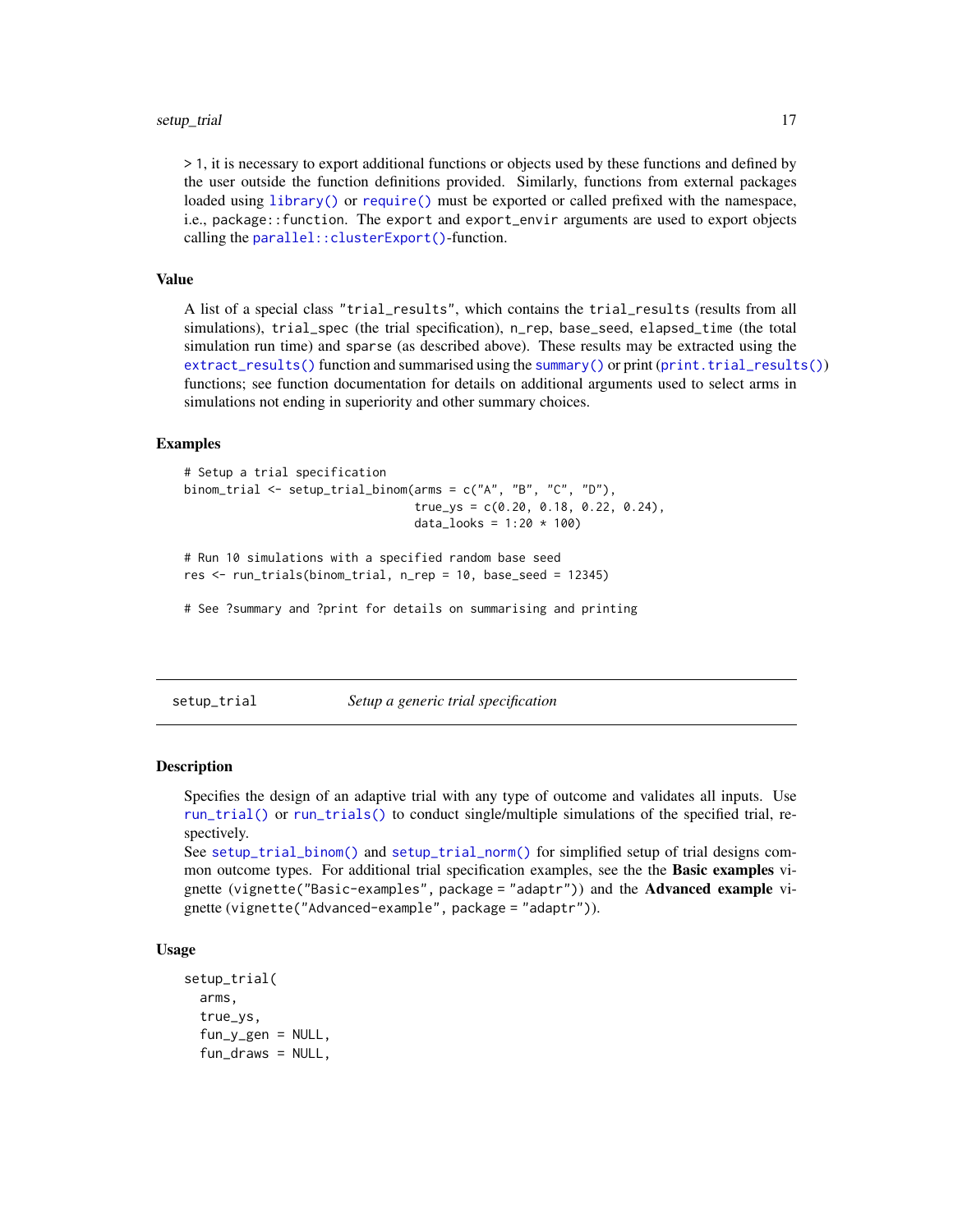```
start_probs = NULL,
 fixed_probs = NULL,
 min_probs = rep(NA, length(arms)),
 max_probs = rep(NA, length(arms)),
 data_looks = NULL,
 max_n = NULL,look_after_every = NULL,
  control = NULL,
  control_prob_fixed = NULL,
  inferiority = 0.01,
  superiority = 0.99,
  equivalence_prob = NULL,
  equivalence_diff = NULL,
  equivalence_only_first = NULL,
  futility_prob = NULL,
  futility_diff = NULL,
  futility_only_first = NULL,
 highest_is_best = FALSE,
  soften_power = 1,
  fun_raw_est = mean,
 cri\_width = 0.95,n_draws = 5000,
 robust = TRUE,
 description = NULL,
 add_info = NULL
\mathcal{L}
```
## Arguments

| arms        | character vector with unique names for the trial arms.                                                                                                                                                                                                                                                                                                                                                                                    |
|-------------|-------------------------------------------------------------------------------------------------------------------------------------------------------------------------------------------------------------------------------------------------------------------------------------------------------------------------------------------------------------------------------------------------------------------------------------------|
| true_ys     | numeric vector specifying true outcomes (e.g., event probabilities, mean values,<br>etc.) for all trial arms.                                                                                                                                                                                                                                                                                                                             |
| fun_y_gen   | function, generates outcomes. See setup_trial() Details for information on<br>how to specify this function.<br>Note: this function is called once during setup to validate the output structure.                                                                                                                                                                                                                                          |
| fun_draws   | function, generates posterior draws. See setup_trial() Details for informa-<br>tion on how to specify this function.<br>Note: this function is called up to three times during setup to validate the output<br>structure.                                                                                                                                                                                                                 |
| start_probs | numeric vector, allocation probabilities for each arm at the beginning of the trial.<br>The default (NULL) is automatically changed to equal randomisation.                                                                                                                                                                                                                                                                               |
| fixed_probs | numeric vector, fixed allocation probabilities for each arm - must be either a nu-<br>meric vector with NA for arms without fixed probabilities and values between 0<br>and 1 for the other arms or NULL (default), if adaptive randomisation is used for<br>all arms or if one of the special settings ("sqrt-based", "sqrt-based start",<br>"sqrt-based fixed", or "match") is specified for control_prob_fixed (de-<br>scribed below). |

<span id="page-17-0"></span>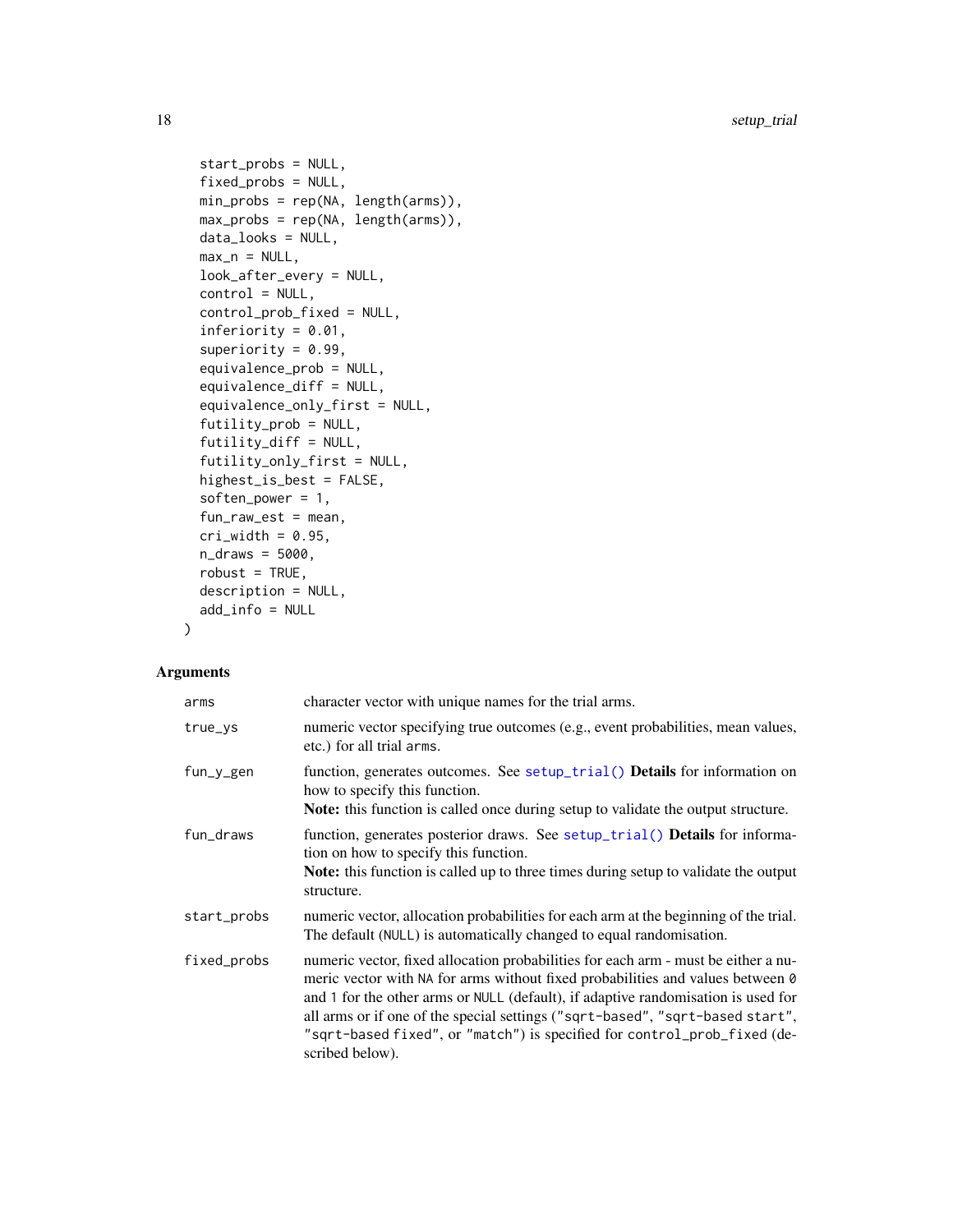- <span id="page-18-0"></span>min\_probs numeric vector, lower threshold for adaptive allocation probabilities, lower probabilities will be rounded up to these values. Must be NA (default for all arms) if no boundary is wanted.
- max\_probs numeric vector, upper threshold for adaptive allocation probabilities, higher probabilities will be rounded down to these values. Must be NA (default for all arms) if no boundary is wanted.
- data\_looks vector of increasing integers, specifies when to conduct adaptive analyses (= the total number of patients randomised at each adaptive analysis). The last number in the vector represents the maximum sample size. Instead of specifying data\_looks, the max\_n and look\_after\_every arguments can be used in combination (then data\_looks must be NULL, the default).
- max<sub>rim</sub> single integer, maximum total sample size (defaults to NULL). Must only be specified if data\_looks is NULL. Requires specification of the look\_after\_every argument.

look\_after\_every

- single integer, specified together with max\_n. Adaptive analyses will be conducted after every look\_after\_every patients randomised, and at the total sample size as specified by max\_n (max\_n does not need to be a multiple of look\_after\_every). If specified, data\_looks must be NULL (as default).
- control single character string, name of one of the arms or NULL (default). If specified, this arm will serve as a common control arm, to which all other arms will be compared and the inferiority/superiority/equivalence thresholds (see below) will be for those comparisons. See [setup\\_trial\(\)](#page-16-1) Details below for information on behaviour with respect to these comparisons.

control\_prob\_fixed

if a common control arm is specified, this must be set to either NULL (the default), in which case the control arm allocation probability will not be fixed if control arms change (the allocation probability to the first control arm may still be fixed using fixed\_probs) Otherwise a vector of probabilities of either length 1 or number of arms - 1 can be provided, or one of the special arguments "sqrt-based", "sqrt-based start", "sqrt-based fixed" or "match". See [setup\\_trial\(\)](#page-16-1) Details below for details in behaviour.

- inferiority single numeric ( $> 0$  and  $\leq 1$ , default is 0.01) specifying the inferiority threshold. An arm will be considered inferior and dropped if the probability that it is best (when comparing all arms) or better than the control arm (when a common control is used) drops below this threshold.
- superiority single numeric  $(>0$  and <1, default is 0.99) specifying the superiority threshold. If the probability that an arm is best (when comparing all arms) or better than the control arm (when a common control is used) exceeds this number, said arm will be declared the winner and the trial will be stopped (if no common control is used or if the last comparator is dropped in a design with a common control) *or* become the new control and the trial will continue (if a common control is specified).

equivalence\_prob

single numeric ( $> 0$  and  $< 1$ ) or NULL (default, corresponding to no equivalence assessment). If a numeric value is specified, arms will be stopped for equivalence if the probability of either *(a)* equivalence compared to a common control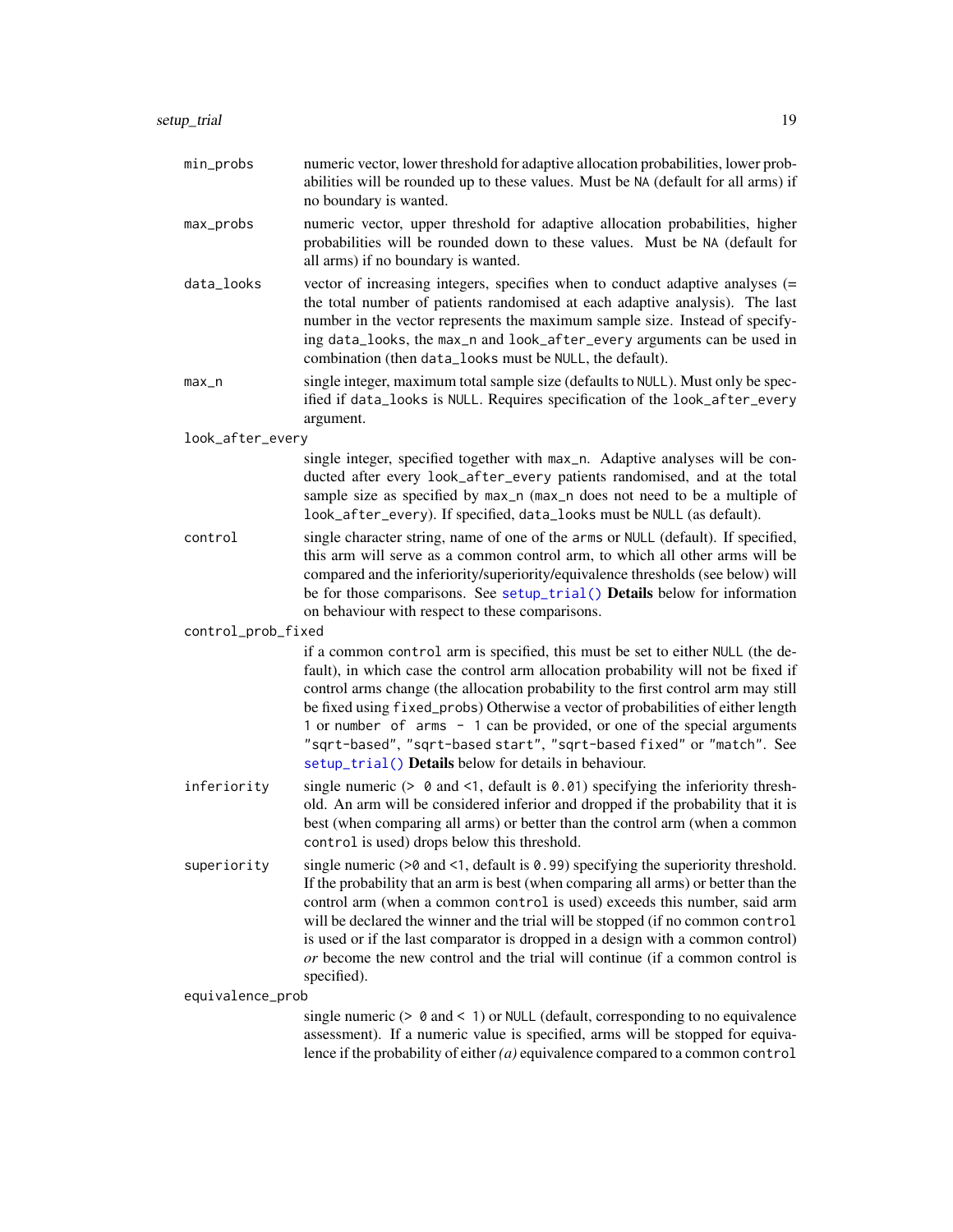#### <span id="page-19-0"></span>20 setup\_trial control of the control of the control of the control of the control of the control of the control of the control of the control of the control of the control of the control of the control of the control of t

or *(b)* equivalence between all arms remaining (designs without a common control) exceeds this threshold. Requires specification of equivalence\_diff, equivalence\_only\_first, and a common control arm.

equivalence\_diff

single numeric value  $(> 0)$  or NULL (default, corresponding to no equivalence assessment). If a numeric value is specified, estimated differences below this threshold will be considered equivalent when assessing equivalence. For designs with a common control arm, the differences between each non-control arm and the control arm is used, and for trials without a common control arm, the difference between the highest and lowest estimated outcome rates are used and the trial is only stopped for equivalence if all remaining arms are thus equivalent.

equivalence\_only\_first

single logical in trial specifications where equivalence\_prob and equivalence\_diff are specified, otherwise NULL (default). Must be NULL for designs without a common control arm. If a common control arm is used, this specifies whether equivalence will only be assessed for the first control (if TRUE) or also for subsequent control arms (if FALSE) if one arm is superior to the first control and becomes the new control.

- futility\_prob single numeric  $(0, 0, 0)$  and  $(0, 1)$  or NULL (default, corresponds to no futility assessment). If a numeric value is specified, arms will be stopped for futility when the probability for futility compared to the common control exceeds this threshold. Requires a common control arm, specification of futility\_diff and futility\_only\_first.
- futility\_diff single numeric value (> 0) or NULL (default, corresponding to no futility assessment). If a numeric value is specified, estimated differences below this threshold in the *beneficial* direction (as specified in highest\_is\_best) will be considered futile when assessing futility in designs with a common control arm. If only 1 arm remains after dropping arms for futility, the trial will be stopped without declaring the last arm superior.

#### futility\_only\_first

single logical in trial specifications designs where futility\_prob and futility\_diff are specified, otherwise NULL (default). Must be NULLfor designs without a commoncontrolarm. if one arm is superior to the first control and becomes the new control.

highest\_is\_best

single logical, specifies whether larger estimates of the outcome are favourable or not; defaults to FALSE, corresponding to, e.g., an undesirable binary outcomes (e.g., mortality) or a continuous outcome where lower numbers are preferred (e.g., hospital length of stay).

soften\_power either a single numeric value or a numeric vector of exactly the same length as the maximum number of looks/adaptive analyses. Values must be between 0 and 1 (default); if < 1, then re-allocated non-fixed allocation probabilities are all raised to this power to make allocation probabilities less extreme, in turn used to redistribute remaining probability while respecting limits when defined by min\_probs and/or max\_probs. If 1, then no *softening* is applied.

fun\_raw\_est function that takes a numeric vector and returns a single numeric value, used to calculate a raw summary estimate of the outcomes in each arm. Defaults to [mean\(\)](#page-0-0), which is always used in the [setup\\_trial\\_binom\(\)](#page-24-1) and [setup\\_trial\\_norm\(\)](#page-28-1)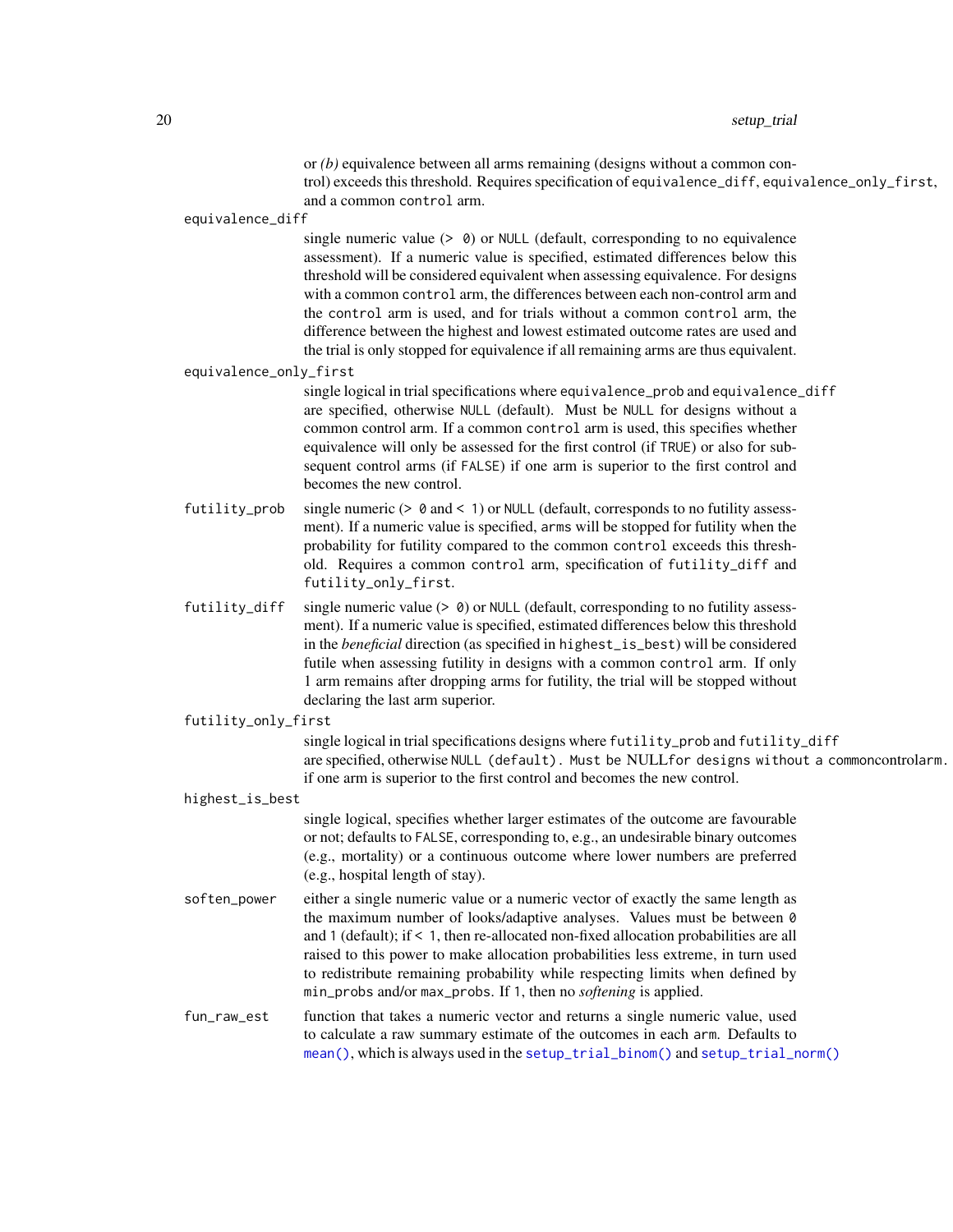<span id="page-20-0"></span>

|             | functions.<br>Note: the function is called one time per arm during setup to validate the output<br>structure.                                                                                                                                                                                                                                                                                  |
|-------------|------------------------------------------------------------------------------------------------------------------------------------------------------------------------------------------------------------------------------------------------------------------------------------------------------------------------------------------------------------------------------------------------|
| cri_width   | single numeric $\geq 0$ and $\leq 1$ , the width of the percentile-based credible intervals<br>used when summarising individual trial results. Defaults to 0.95, corresponding<br>to 95% credible intervals.                                                                                                                                                                                   |
| n_draws     | single integer, the number of draws from the posterior distributions (for each<br>arm) used when running the trial. Defaults to 5000; can be reduced for a speed<br>gain (at the potential loss of stability of results if too low) or increased for<br>increased precision (takes longer). Values < 100 are not allowed and values<br>< 1000 are not recommended and warned against.          |
| robust      | single logical, if TRUE (default) the medians and median absolute deviations<br>(scaled to be comparable to the standard deviation for normal distributions;<br>MAD_SD) are used to summarise the posterior distributions; if FALSE, the means<br>and standard deviations (SDs) are used instead (slightly faster, but may be less<br>appropriate for posteriors skewed on the natural scale). |
| description | optional single character string describing the trial design, will only be used in<br>print functions if not NULL (the default).                                                                                                                                                                                                                                                               |
| add_info    | optional single string containing additional information regarding the trial de-<br>sign or specifications, will only be used in print functions if not NULL (the de-<br>fault).                                                                                                                                                                                                               |

#### Details

#### How to specify the fun\_y\_gen function

The function must take the following inputs:

• allocs: character vector, the trial arms that new patients allocated since the last adaptive analysis are randomised to.

The function must return a single numeric vector, corresponding to the outcomes for all patients allocated since the last adaptive analysis, in the same order as allocs.

See the Examples vignette (vignette("Examples", "adaptr")) for an example with further details.

#### How to specify the fun\_draws function

The function must take the following inputs:

- arms: character vector, the unique trial arms, in the same order as above, but only the currently active arms are specified when the function is called.
- allocs: a vector of allocations for all patients, corresponding to the trial arms, including patients allocated to currently inactive arms when called,
- ys: a vector of outcomes for all patients in the same order as allocs, including outcomes for patients allocated to currently inactive arms when called.
- control: single character, the current control arm, will be NULL for designs without a common control arm, but required regardless as the argument is supplied by [run\\_trial\(\)](#page-11-1)/[run\\_trials\(\)](#page-14-1).
- n\_draws: single integer, the number of posterior draws for each arm.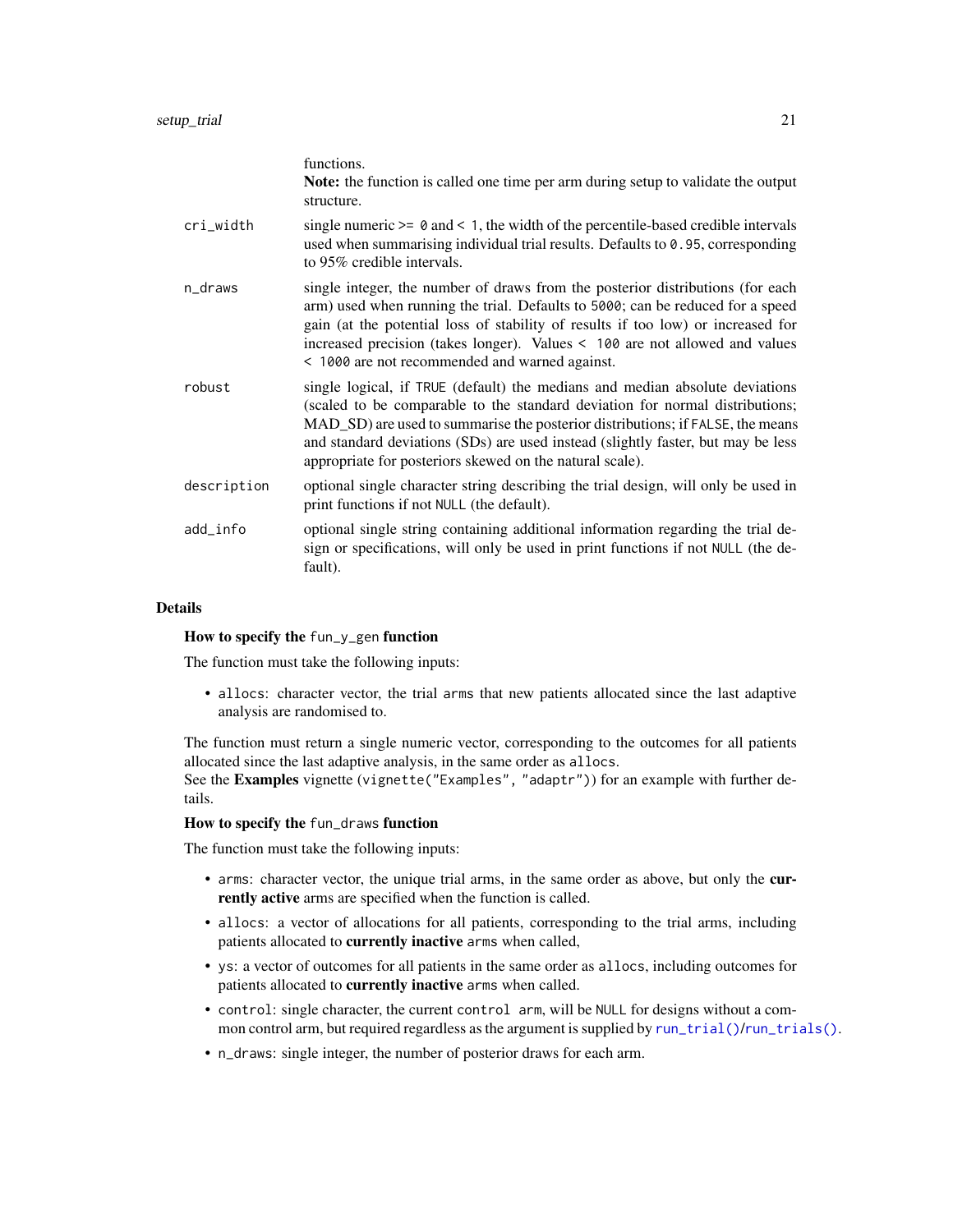<span id="page-21-0"></span>The function must return a matrix (with numeric values) with arms columns and n\_draws rows. The matrix must have columns only for currently active arms (when called). Each row should contain a single posterior draw for each arm on the original outcome scale: if they are estimated as, e.g., the *log(odds)*, these estimates must be transformed to probabilities and similarly for other measures.

Important: the matrix cannot contain NAs, even if no patients have been randomised to an arm yet. See the provided example for one way to alleviate this.

See the Examples vignette (vignette("Examples", "adaptr")) for an example with further details.

*Notes*

- Different estimation methods and prior distributions may be used; complex functions will lead to slower simulations compared to simpler methods for obtaining posterior draws, including those specified using the [setup\\_trial\\_binom\(\)](#page-24-1) and [setup\\_trial\\_norm\(\)](#page-28-1) functions.
- Technically, using log relative effect measures e.g. log(odds ratio) or log(risk ratios) or differences compared to a reference arm (e.g., mean differences or absolute risk differences) instead of absolute values in each arm will work to some extent (be cautious!):
- Stopping for superiority/inferiority/max sample sizes will work.
- Stopping for equivalence/futility may be used with relative effect measures on the log scale.
- Several summary statistics from [run\\_trial\(\)](#page-11-1) (sum\_ys and posterior estimates) may be nonsensical if relative effect measures are used (depending on calculation method).
- In the same vein, [extract\\_results\(\)](#page-2-1) (sum\_ys, sq\_err, and sq\_err\_te), and [summary\(\)](#page-33-1) (sum\_ys\_mean/sd/median/q25/q75, rmse, rmse\_te and idp) may be equally nonsensical when calculated on the relative scale.

Using additional custom or functions from loaded packages in the custom functions If the fun\_y\_gen, fun\_draws, or fun\_raw\_est functions calls other user-specified functions (or uses objects defined by the user outside these functions or the [setup\\_trial\(\)](#page-16-1)-call) or functions from external packages and simulations are conducted on multiple cores, these objects or functions must be exported or prefixed with their namespaces, respectively, as described in [run\\_trials\(\)](#page-14-1).

#### More information on arguments

- control: if one or more treatment arms are superior to the control arm (i.e., passes the superiority threshold as defined above), this arm will become the new control (if multiple arms are superior, the one with the highest probability of being the overall best will become the new control), the previous control will be dropped for inferiority, and all remaining arms will be immediately compared to the new control in the same adaptive analysis and dropped if inferior (or possibly equivalent/futile, see below) compared to this new control arm. Only applies in trials with a common control.
- control\_prob\_fixed: If the length is 1, then this allocation probability will be used for the control group (including if a new arm becomes the control and the original control is dropped). If multiple values are specified the first value will be used when all arms are active, the second when one arm has been dropped, and so forth. If 1 or more values are specified, previously set fixed\_probs, min\_probs or max\_probs for new control arms will be ignored. If all allocation probabilities do not sum to 1 (e.g, due to multiple limits) they will be re-scaled to do so.

Can also be set to one of the special arguments "sqrt-based", "sqrt-based start", "sqrt-based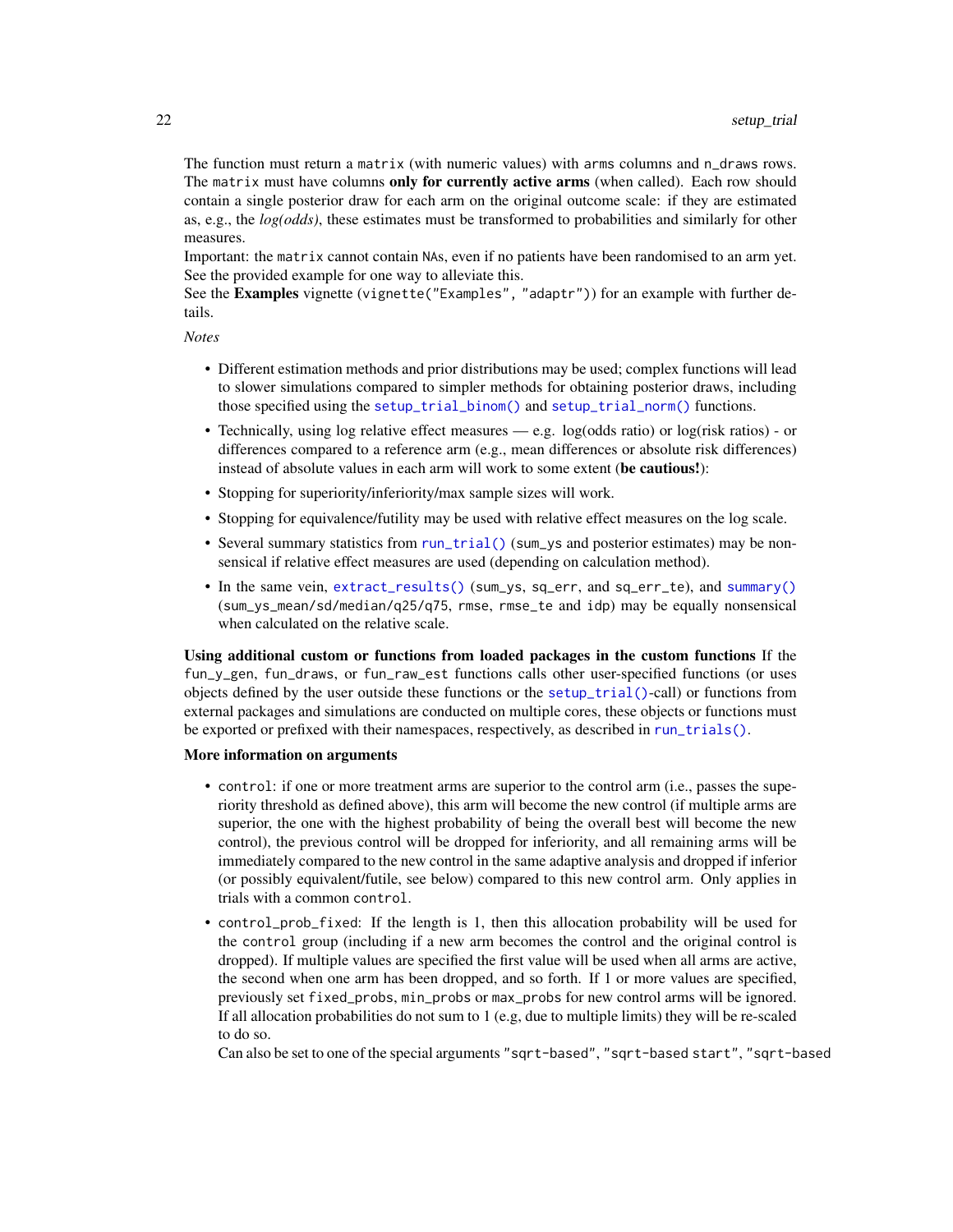<span id="page-22-0"></span>fixed" or "match" (written exactly as one of those, case sensitive). This requires start\_probs to be NULL and relevant fixed\_probs to be NULL (or NA for the control arm).

If one of the "sqrt-based"/"sqrt-based start"/"sqrt-based fixed" options are used, the function will set *square-root-transformation-based* starting allocation probabilities. These are defined as:

square root of number of non-control arms to 1-ratio for other arms scaled to sum to 1, which will generally increase power for comparisons against the common control, as discussed in, e.g., *Park et al, 2020* doi: [10.1016/j.jclinepi.2020.04.025.](https://doi.org/10.1016/j.jclinepi.2020.04.025)

If "sqrt-based", square-root-transformation-based allocation probabilities will also be used for new controls when arms are dropped. If "sqrt-based start", the control arm will be fixed to this allocation probability at all times (also after arm dropping, with re-scaling as necessary, as specified above). If "sqrt-based fixed" is chosen, square-root-transformationbased allocation probabilities will be used and all allocation probabilities will be fixed throughout the trial (with re-scaling when arms are dropped).

If "match" is specified, the control group allocation will always be *matched* to be similar to the highest non-control arm allocation ratio.

#### Superiority and inferiority

In trial designs without a common control arm, superiority and inferiority are assessed by comparing all currently active groups. This means that if a "final" analysis of a trial without a common control and > 2 arms is conducted including all arms (as will often be done in practice) *after* an adaptive trial have stopped, the final probabilities of the best arm being superior may differ slightly. For example, in a trial with three arms and no common control arm, one arm may be dropped early for inferiority defined as < 1% probability of being the overall best arm. The trial may then continue with the two remaining arms, and stopped when one is declared superior to the other defined as > 99% probability of being the overall best arm. If a final analysis is then conducted including all arms, the final probability of the best arm being overall superior will generally be slightly lower as the probability of the first dropped arm being the best will generally be  $> 0\%$ , even if very low and below the inferiority threshold.

This is not relevant trial designs *with* a common control, as pairwise assessments of superiority/inferiority compared to the common control will not be influenced similarly by previously dropped arms (and previously dropped arms may be included in the analyses, even if posterior distributions are not returned for those). Similarly, in actual clinical trials, final probabilities may change slightly as the most recently randomised patients will generally not have outcome data available at the final adaptive analysis where the trial is stopped.

#### **Equivalence**

Equivalence is assessed **after** both inferiority and superiority have been assessed (and in case of superiority, it will be assessed against the new control arm in designs with a common control, if specified - see above).

#### Futility

Futility is assessed after inferiority, superiority, and equivalence have been assessed (and in case of superiority, it will be assessed against the new control arm in designs with a common control, if specified - see above). Arms will thus be dropped for equivalence before futility.

#### Value

A trial\_spec object used to run simulations by [run\\_trial\(\)](#page-11-1) or [run\\_trials\(\)](#page-14-1). The output is essentially a list containing the input values (some combined in a data. frame called trial\_arms),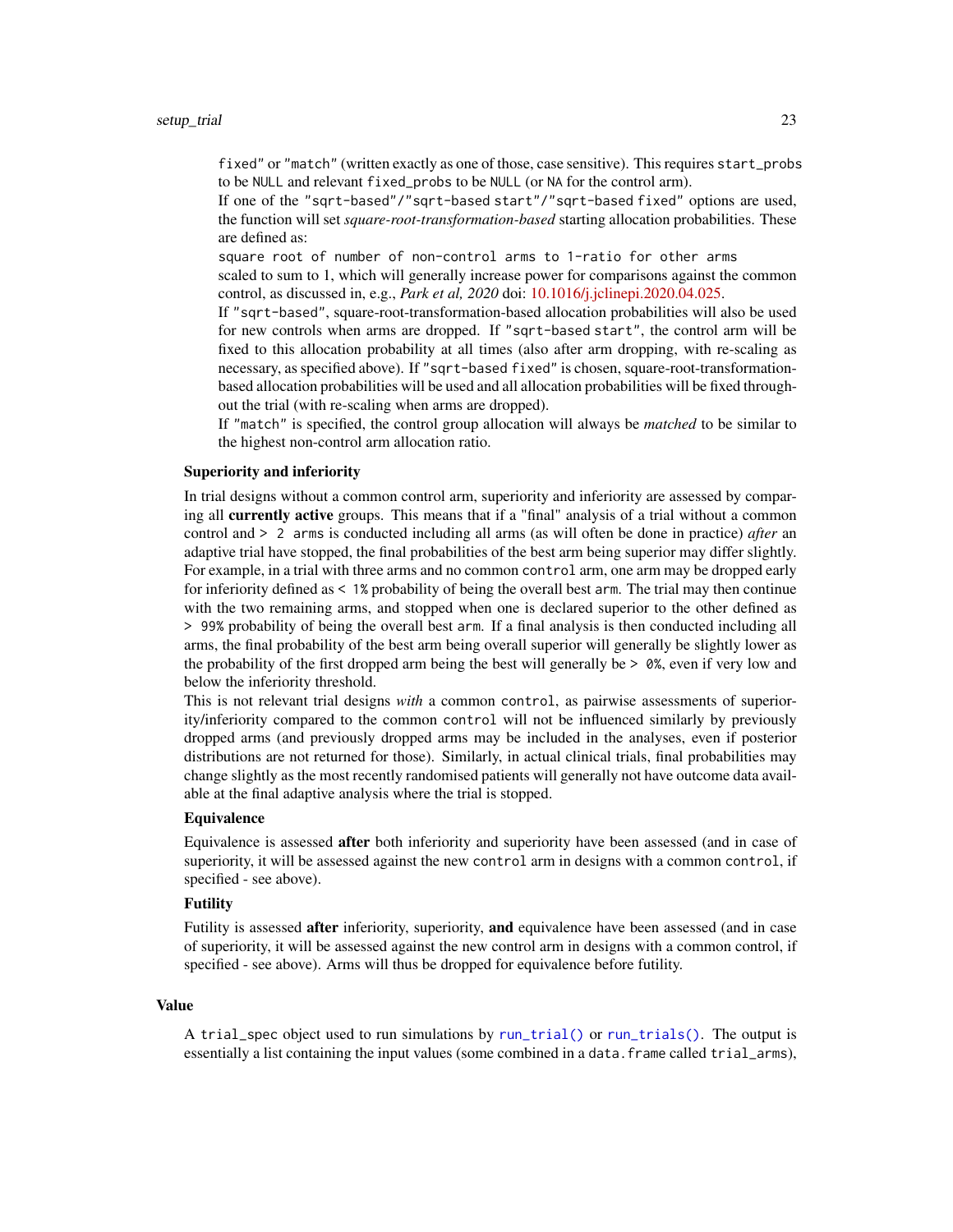but its class signals that these inputs have been validated and inappropriate combinations and settings have been ruled out. Also contains best\_arm holding the arm $(s)$  with the best value $(s)$  in true\_ys. Use str() to peruse the actual content of the returned object

#### Examples

```
# Setup a custom trial specification with right-skewed, log-normally
# distributed continuous outcomes (higher values are worse)
# Define the function that will generate the outcomes in each arm
# Notice: contents should match arms/true_ys in the setup_trial() call below
get_ys_lognorm <- function(allocs) {
 y <- numeric(length(allocs))
 # arms (names and order) and values (except for exponentiation) should match
 # those used in setup_trial (below)
 means \leq c("Control" = 2.2, "Experimental A" = 2.1, "Experimental B" = 2.3)
 for (arm in names(means)) {
    ii \leftarrow \text{which}(\text{allows} == \text{arm})y[ii] <- rlnorm(length(ii), means[arm], 1.5)
 }
 y
}
# Define the function that will generate posterior draws
# In this example, the function uses no priors (corresponding to improper
# flat priors) and calculates results on the log-scale, before exponentiating
# back to the natural scale, which is required for assessments of
# equivalence, futility and general interpretation
get_draws_lognorm <- function(arms, allocs, ys, control, n_draws) {
 draws \leq - list()
 \logys <- \log(ys)for (arm in arms){
    ii \le which(allocs == arm)
    n <- length(ii)
    if (n > 1) {
      # Necessary to avoid errors if too few patients randomised to this arm
    draws[[arm]] <- exp(rnorm(n_draws, mean = mean(logys[ii]), sd = sd(logys[ii])/sqrt(n - 1)))
    } else {
      # Too few patients randomised to this arm - extreme uncertainty
    draws[[arm]] \leq exp(rnorm(n_draws, mean = mean(logys), sd = 1000 \star (max(logys) - min(logys))))
    }
 }
 do.call(cbind, draws)
}
# The actual trial specification is then defined
lognorm_trial <- setup_trial(
 # arms should match those above
 arms = c("Control", "Experimental A", "Experimental B"),
 # true_ys should match those above
 true_ys = exp(c(2.2, 2.1, 2.3)),fun_y_gen = get_ys_lognorm, # as specified above
 fun_draws = get_draws_lognorm, # as specified above
```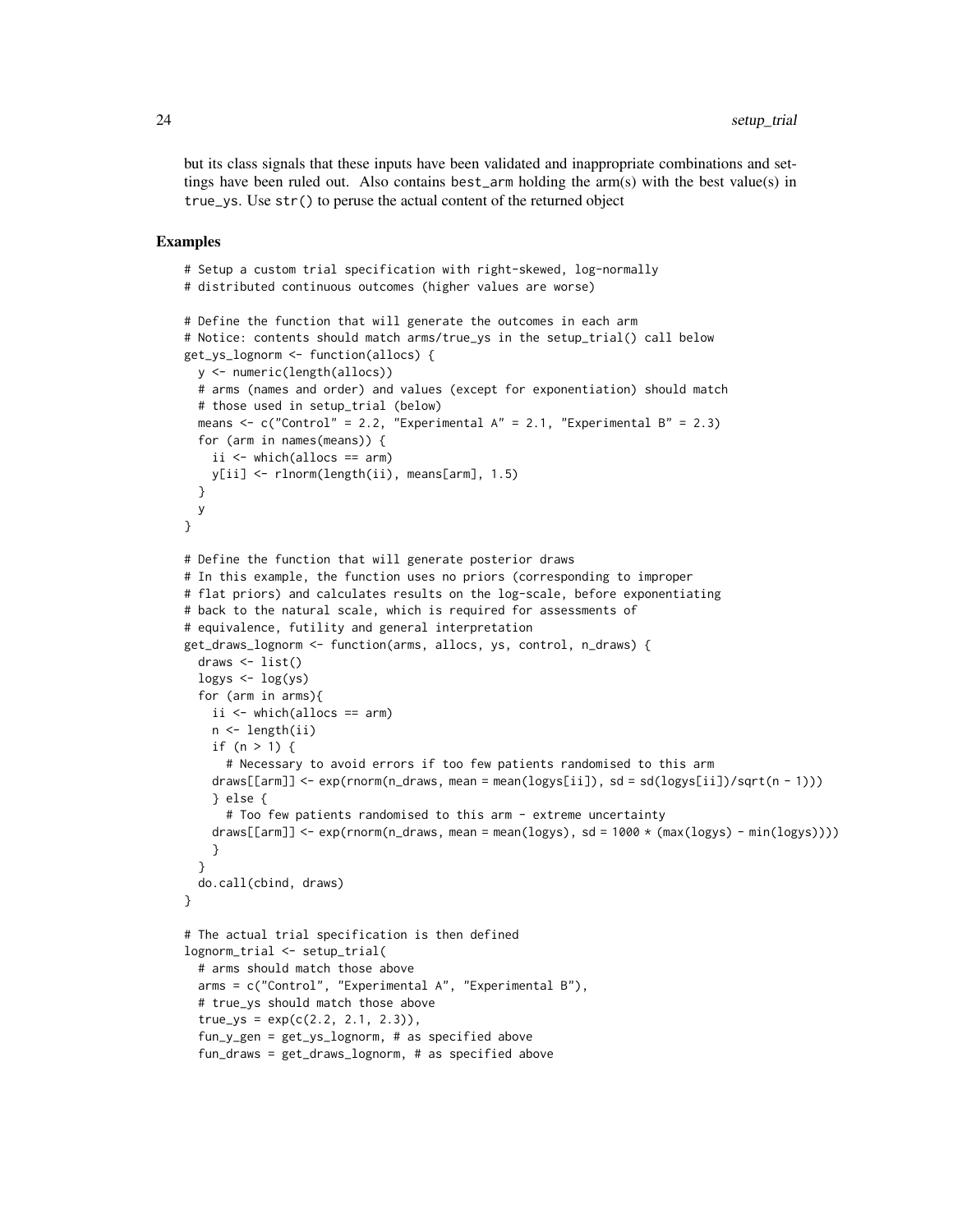```
max_n = 5000,
 look_after_every = 200,
 control = "Control",
 # Qquare-root-based, fixed control group allocation ratio
 # and response-adaptive randomisation for other arms
 control_prob_fixed = "sqrt-based",
 # Equivalence assessment
 equivalence_prob = 0.9,
 equivalence_diff = 0.5,
 equivalence_only_first = TRUE,
 highest_is_best = FALSE,
 # Summarise raw results by taking the mean on the
 # log scale and back-transforming
 fun_raw_est = function(x) exp(mean(log(x))),
 # Summarise posteriors using medians with MAD-SDs,
 # as distributions will not be normal on the actual scale
 robust = TRUE.
 # Description/additional info used when printing
 description = "continuous, log-normally distributed outcome",
 add_info = "SD on the log scale for all arms: 1.5"
# Print trial specification with 3 digits for all probabilities
print(lognorm_trial, prob_digits = 3)
```
<span id="page-24-1"></span>setup\_trial\_binom *Setup a trial specification using a binary, binomially distributed outcome*

#### Description

)

Specifies the design of an adaptive trial with a binary, binomially distributed outcome and validates all inputs. Uses *beta-binomial* conjugate models with beta(1, 1) prior distributions, corresponding to a uniform prior (or the addition of 2 patients, 1 with an event and 1 without) to the trial. Use [run\\_trial\(\)](#page-11-1) or [run\\_trials\(\)](#page-14-1) to conduct single/multiple simulations of the specified trial, respectively.

Note: add\_info as specified in [setup\\_trial\(\)](#page-16-1) is set to NULL for trial specifications setup by this function.

Further details: please see [setup\\_trial\(\)](#page-16-1). See [setup\\_trial\\_norm\(\)](#page-28-1) for simplified setup of trials with normally distributed continuous outcomes.

For additional trial specification examples, see the the Basic examples vignette (vignette("Basic-examples", package = "adaptr")) and the **Advanced example** vignette (vignette("Advanced-example", package = "adaptr")).

#### Usage

```
setup_trial_binom(
 arms,
```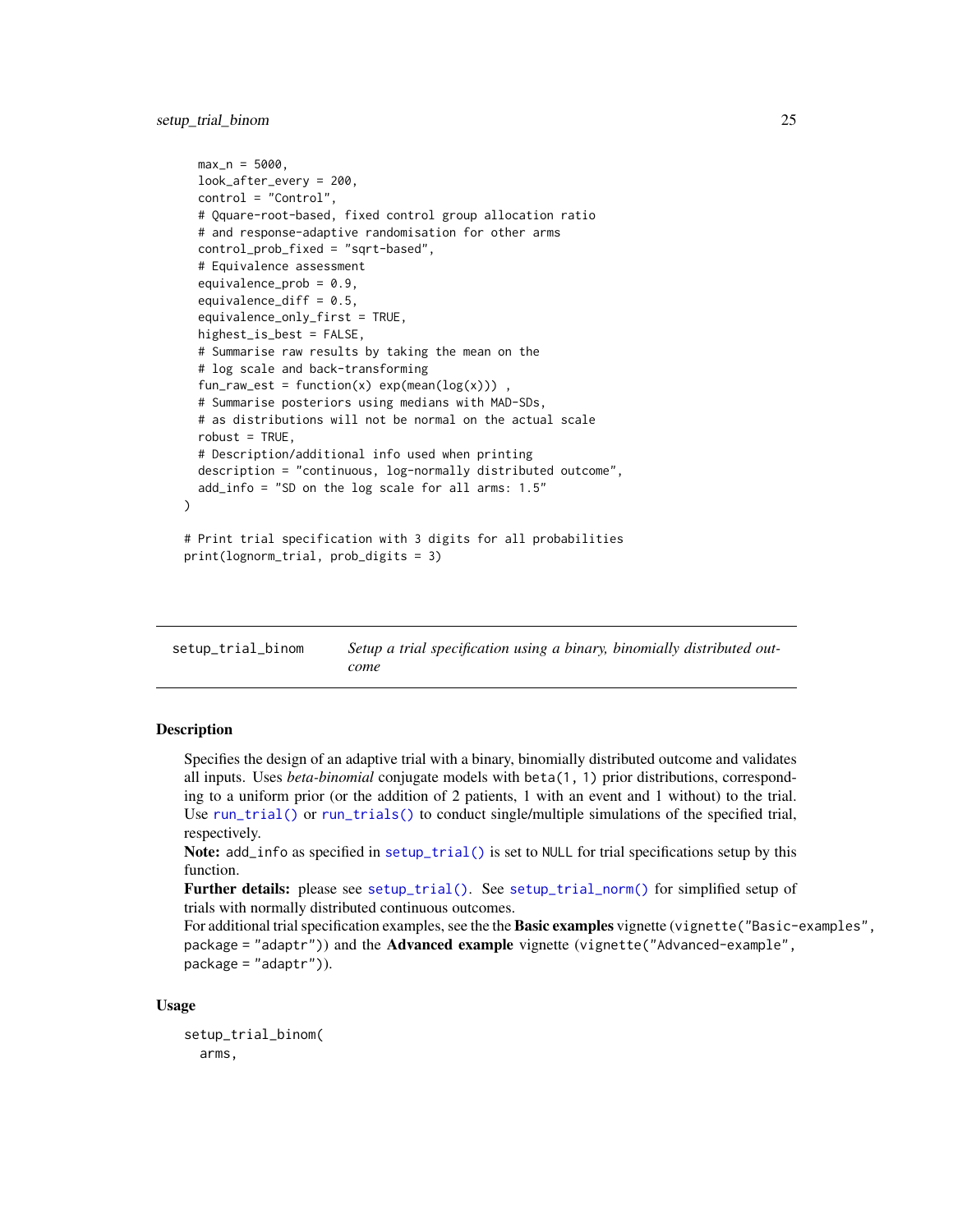```
true_ys,
  start_probs = NULL,
 fixed_probs = NULL,
 min_probs = rep(NA, length(arms)),
 max_probs = rep(NA, length(arms)),
 data_looks = NULL,
 max_n = NULL,look_after_every = NULL,
  control = NULL,control_prob_fixed = NULL,
  inferiority = 0.01,
  superiority = 0.99,
  equivalence_prob = NULL,
  equivalence_diff = NULL,
  equivalence_only_first = NULL,
  futility_prob = NULL,
  futility_diff = NULL,
  futility_only_first = NULL,
  highest_is_best = FALSE,
  soften_power = 1,
 cri\_width = 0.95,n_draws = 5000,
 robust = TRUE,
 description = "generic binomially distributed outcome trial"
\mathcal{L}
```
#### Arguments

| arms        | character vector with unique names for the trial arms.                                                                                                                                                                                                                                                                                                                                                                                    |
|-------------|-------------------------------------------------------------------------------------------------------------------------------------------------------------------------------------------------------------------------------------------------------------------------------------------------------------------------------------------------------------------------------------------------------------------------------------------|
| $true_{ys}$ | numeric vector, true probabilities (between 0 and 1) of outcomes in all trial arms.                                                                                                                                                                                                                                                                                                                                                       |
| start_probs | numeric vector, allocation probabilities for each arm at the beginning of the trial.<br>The default (NULL) is automatically changed to equal randomisation.                                                                                                                                                                                                                                                                               |
| fixed_probs | numeric vector, fixed allocation probabilities for each arm - must be either a nu-<br>meric vector with NA for arms without fixed probabilities and values between 0<br>and 1 for the other arms or NULL (default), if adaptive randomisation is used for<br>all arms or if one of the special settings ("sqrt-based", "sqrt-based start",<br>"sqrt-based fixed", or "match") is specified for control_prob_fixed (de-<br>scribed below). |
| min_probs   | numeric vector, lower threshold for adaptive allocation probabilities, lower prob-<br>abilities will be rounded up to these values. Must be NA (default for all arms) if<br>no boundary is wanted.                                                                                                                                                                                                                                        |
| max_probs   | numeric vector, upper threshold for adaptive allocation probabilities, higher<br>probabilities will be rounded down to these values. Must be NA (default for<br>all arms) if no boundary is wanted.                                                                                                                                                                                                                                       |
| data_looks  | vector of increasing integers, specifies when to conduct adaptive analyses $(=$<br>the total number of patients randomised at each adaptive analysis). The last                                                                                                                                                                                                                                                                           |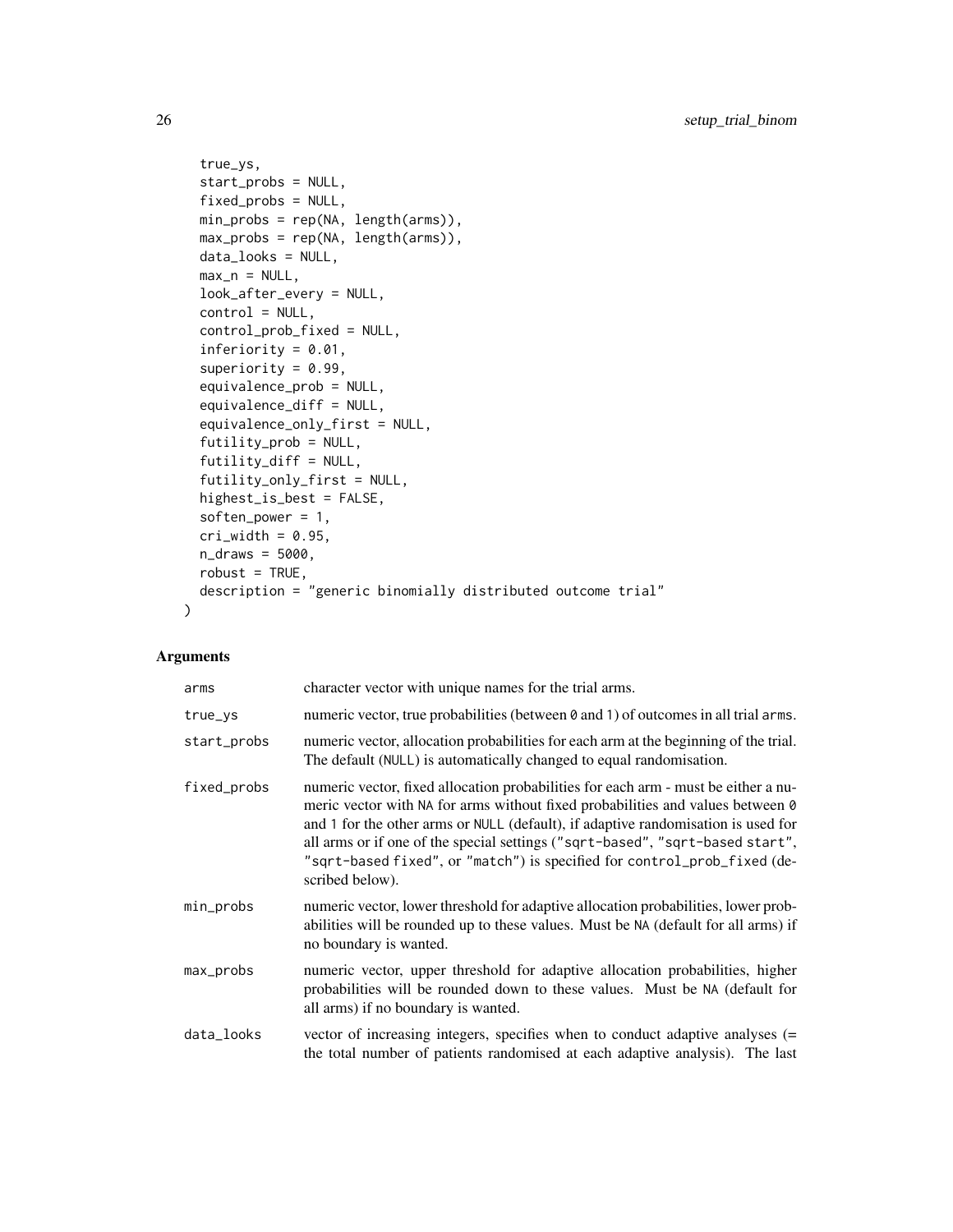number in the vector represents the maximum sample size. Instead of specifying data\_looks, the max\_n and look\_after\_every arguments can be used in combination (then data\_looks must be NULL, the default).

<span id="page-26-0"></span>max\_n single integer, maximum total sample size (defaults to NULL). Must only be specified if data\_looks is NULL. Requires specification of the look\_after\_every argument.

look\_after\_every

single integer, specified together with max\_n. Adaptive analyses will be conducted after every look\_after\_every patients randomised, and at the total sample size as specified by max\_n (max\_n does not need to be a multiple of look\_after\_every). If specified, data\_looks must be NULL (as default).

control single character string, name of one of the arms or NULL (default). If specified, this arm will serve as a common control arm, to which all other arms will be compared and the inferiority/superiority/equivalence thresholds (see below) will be for those comparisons. See [setup\\_trial\(\)](#page-16-1) **Details** below for information on behaviour with respect to these comparisons.

control\_prob\_fixed

if a common control arm is specified, this must be set to either NULL (the default), in which case the control arm allocation probability will not be fixed if control arms change (the allocation probability to the first control arm may still be fixed using fixed\_probs) Otherwise a vector of probabilities of either length 1 or number of arms - 1 can be provided, or one of the special arguments "sqrt-based", "sqrt-based start", "sqrt-based fixed" or "match". See [setup\\_trial\(\)](#page-16-1) Details below for details in behaviour.

- inferiority single numeric ( $> 0$  and  $\leq 1$ , default is 0.01) specifying the inferiority threshold. An arm will be considered inferior and dropped if the probability that it is best (when comparing all arms) or better than the control arm (when a common control is used) drops below this threshold.
- superiority single numeric  $\geq 0$  and  $\leq 1$ , default is 0.99) specifying the superiority threshold. If the probability that an arm is best (when comparing all arms) or better than the control arm (when a common control is used) exceeds this number, said arm will be declared the winner and the trial will be stopped (if no common control is used or if the last comparator is dropped in a design with a common control) *or* become the new control and the trial will continue (if a common control is specified).

equivalence\_prob

single numeric ( $> 0$  and  $< 1$ ) or NULL (default, corresponding to no equivalence assessment). If a numeric value is specified, arms will be stopped for equivalence if the probability of either *(a)* equivalence compared to a common control or *(b)* equivalence between all arms remaining (designs without a common control) exceeds this threshold. Requires specification of equivalence\_diff, equivalence\_only\_first, and a common control arm.

equivalence\_diff

single numeric value  $(> 0)$  or NULL (default, corresponding to no equivalence assessment). If a numeric value is specified, estimated differences below this threshold will be considered equivalent when assessing equivalence. For designs with a common control arm, the differences between each non-control arm and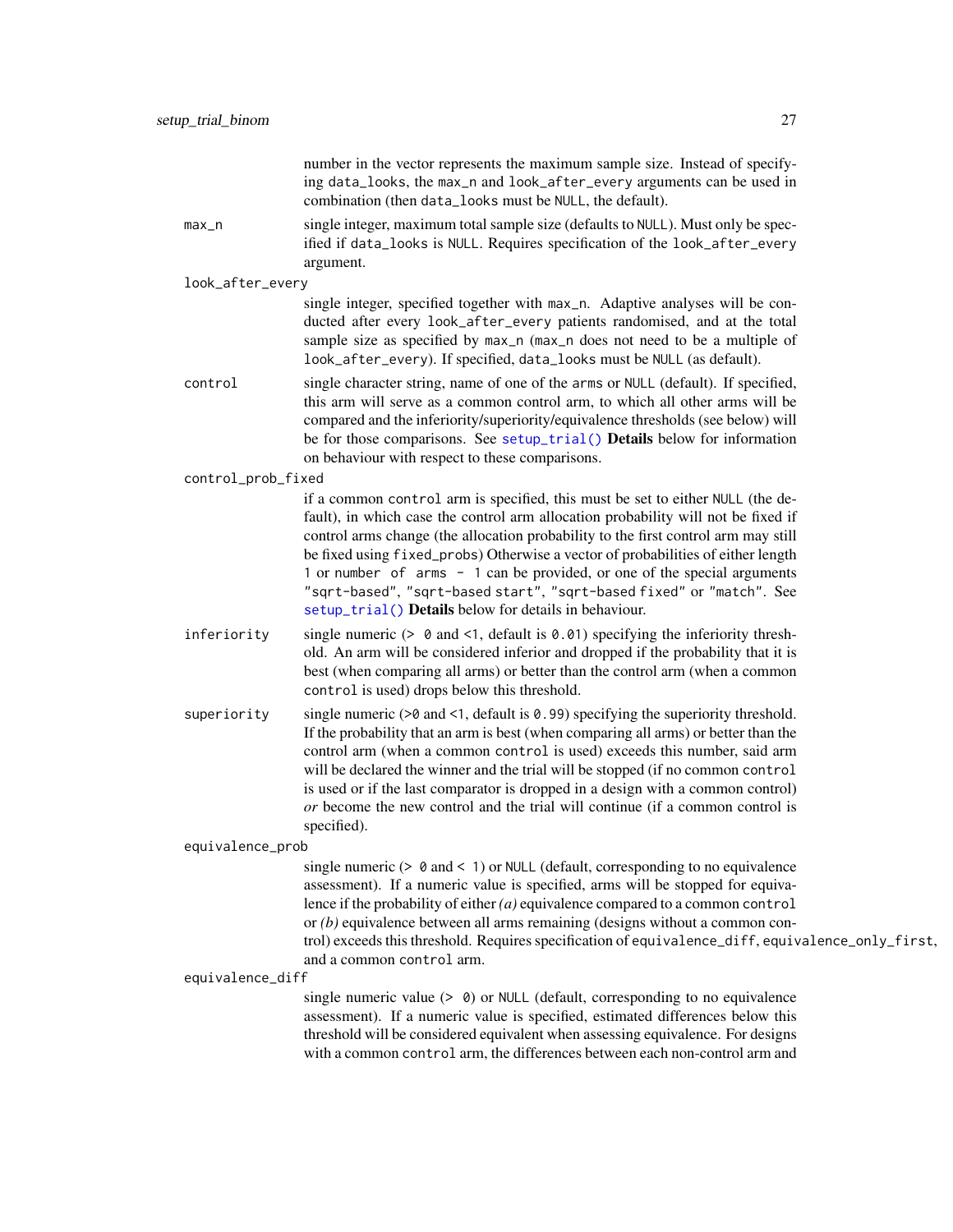the control arm is used, and for trials without a common control arm, the difference between the highest and lowest estimated outcome rates are used and the trial is only stopped for equivalence if all remaining arms are thus equivalent.

equivalence\_only\_first

single logical in trial specifications where equivalence\_prob and equivalence\_diff are specified, otherwise NULL (default). Must be NULL for designs without a common control arm. If a common control arm is used, this specifies whether equivalence will only be assessed for the first control (if TRUE) or also for subsequent control arms (if FALSE) if one arm is superior to the first control and becomes the new control.

- futility\_prob single numeric  $(> 0 \text{ and } < 1)$  or NULL (default, corresponds to no futility assessment). If a numeric value is specified, arms will be stopped for futility when the probability for futility compared to the common control exceeds this threshold. Requires a common control arm, specification of futility\_diff and futility\_only\_first.
- futility\_diff single numeric value (> 0) or NULL (default, corresponding to no futility assessment). If a numeric value is specified, estimated differences below this threshold in the *beneficial* direction (as specified in highest\_is\_best) will be considered futile when assessing futility in designs with a common control arm. If only 1 arm remains after dropping arms for futility, the trial will be stopped without declaring the last arm superior.

#### futility\_only\_first

single logical in trial specifications designs where futility\_prob and futility\_diff are specified, otherwise NULL (default). Must be NULLfor designs without a commoncontrolarm. if one arm is superior to the first control and becomes the new control.

#### highest\_is\_best

single logical, specifies whether larger estimates of the outcome are favourable or not; defaults to FALSE, corresponding to, e.g., an undesirable binary outcomes (e.g., mortality) or a continuous outcome where lower numbers are preferred (e.g., hospital length of stay).

- soften\_power either a single numeric value or a numeric vector of exactly the same length as the maximum number of looks/adaptive analyses. Values must be between 0 and 1 (default); if < 1, then re-allocated non-fixed allocation probabilities are all raised to this power to make allocation probabilities less extreme, in turn used to redistribute remaining probability while respecting limits when defined by min\_probs and/or max\_probs. If 1, then no *softening* is applied.
- cri\_width single numeric  $>= 0$  and  $< 1$ , the width of the percentile-based credible intervals used when summarising individual trial results. Defaults to 0.95, corresponding to 95% credible intervals.
- n\_draws single integer, the number of draws from the posterior distributions (for each arm) used when running the trial. Defaults to 5000; can be reduced for a speed gain (at the potential loss of stability of results if too low) or increased for increased precision (takes longer). Values < 100 are not allowed and values < 1000 are not recommended and warned against.
- robust single logical, if TRUE (default) the medians and median absolute deviations (scaled to be comparable to the standard deviation for normal distributions;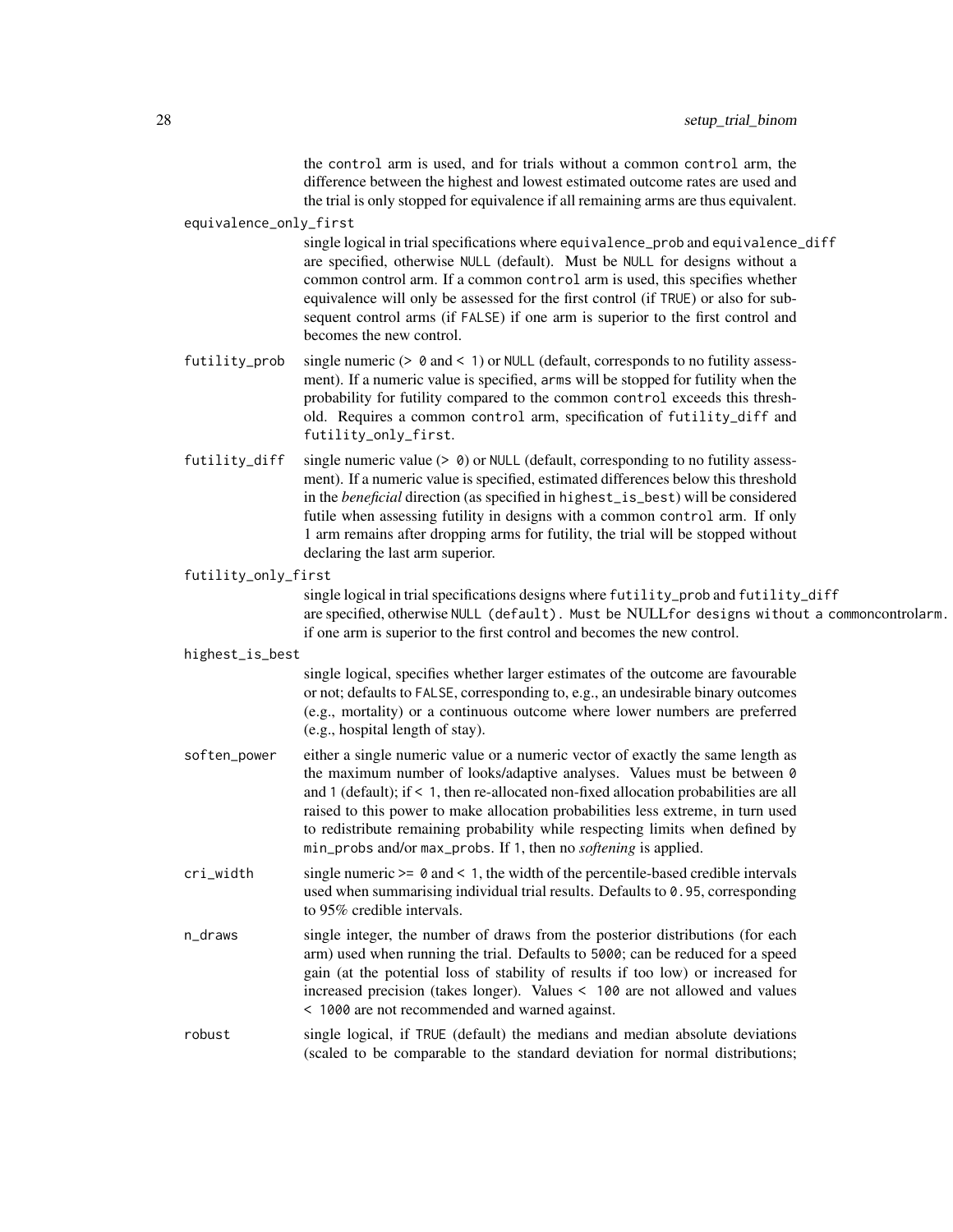<span id="page-28-0"></span>

|             | MAD SD) are used to summarise the posterior distributions; if FALSE, the means<br>and standard deviations (SDs) are used instead (slightly faster, but may be less<br>appropriate for posteriors skewed on the natural scale). |
|-------------|--------------------------------------------------------------------------------------------------------------------------------------------------------------------------------------------------------------------------------|
| description | character string, default is "generic binomially distributed outcome trial".<br>See arguments of setup_trial().                                                                                                                |

### Value

A trial\_spec object used to run simulations by [run\\_trial\(\)](#page-11-1) or [run\\_trials\(\)](#page-14-1). The output is essentially a list containing the input values (some combined in a data. frame called trial\_arms), but its class signals that these inputs have been validated and inappropriate combinations and settings have been ruled out. Also contains best\_arm holding the arm(s) with the best value(s) in true\_ys. Use str() to peruse the actual content of the returned object

#### Examples

```
# Setup a trial specification a binary, binomially distributed, undesirable outcome
binom_trial <- setup_trial_binom(
 arms = c("Arm A", "Arm B", "Arm C"),true_ys = c(0.25, 0.20, 0.30),
 # Minimum allocation of 15% in all arms
 min\_probs = rep(0.15, 3),data_looks = seq(from = 300, to = 2000, by = 100),
 # Stop for equivalence if > 90% probability of
 # differences < 5 percentage points
 equivalence_prob = 0.9,
 equivalence_diff = 0.05,
 soften_power = 0.5 # Limit extreme allocation ratios
)
# Print using 3 digits for probabilities
print(binom_trial, prob_digits = 3)
```
<span id="page-28-1"></span>setup\_trial\_norm *Setup a trial specification using a continuous, normally distributed outcome*

#### Description

Specifies the design of an adaptive trial with a continuous, normally distributed outcome and validates all inputs. Uses normally distributed posterior distributions for the mean values in each trial arm; technically, no priors are used (as using *normal-normal* conjugate prior models with extremely wide or uniform priors gives similar results for these simple, unadjusted estimates). Technically, this thus corresponds to using improper, flat priors, although not explicitly specified as such. Use [run\\_trial\(\)](#page-11-1) or [run\\_trials\(\)](#page-14-1) to conduct single/multiple simulations of the specified trial, respectively.

Note: add\_info as specified in [setup\\_trial\(\)](#page-16-1) is set to the arms and standard deviations used for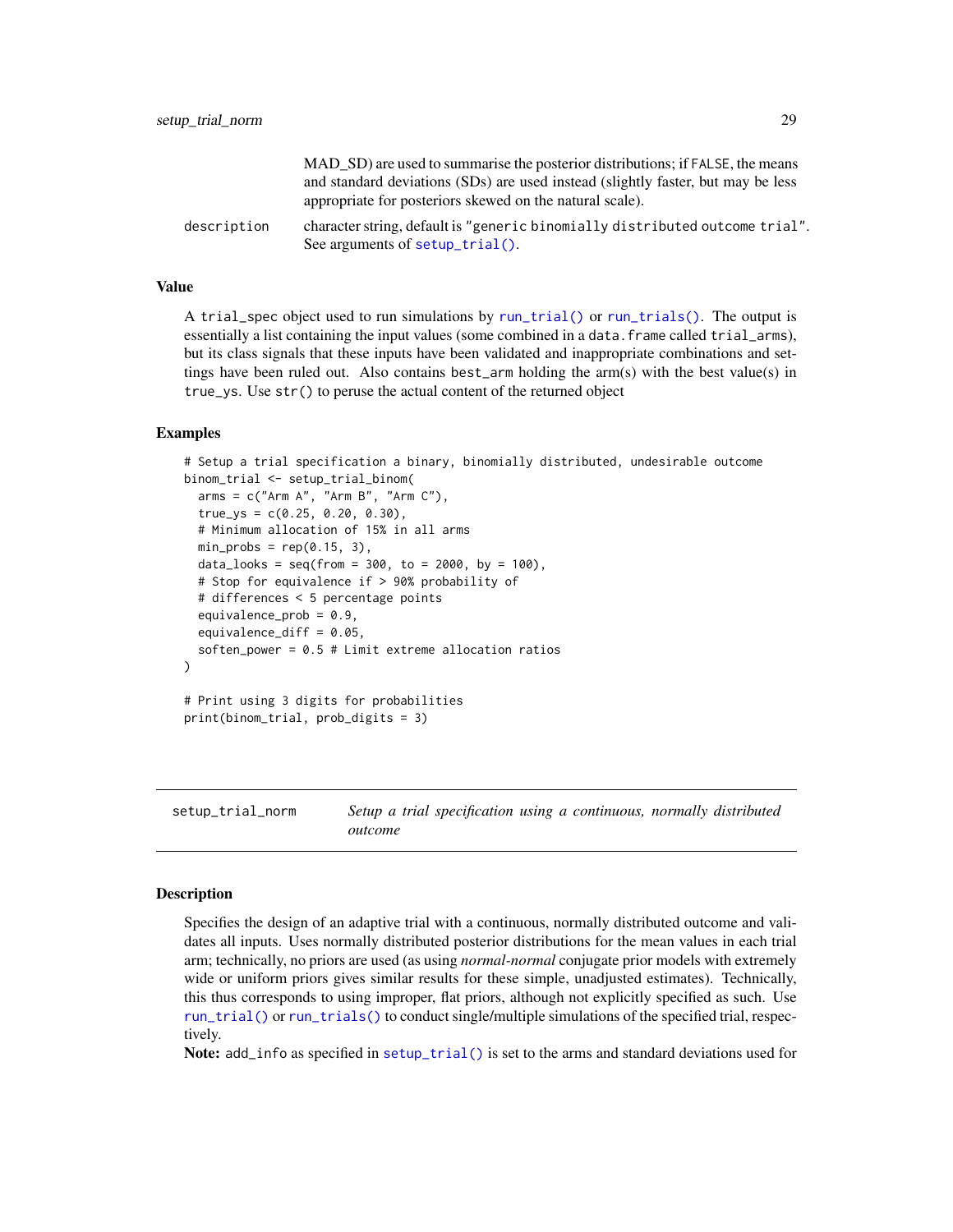<span id="page-29-0"></span>trials specified using this function.

Further details: please see [setup\\_trial\(\)](#page-16-1). See [setup\\_trial\\_binom\(\)](#page-24-1) for simplified setup of trials with binomially distributed binary outcomes. For additional trial specification examples, see the the Basic examples vignette (vignette("Basic-examples", package = "adaptr")) and the **Advanced example** vignette (vignette("Advanced-example", package = "adaptr")).

#### Usage

```
setup_trial_norm(
  arms,
  true_ys,
  sds,
  start_probs = NULL,
  fixed_probs = NULL,
 min\_probs = rep(NA, length(arms)),max\_probs = rep(NA, length(arms)),data_looks = NULL,
 max_n = NULL,look_after_every = NULL,
  control = NULL,
  control_prob_fixed = NULL,
  inferiority = 0.01,
  superiority = 0.99,
  equivalence_prob = NULL,
  equivalence_diff = NULL,
  equivalence_only_first = NULL,
  futility_prob = NULL,futility_diff = NULL,
  futility_only_first = NULL,
  highest_is_best = FALSE,
  soften_power = 1,
  cri\_width = 0.95,
 n_draws = 5000,
 robust = FALSE,description = "generic normally distributed outcome trial"
)
```
### Arguments

| arms        | character vector with unique names for the trial arms.                                                                                                               |
|-------------|----------------------------------------------------------------------------------------------------------------------------------------------------------------------|
| true_ys     | numeric vector, simulated means of the outcome in all trial arms.                                                                                                    |
| sds         | numeric vector, true standard deviations (must be $> 0$ ) of the outcome in all trial<br>arms.                                                                       |
| start_probs | numeric vector, allocation probabilities for each arm at the beginning of the trial.<br>The default (NULL) is automatically changed to equal randomisation.          |
| fixed_probs | numeric vector, fixed allocation probabilities for each arm - must be either a nu-<br>meric vector with NA for arms without fixed probabilities and values between 0 |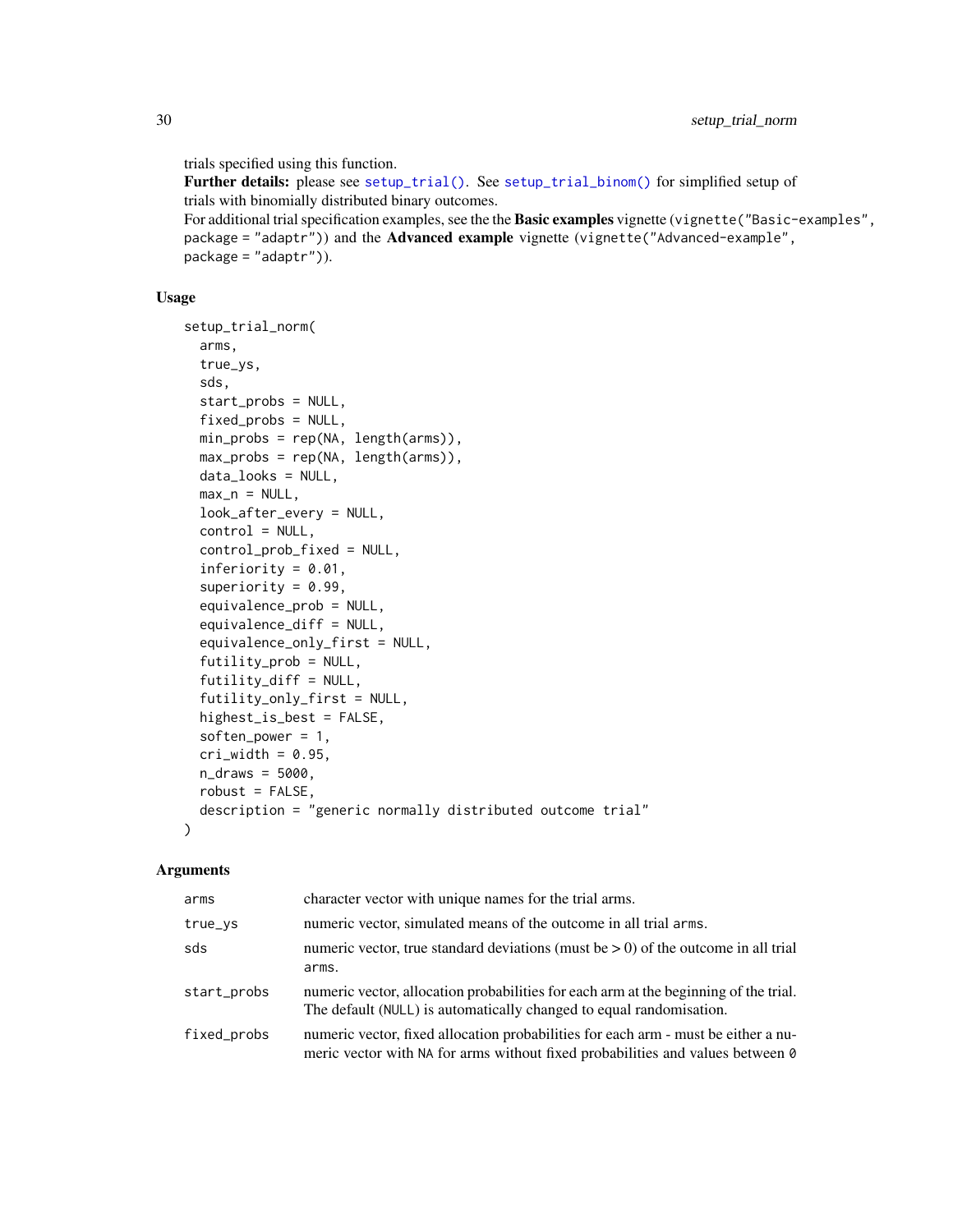<span id="page-30-0"></span>

|                    | and 1 for the other arms or NULL (default), if adaptive randomisation is used for<br>all arms or if one of the special settings ("sqrt-based", "sqrt-based start",<br>"sqrt-based fixed", or "match") is specified for control_prob_fixed (de-<br>scribed below).                                                                                                                                                                                                                                                                                          |
|--------------------|------------------------------------------------------------------------------------------------------------------------------------------------------------------------------------------------------------------------------------------------------------------------------------------------------------------------------------------------------------------------------------------------------------------------------------------------------------------------------------------------------------------------------------------------------------|
| min_probs          | numeric vector, lower threshold for adaptive allocation probabilities, lower prob-<br>abilities will be rounded up to these values. Must be NA (default for all arms) if<br>no boundary is wanted.                                                                                                                                                                                                                                                                                                                                                         |
| max_probs          | numeric vector, upper threshold for adaptive allocation probabilities, higher<br>probabilities will be rounded down to these values. Must be NA (default for<br>all arms) if no boundary is wanted.                                                                                                                                                                                                                                                                                                                                                        |
| data_looks         | vector of increasing integers, specifies when to conduct adaptive analyses (=<br>the total number of patients randomised at each adaptive analysis). The last<br>number in the vector represents the maximum sample size. Instead of specify-<br>ing data_looks, the max_n and look_after_every arguments can be used in<br>combination (then data_looks must be NULL, the default).                                                                                                                                                                       |
| $max_n$            | single integer, maximum total sample size (defaults to NULL). Must only be spec-<br>ified if data_looks is NULL. Requires specification of the look_after_every<br>argument.                                                                                                                                                                                                                                                                                                                                                                               |
| look_after_every   |                                                                                                                                                                                                                                                                                                                                                                                                                                                                                                                                                            |
|                    | single integer, specified together with max_n. Adaptive analyses will be con-<br>ducted after every look_after_every patients randomised, and at the total<br>sample size as specified by max_n (max_n does not need to be a multiple of<br>look_after_every). If specified, data_looks must be NULL (as default).                                                                                                                                                                                                                                         |
| control            | single character string, name of one of the arms or NULL (default). If specified,<br>this arm will serve as a common control arm, to which all other arms will be<br>compared and the inferiority/superiority/equivalence thresholds (see below) will<br>be for those comparisons. See setup_trial() Details below for information<br>on behaviour with respect to these comparisons.                                                                                                                                                                      |
| control_prob_fixed |                                                                                                                                                                                                                                                                                                                                                                                                                                                                                                                                                            |
|                    | if a common control arm is specified, this must be set to either NULL (the de-<br>fault), in which case the control arm allocation probability will not be fixed if<br>control arms change (the allocation probability to the first control arm may still<br>be fixed using fixed_probs) Otherwise a vector of probabilities of either length<br>1 or number of arms - 1 can be provided, or one of the special arguments<br>"sqrt-based", "sqrt-based start", "sqrt-based fixed" or "match". See<br>setup_trial() Details below for details in behaviour. |
| inferiority        | single numeric $(> 0$ and <1, default is 0.01) specifying the inferiority thresh-<br>old. An arm will be considered inferior and dropped if the probability that it is<br>best (when comparing all arms) or better than the control arm (when a common<br>control is used) drops below this threshold.                                                                                                                                                                                                                                                     |
| superiority        | single numeric $($ > $\theta$ and $\le$ 1, default is $\theta$ . 99) specifying the superiority threshold.<br>If the probability that an arm is best (when comparing all arms) or better than the<br>control arm (when a common control is used) exceeds this number, said arm<br>will be declared the winner and the trial will be stopped (if no common control<br>is used or if the last comparator is dropped in a design with a common control)<br>or become the new control and the trial will continue (if a common control is<br>specified).       |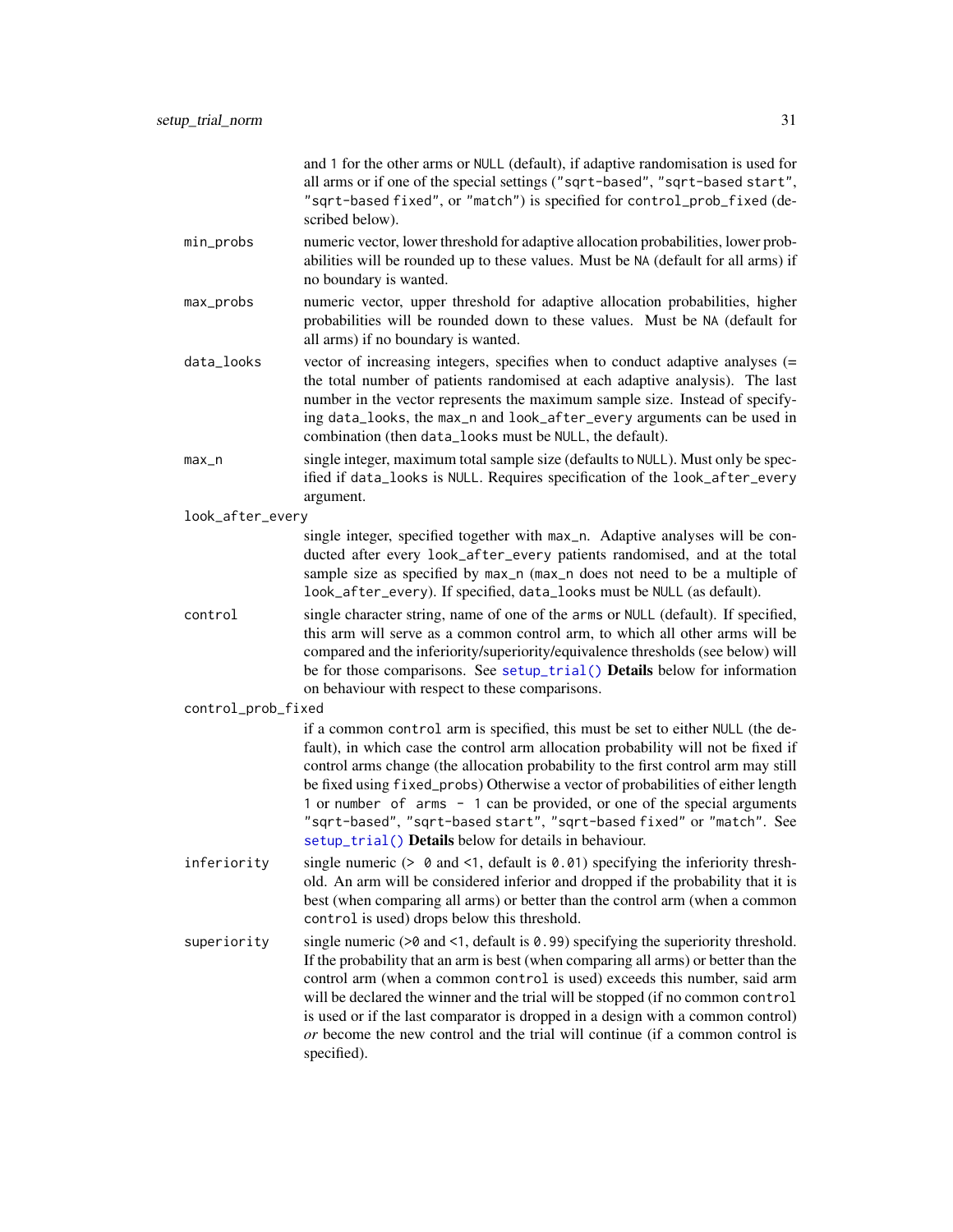#### equivalence\_prob

single numeric ( $> 0$  and  $< 1$ ) or NULL (default, corresponding to no equivalence assessment). If a numeric value is specified, arms will be stopped for equivalence if the probability of either *(a)* equivalence compared to a common control or *(b)* equivalence between all arms remaining (designs without a common control) exceeds this threshold. Requires specification of equivalence\_diff, equivalence\_only\_first, and a common control arm.

equivalence\_diff

single numeric value  $(> 0)$  or NULL (default, corresponding to no equivalence assessment). If a numeric value is specified, estimated differences below this threshold will be considered equivalent when assessing equivalence. For designs with a common control arm, the differences between each non-control arm and the control arm is used, and for trials without a common control arm, the difference between the highest and lowest estimated outcome rates are used and the trial is only stopped for equivalence if all remaining arms are thus equivalent.

equivalence\_only\_first

single logical in trial specifications where equivalence\_prob and equivalence\_diff are specified, otherwise NULL (default). Must be NULL for designs without a common control arm. If a common control arm is used, this specifies whether equivalence will only be assessed for the first control (if TRUE) or also for subsequent control arms (if FALSE) if one arm is superior to the first control and becomes the new control.

- futility\_prob single numeric  $(> 0 \text{ and } < 1)$  or NULL (default, corresponds to no futility assessment). If a numeric value is specified, arms will be stopped for futility when the probability for futility compared to the common control exceeds this threshold. Requires a common control arm, specification of futility\_diff and futility\_only\_first.
- futility\_diff single numeric value  $(> 0)$  or NULL (default, corresponding to no futility assessment). If a numeric value is specified, estimated differences below this threshold in the *beneficial* direction (as specified in highest\_is\_best) will be considered futile when assessing futility in designs with a common control arm. If only 1 arm remains after dropping arms for futility, the trial will be stopped without declaring the last arm superior.

#### futility\_only\_first

single logical in trial specifications designs where futility\_prob and futility\_diff are specified, otherwise NULL (default). Must be NULLfor designs without a commoncontrolarm. if one arm is superior to the first control and becomes the new control.

#### highest\_is\_best

single logical, specifies whether larger estimates of the outcome are favourable or not; defaults to FALSE, corresponding to, e.g., an undesirable binary outcomes (e.g., mortality) or a continuous outcome where lower numbers are preferred (e.g., hospital length of stay).

soften\_power either a single numeric value or a numeric vector of exactly the same length as the maximum number of looks/adaptive analyses. Values must be between 0 and 1 (default); if < 1, then re-allocated non-fixed allocation probabilities are all raised to this power to make allocation probabilities less extreme, in turn used to redistribute remaining probability while respecting limits when defined by min\_probs and/or max\_probs. If 1, then no *softening* is applied.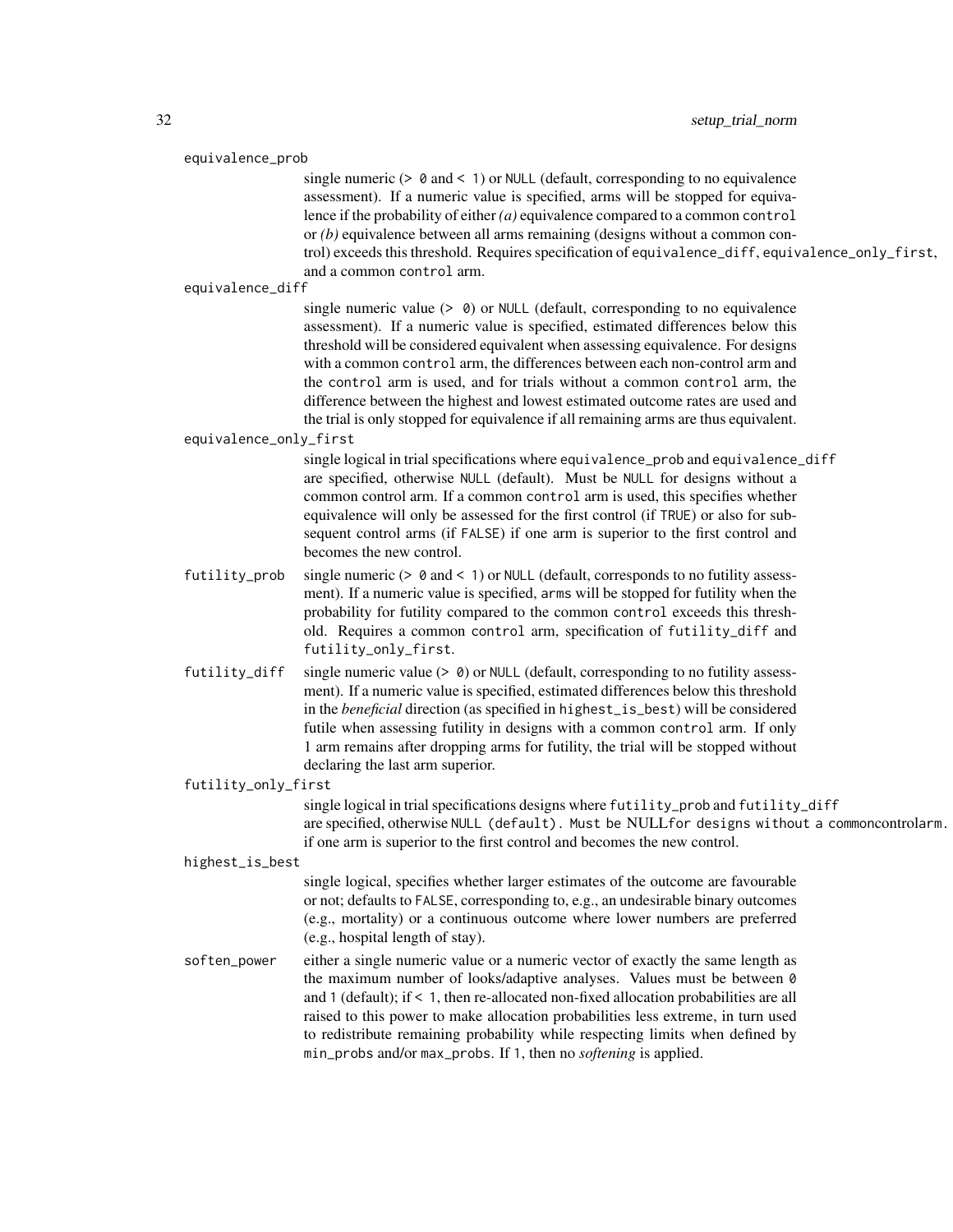<span id="page-32-0"></span>

| cri_width   | single numeric $\geq 0$ and $\leq 1$ , the width of the percentile-based credible intervals<br>used when summarising individual trial results. Defaults to 0.95, corresponding<br>to 95% credible intervals.                                                                                                                                                                                   |
|-------------|------------------------------------------------------------------------------------------------------------------------------------------------------------------------------------------------------------------------------------------------------------------------------------------------------------------------------------------------------------------------------------------------|
| n_draws     | single integer, the number of draws from the posterior distributions (for each<br>arm) used when running the trial. Defaults to 5000; can be reduced for a speed<br>gain (at the potential loss of stability of results if too low) or increased for<br>increased precision (takes longer). Values $\leq 100$ are not allowed and values<br>< 1000 are not recommended and warned against.     |
| robust      | single logical, if TRUE (default) the medians and median absolute deviations<br>(scaled to be comparable to the standard deviation for normal distributions;<br>MAD_SD) are used to summarise the posterior distributions; if FALSE, the means<br>and standard deviations (SDs) are used instead (slightly faster, but may be less<br>appropriate for posteriors skewed on the natural scale). |
| description | character string, default is "generic normally distributed outcome trial".<br>See arguments of setup_trial().                                                                                                                                                                                                                                                                                  |

### Details

Because the posteriors used in this type of trial (with a generic, continuous, normally distributed outcome) are by definition normally distributed, FALSE is used as the default value for the robust argument.

#### Value

A trial\_spec object used to run simulations by [run\\_trial\(\)](#page-11-1) or [run\\_trials\(\)](#page-14-1). The output is essentially a list containing the input values (some combined in a data. frame called trial\_arms), but its class signals that these inputs have been validated and inappropriate combinations and settings have been ruled out. Also contains best\_arm holding the arm(s) with the best value(s) in true\_ys. Use str() to peruse the actual content of the returned object

#### Examples

```
# Setup a trial specification using a continuous, normally distributed, desirable outcome
norm_trial <- setup_trial_norm(
 arms = c("Control", "New A", "New B", "New C"),
 true_{ys} = c(15, 20, 14, 13),sds = c(2, 2.5, 1.9, 1.8), # SDs in each arm
 max_n = 500,
 look_after_every = 50,
 control = "Control", # Common control arm
 # Square-root-based, fixed control group allocation ratios
 control_prob_fixed = "sqrt-based fixed",
 # Desirable outcome
 highest_is_best = TRUE,
 soften_power = 0.5 # Limit extreme allocation ratios
\mathcal{L}# Print using 3 digits for probabilities
print(norm_trial, prob_digits = 3)
```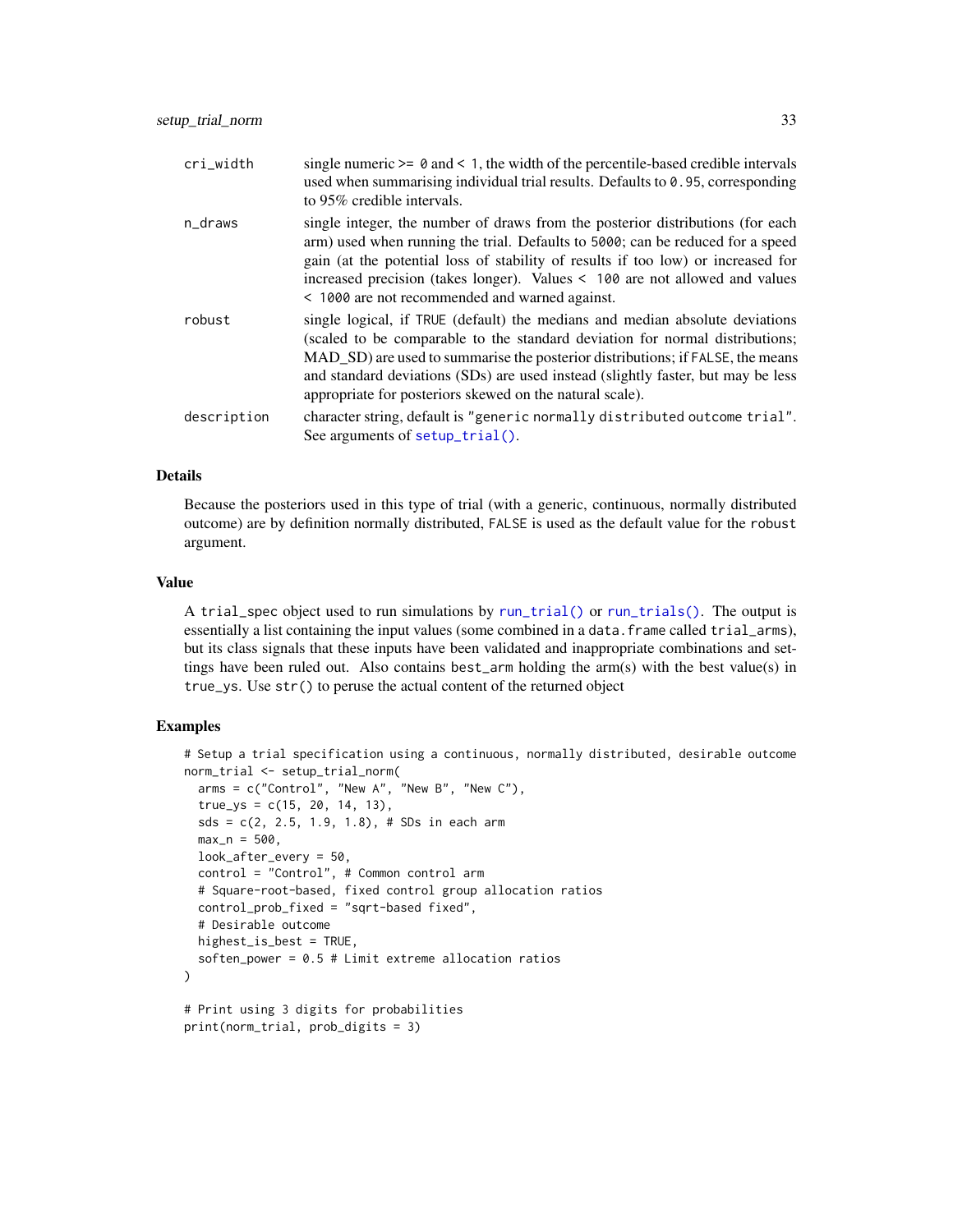<span id="page-33-1"></span><span id="page-33-0"></span>

## Description

Summarises simulation results from the [run\\_trials\(\)](#page-14-1) function. Uses [extract\\_results\(\)](#page-2-1), which may be used directly to extract key trial results without summarising.

#### Usage

```
## S3 method for class 'trial_results'
summary(
 object,
  select_strategy = "control if available",
  select_last_arm = FALSE,
  select_preferences = NULL,
  te_{comp} = NULL,
  raw_ests = FALSE,
  restrict = NULL,
  ...
)
```
#### Arguments

object trial\_results object, output from the [run\\_trials\(\)](#page-14-1) function.

select\_strategy

single character string. For trials not stopped due to superiority (or with only 1 arm remaining, if select\_last\_arm is set to TRUE in trial designs with a common control arm; see below), this parameter specifies which arm will be considered selected when calculating trial design performance metrics (described below; this corresponds to the consequence of an inconclusive trial, i.e., which arm would then be used in practice).

The following options are available and must be written exactly as below (case sensitive, cannot be abbreviated):

- "control if available" (default): selects the first control arm for trials with a common control arm if this arm is active at end-of-trial, otherwise no arm will be selected. For trial designs without a common control, no arm will be selected.
- "none": selects no arm in trials not ending with superiority.
- "control": similar to "control if available", but will throw an error for trial designs without a common control arm.
- "final control": selects the final control arm regardless of whether the trial was stopped for practical equivalence, futility, or at the maximum sample size; this strategy can only be specified for trial designs with a common control arm.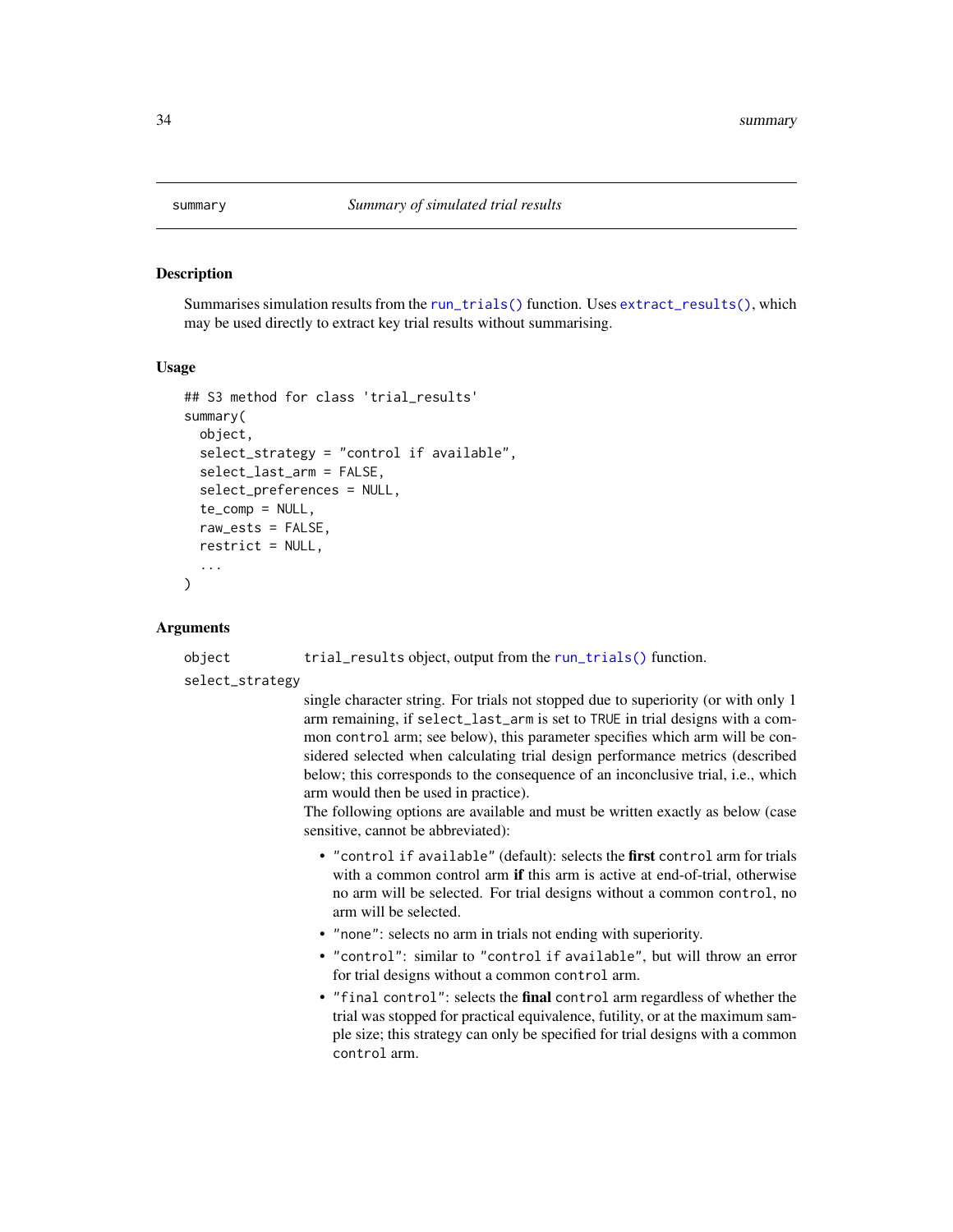<span id="page-34-0"></span>

| select_last_arm    | . "control or best": selects the first control arm if still active at end-of-<br>trial, otherwise selects the best remaining arm (defined as the remaining<br>arm with the highest probability of being the best in the final analysis).<br>Only works for trial designs with a common control arm.<br>· "best": selects the best remaining arm (as described under "control or<br>best").<br>· "list or best": selects the first remaining arm from a specified list (spec-<br>ified using select_preferences, technically a character vector). If none<br>of these arms are are active at end-of-trial, the best remaining arm will be<br>selected (as described above).<br>• "list": as specified above, but if no arms on the provided list remain active<br>at end-of-trial, no arm is selected.<br>single logical, defaults to FALSE. If TRUE, the only remaining active arm (the |
|--------------------|-----------------------------------------------------------------------------------------------------------------------------------------------------------------------------------------------------------------------------------------------------------------------------------------------------------------------------------------------------------------------------------------------------------------------------------------------------------------------------------------------------------------------------------------------------------------------------------------------------------------------------------------------------------------------------------------------------------------------------------------------------------------------------------------------------------------------------------------------------------------------------------------|
|                    | last control) will be selected in trials with a common control arm ending<br>with equivalence or futility, before considering the options specified in<br>select_strategy. Must be FALSE for trial designs without a common control                                                                                                                                                                                                                                                                                                                                                                                                                                                                                                                                                                                                                                                     |
| select_preferences | arm.                                                                                                                                                                                                                                                                                                                                                                                                                                                                                                                                                                                                                                                                                                                                                                                                                                                                                    |
|                    | character vector specifying a number of arms used for selection if one of the<br>"list or best" or "list" options are specified for select_strategy. Can<br>only contain valid arms available in the trial.                                                                                                                                                                                                                                                                                                                                                                                                                                                                                                                                                                                                                                                                             |
| te_comp            | character string, treatment-effect comparator. Can be either NULL (the default) in<br>which case the first control arm is used for trial designs with a common control<br>arm, or a single trial arm. Will be used when calculating sq_err_te (the squared<br>error of the treatment effect comparing the selected arm to the comparator arm,<br>as described below).                                                                                                                                                                                                                                                                                                                                                                                                                                                                                                                   |
| raw_ests           | single logical. If FALSE (default), the posterior estimates (post_ests, see setup_trial()<br>and run_trial()) will be used to calculate sq_err (the squared error of the<br>estimated compared to the specified effect in the selected arm) and sq_err_te<br>(the squared error of the treatment effect comparing the selected arm to the com-<br>parator arm, as described for te_comp and below). If TRUE, the raw estimates<br>(raw_ests, see setup_trial() and run_trial()) will be used instead of the<br>posterior estimates.                                                                                                                                                                                                                                                                                                                                                     |
| restrict           | single character string or NULL. If NULL (default), results are summarised for<br>all simulations; if "superior, results are summarised for simulations ending<br>with superiority only; if "selected", results are summarised for simulations<br>ending with a selected arm (according to the specified arm selection strategy<br>for simulations not ending with superiority). Some summary measures (e.g.,<br>prob_conclusive) can only be calculated across all simulations and several<br>are calculated regardless of restrict settings, but have substantially different<br>interpretations if restricted.                                                                                                                                                                                                                                                                       |
|                    | additional arguments, not used.                                                                                                                                                                                                                                                                                                                                                                                                                                                                                                                                                                                                                                                                                                                                                                                                                                                         |

## Details

The ideal design percentage (IDP) returned (described below) is based on *Viele et al, 2020* doi: [10.117](https://doi.org/10.1177/1740774519877836)7/ [1740774519877836](https://doi.org/10.1177/1740774519877836) and has been adapted to work for trials with both desirable/undesirable out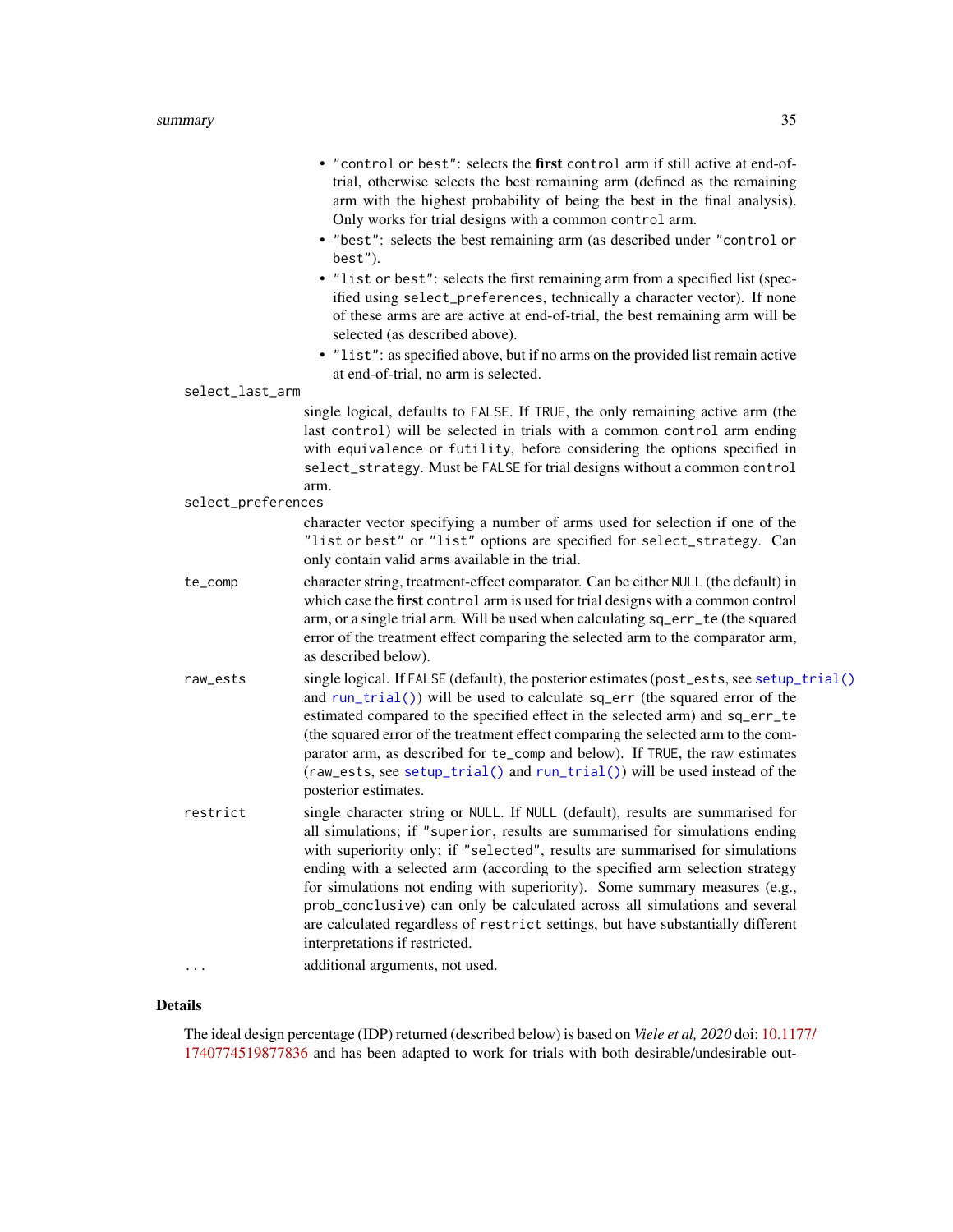<span id="page-35-0"></span>comes and non-binary outcomes. Briefly, the expected outcome is calculated as the sum of the true outcomes in each arm multiplied by the corresponding selection probabilities (ignoring simulations with no selected arm). The IDP is then calculated as:

- For desirable outcomes: 100 \* (expected outcome - lowest true outcome) / (highest true outcome - lowest true outcome)
- For undesirable outcomes: 100 - IDP calculated for desirable outcomes

#### Value

A "trial\_results\_summary" object containing the following:

- n\_rep: the number of simulations.
- n\_summarised: the number of simulations summarised.
- highest\_is\_best: as specified in [setup\\_trial\(\)](#page-16-1).
- elapsed\_time: the total simulation time.
- size\_mean, size\_sd, size\_median, size\_p25, size\_p75: the mean, standard deviation, median as well as 25- and 75-percentiles of the sample sizes of the summarised trial simulations.
- sum\_ys\_mean, sum\_ys\_sd, sum\_ys\_median, sum\_ys\_p25, sum\_ys\_p75: the mean, standard deviation, median as well as 25- and 75-percentiles of the total sum\_ys (e.g., the total number of events in trials with a binary outcome, or the sums of continuous values for all patients across all arms in trials with a continuous outcome) across all arms in the summarised trial simulations.
- ratio\_ys\_mean, ratio\_ys\_sd, ratio\_ys\_median, ratio\_ys\_p25, ratio\_ys\_p75: the mean, standard deviation, median as well as 25- and 75-percentiles of the final ratio\_ys (sum\_ys/final\_n) across all arms in the summarised trial simulations.
- prob\_conclusive: the proportion of conclusive trial simulations (simulations not stopped at the maximum sample size without a superiority, equivalence or futility decision).
- prob\_superior, prob\_equivalence, prob\_futility, prob\_max: the proportion (0-1) of trial simulations stopped for superiority, equivalence, futility or inconclusive at the maximum allowed sample size, respectively.
- prob\_select\_\*: the selection probabilities for each arm and for no selection, according to the specified selection strategy. Contains one element per arm, named as prob\_select\_arm\_<arm name> and prob\_select\_none for the probability of selecting no arm.
- rmse, rmse\_te: the root mean squared error of the estimates for the selected arm and for the treatment effect, as described further in [extract\\_results\(\)](#page-2-1).
- idp: the ideal design percentage (IDP; 0-100%), see **Details**.
- select\_strategy, select\_last\_arm, select\_preferences, te\_comp, raw\_ests,restrict: as specified above.
- control: the control arm specified by [setup\\_trial\(\)](#page-16-1), [setup\\_trial\\_binom\(\)](#page-24-1) or [setup\\_trial\\_norm\(\)](#page-28-1); NULL if no control.
- equivalence\_assessed, futility\_assessed: single logicals, specifies whether the trial design specification includes assessments of equivalence and/or futility.
- base\_seed: as specified in [run\\_trials\(\)](#page-14-1).
- cri\_width, n\_draws, robust, description, add\_info: as specified in [setup\\_trial\(\)](#page-16-1), [setup\\_trial\\_binom\(\)](#page-24-1) or [setup\\_trial\\_norm\(\)](#page-28-1).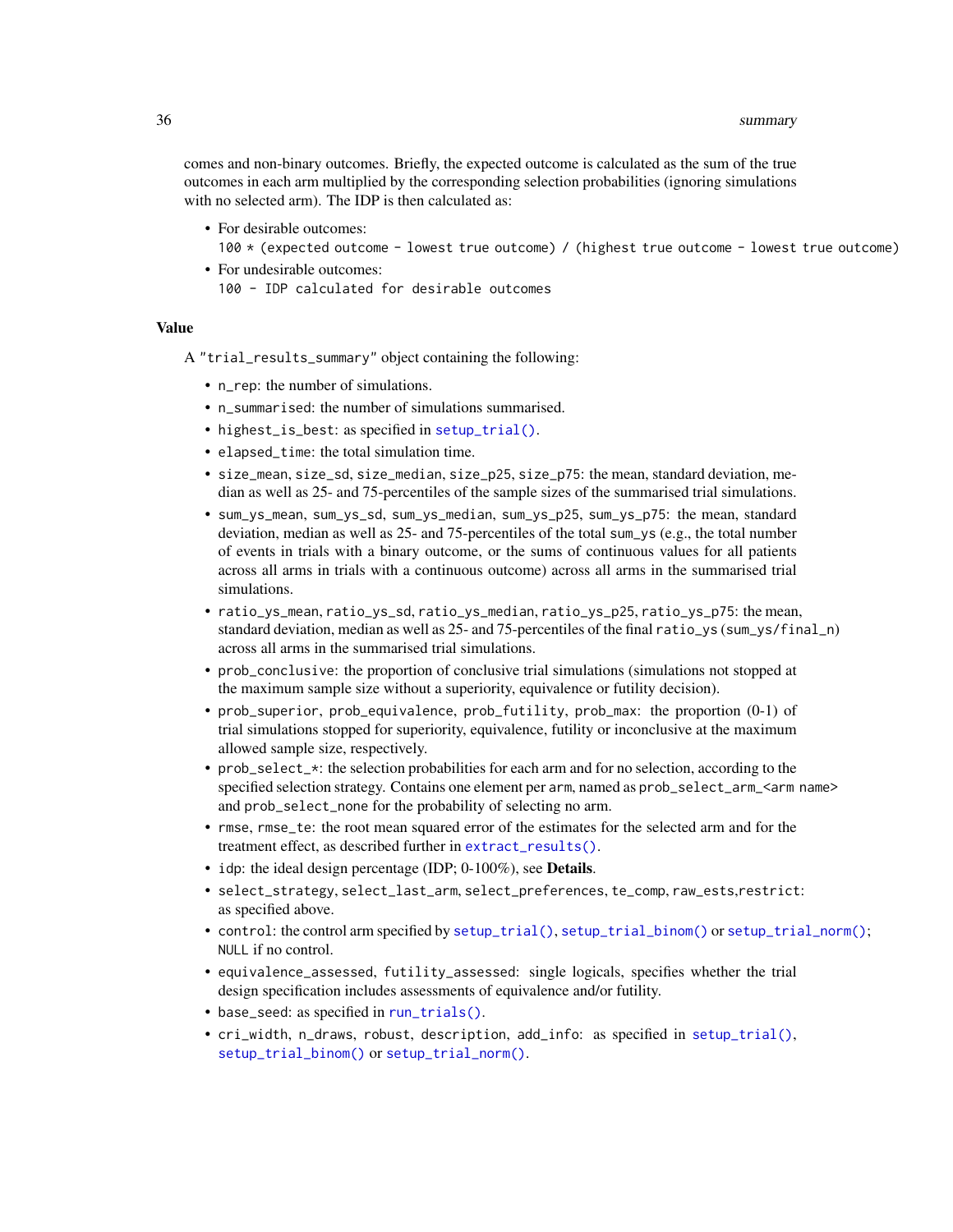#### summary 37

## Examples

```
# Setup a trial specification
binom_trial <- setup_trial_binom(arms = c("A", "B", "C", "D"),
                                control = "A",true_ys = c(0.20, 0.18, 0.22, 0.24),
                                data_looks = 1:20 * 100# Run 10 simulations with a specified random base seed
res <- run_trials(binom_trial, n_rep = 10, base_seed = 12345)
# Summarise simulations - select the control arm if available in trials not
# ending with a superiority decision
res_sum <- summary(res, select_strategy = "control")
# Print summary
print(res_sum, digits = 1)
```